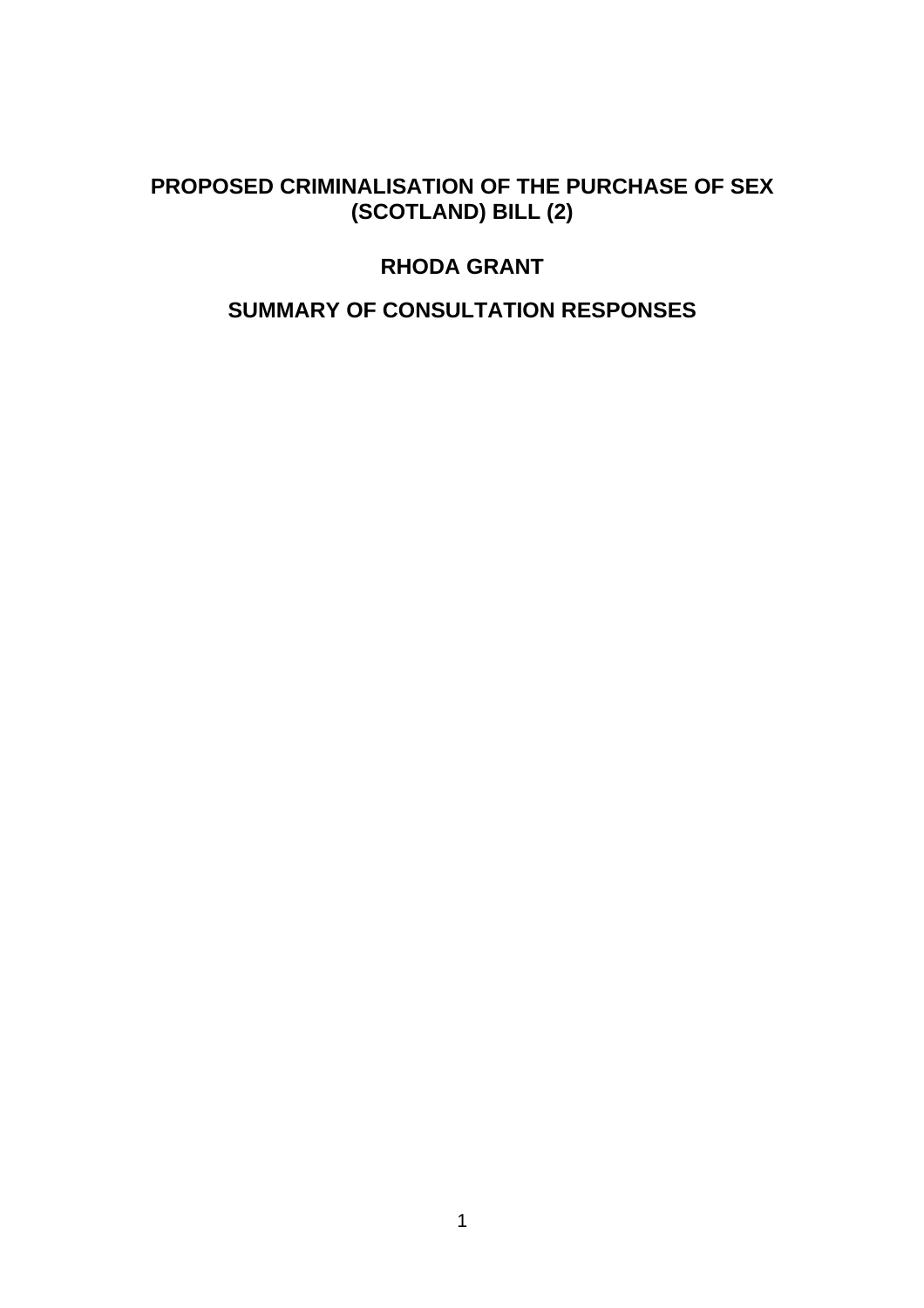| <b>INTRODUCTION</b>                                           | $\overline{2}$ |
|---------------------------------------------------------------|----------------|
| <b>SECTION 1</b>                                              |                |
| <b>BACKGROUND</b>                                             | 3              |
| <b>SECTION 2</b>                                              |                |
| <b>OVERVIEW OF RESPONSES</b>                                  | 4              |
| <b>SECTION 3</b>                                              |                |
| <b>ANALYSIS OF RESPONSES</b>                                  | 7              |
| <b>Q1. General aim of proposed bill</b>                       | 7              |
| Q2. Effects of legislating to criminalise the purchase of sex | 15             |
| Q3. Unintended consequences of proposed offence               | 20             |
| Q4. Definitions within the proposed offence                   | 24             |
| Q5. Proposed penalties for the offence                        | 28             |
| Q6. Enforcement issues                                        | 34             |
| <b>Q7. Financial implications</b>                             | 40             |
| Q8. Implications for equality                                 | 46             |
| <b>SECTION 4</b>                                              |                |
| <b>COMMENTARY BY RHODA GRANT MSP</b>                          | 50             |
| <b>ANNEXE</b>                                                 | 53             |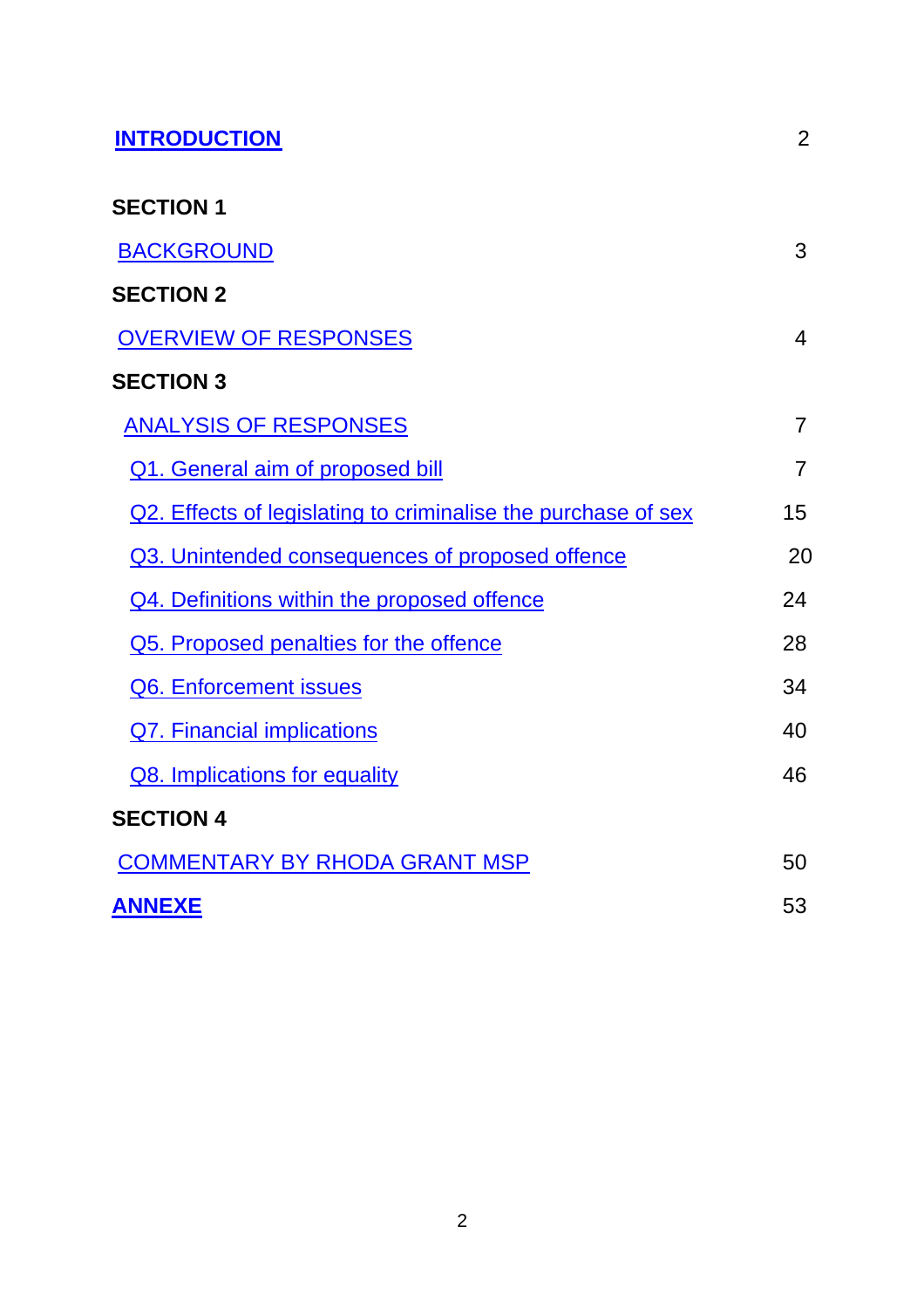# **INTRODUCTION**

This document summarises and analyses the responses to a consultation exercise carried out on the above proposal.

- 1. The background to the proposal is set out in section 1, while section 2 gives an overview of the results. A detailed analysis of the responses to the consultation questions is given in section 3. These three sections have been prepared by the Scottish Parliament's Non-Government Bills Unit (NGBU). Section 4 has been prepared by Rhoda Grant MSP and includes her commentary on the results of the consultation.
- 2. Where respondents have requested that certain information be treated as confidential, or that the response remain anonymous, these requests have been respected in this summary.
- 3. In some places, the summary includes quantitative data about responses, including numbers and proportions of respondents who have indicated support for, or opposition to, the proposal (or particular aspects of it). In interpreting this data, it should be borne in mind that respondents are self-selecting and it should not be assumed that their individual or collective views are representative of wider stakeholder or public opinion. The principal aim of the document is to identify the main points made by respondents, giving weight in particular to those supported by arguments and evidence and those from respondents with relevant experience and expertise. A consultation is not an opinion poll, and the best arguments may not be those that obtain majority support.
- 4. Copies of the individual responses are available on the following website: http://www.rhodagrant.org.uk Responses have been numbered for ease of reference, and the relevant number is included after the name of the respondent.
- 5. Lists of respondents are set out in the following
	- Annexe A List of all responses (numbered as received)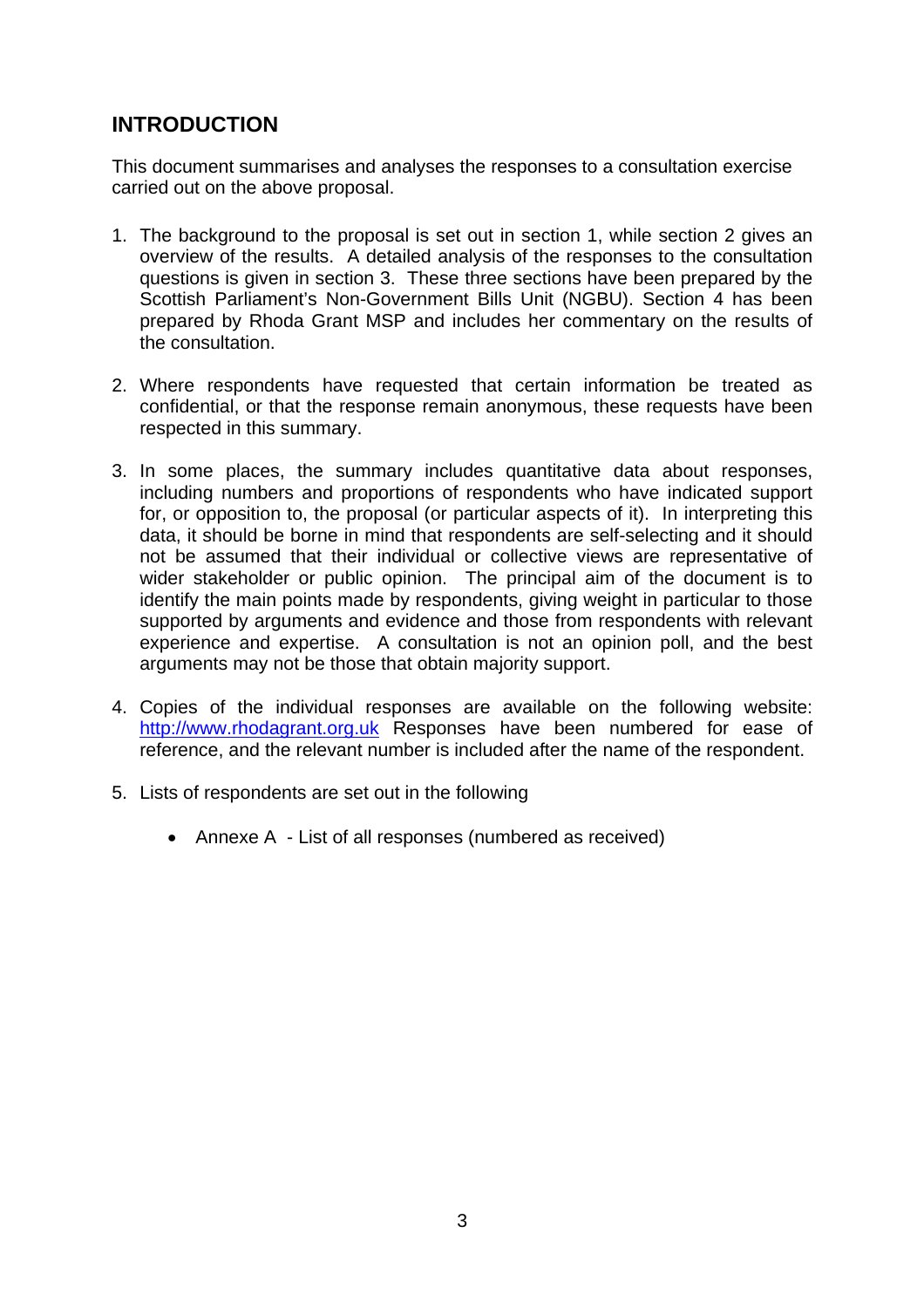# **SECTION 1: Background**

1. Rhoda Grant MSP's draft proposal, lodged on 11 September 2012, is for a Bill to:

make it an offence to purchase sex.

- 2. The proposal was accompanied by a consultation document, prepared with the assistance of NGBU. This document was published on the Parliament's website, from where it remains accessible: http://www.scottish.parliament.uk/parliamentarybusiness/Bills/29731.aspx.
- 3. The consultation period ran from 11 September to 14 December 2012.
- 4. In total 259 organisations and individuals were sent copies of the consultation or links to it. These organisations included support groups, sex worker, faith, rights, academics, criminal justice and unions
- 5. The consultation process is part of the procedure that MSPs must follow in order to obtain the right to introduce a Member's Bill. Further information about the procedure can be found in the Parliament's standing orders (see Rule 9.14) and in the *Guidance on Public Bills*, both of which are available on the Parliament's website:
	- Standing orders (Chapter 9): http://www.scottish.parliament.uk/parliamentarybusiness/26514.aspx
	- Guidance (Part 3): http://www.scottish.parliament.uk/parliamentarybusiness/Bills/25690.aspx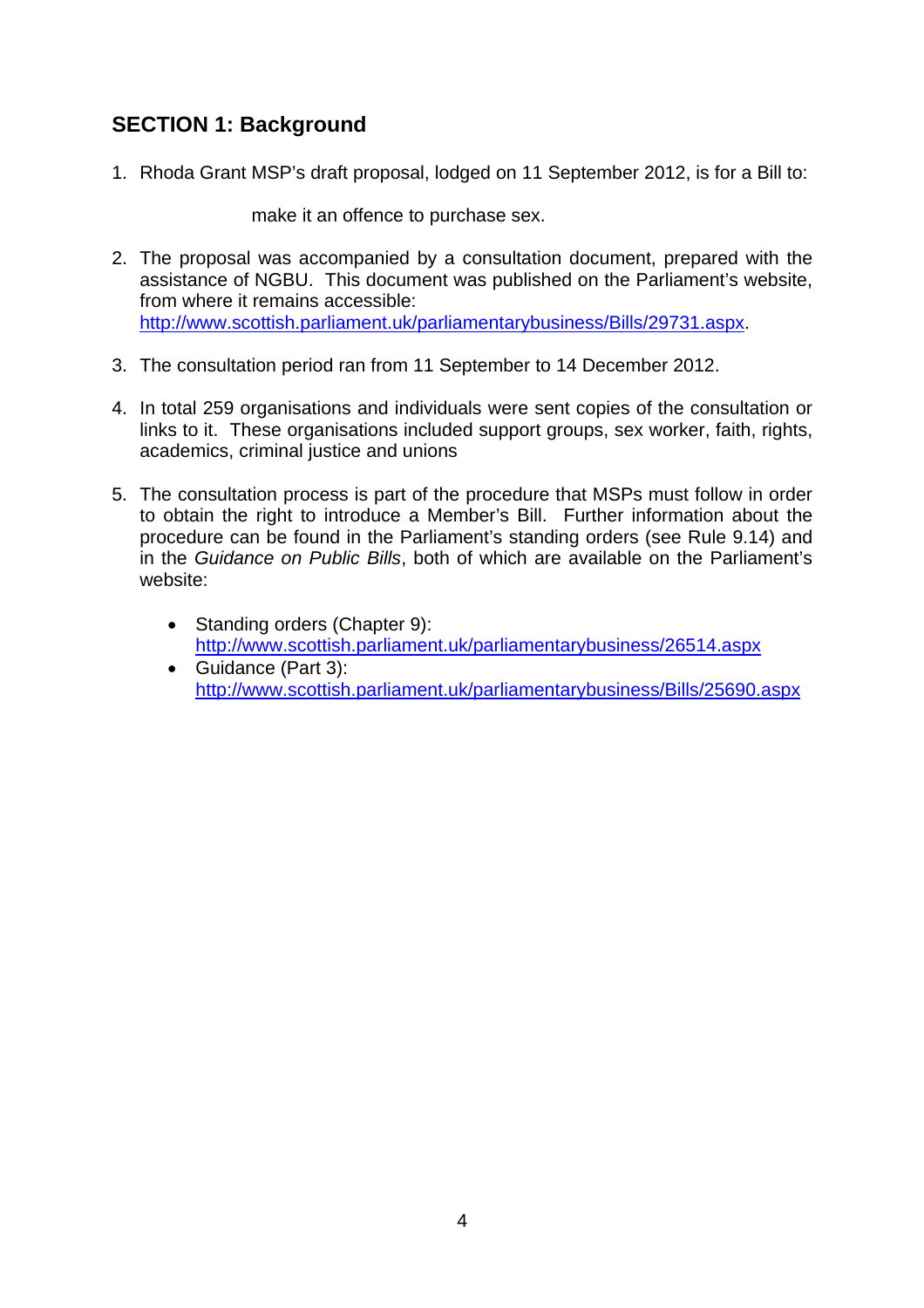# **SECTION 2: Overview of responses**

- 1. A large number of responses were received, 953 in total, of which 88 were from organisations, and consequently the responses covered a wide range of opinions and experiences. The list below of individuals who gave some background information on their occupations and lifestyle gives a general flavour of the variety of the many views expressed.
- 2. Of the total responses received, 231 were anonymous with a further 32 requesting confidentiality. These responses were included in the summary but will not be identified.

Individual responses were received from

- campaign and community workers (in a personal capacity but with experience of working in relevant organisations (Wellcome Trust, Exodus Cry Houston Prayer Watch, Cardiff and Merthyr Tydfil group, Street Ministry, NGO, Navigators, Stop the Traffick, Act for Justice, Youth with a Mission (YWAM), Stellas Voice charity, Act for Justice group, Dunfermline)
- Queens Park Baptist Church Action for Justice Group, Glasgow
- co-ordinator & befriender for Destiny Lifeline which is part of Destiny Church
- workers with a faith-based justice non-profit organisation
- anti-trafficking workers and supporters
- director of Prevention for Exodus City
- worker with homeless and city mission
- worker with victims of abuse
- worker in a women's hostel
- volunteers with Glasgow City Mission
- workers with homeless charities
- worker for Women's Aid refuge
- sex workers (male and female)
- homosexual sex worker
- migrant and sex worker
- independent escorts
- worker in a massage parlour
- contributor to an escort forum
- people who use escort services
- worker in psychosexual somatics
- Christians
- parish minister
- parish worker
- church goer
- baptist minister
- member of the North Devon House of Prayer in Barnstaple
- local church Senior Pastor in east end of Glasgow
- manager of a Christian drop-in centre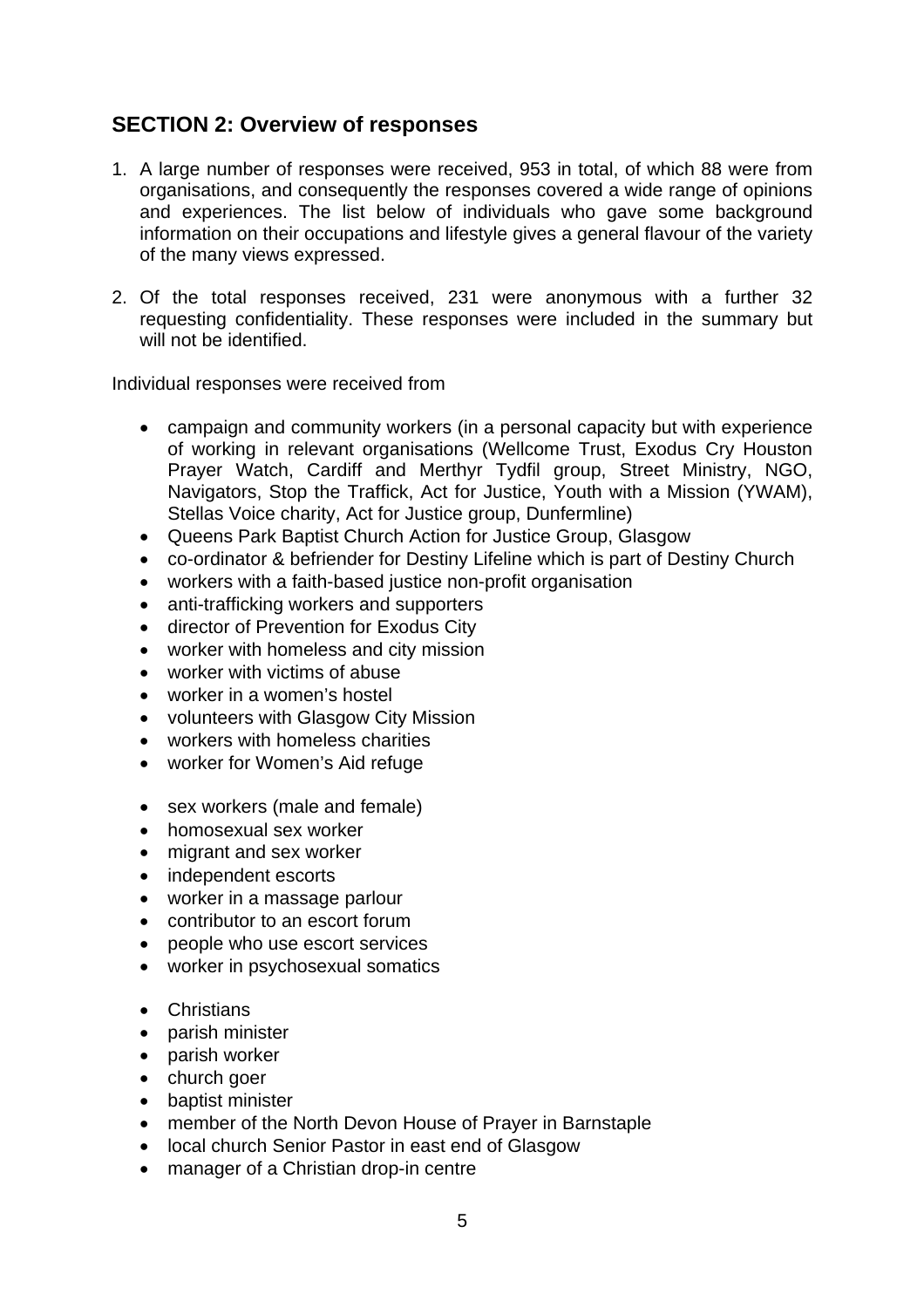- academics
- **•** lecturer
- quidance teacher
- teachers
- counsellor
- psychotherapists
- psychologist
- undergraduate Law student
- student
- independent researcher on male violence against women
- German researcher based in Berlin
- retired solicitor and criminal prosecutor
- trained paediatric occupational therapist
- military doctor
- $-$  GPs
- addictions medical officer
- **•** health visitor
- social worker
- family mediator
- victims and offenders mediator
- workers in nursing
- scientist and scientific journal editor
- freelance writer
- writer and performer
- business owner
- foster parents
- worker with Barnardo's Scotland
- registered child minder
- worked in the Police force
- retired police officer
- 3. Several of the respondents provided additional evidence to inform their responses. This evidence has been noted but because of the sheer volume of responses received only the main body of their response has been included in the consultation summary.
- 4. Out of 865 individual respondents, 47 identified themselves as either currently or formerly working in the sex industry. Eleven respondents cited their experience of using escort or similar services in their replies. One respondent was in the past a victim of abuse.
- 5. A total of 88 organisations responded to the consultation. These organisations generally fell into groups such as campaign, faith, sex worker, violence against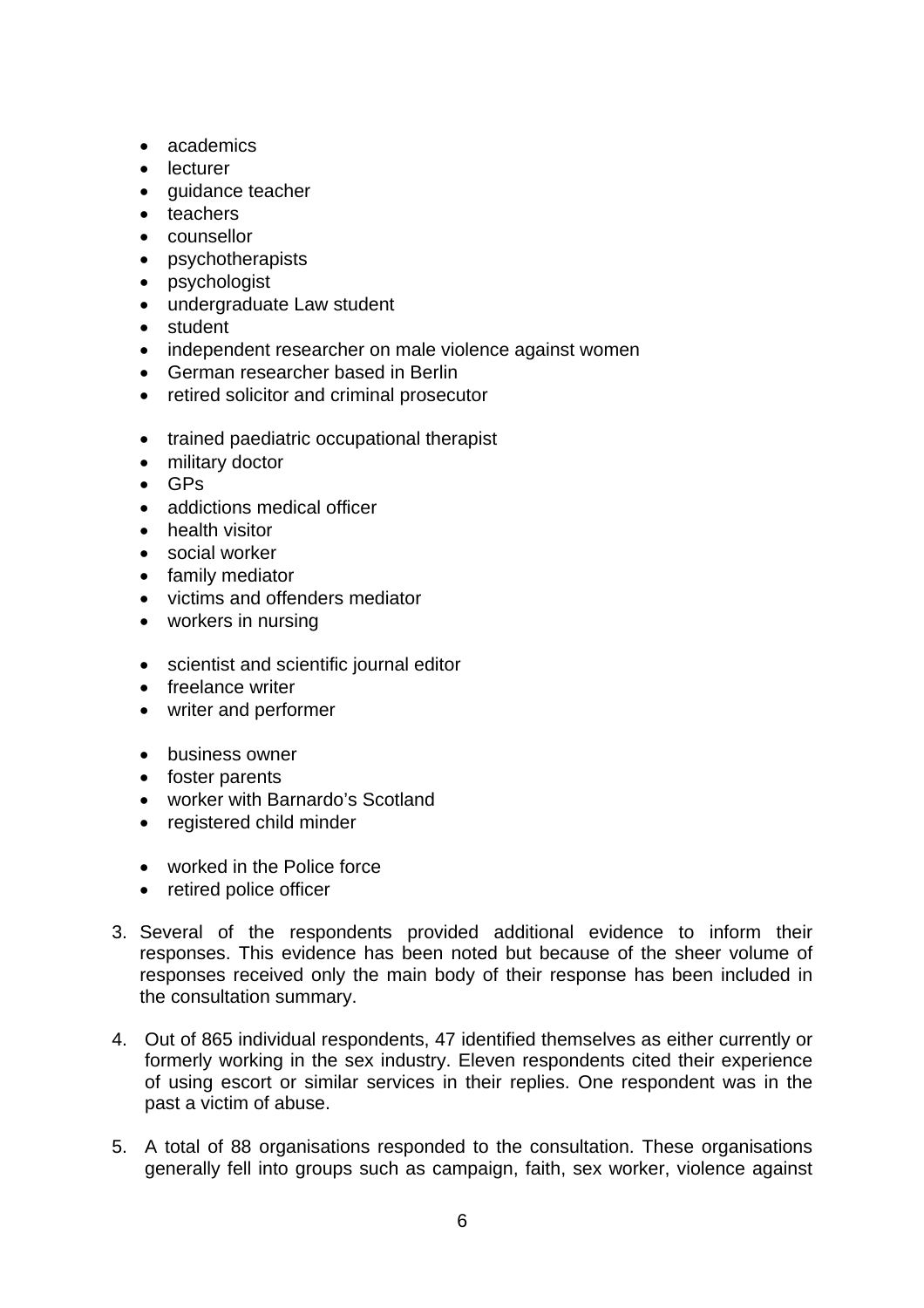women, prostitution exit support, women's business, health, equality, local authority, criminal justice, communities and union.

## *Terminology*

6. The terms used in responses to describe a person involved in prostitution varied depending on the individual or organisation's view of the issue. The summary reflects the wording of the responses where appropriate otherwise, where NGBU provides original explanatory text, the word "prostitute" will be used for consistency as this was the term identified in paragraph 16 of the consultation.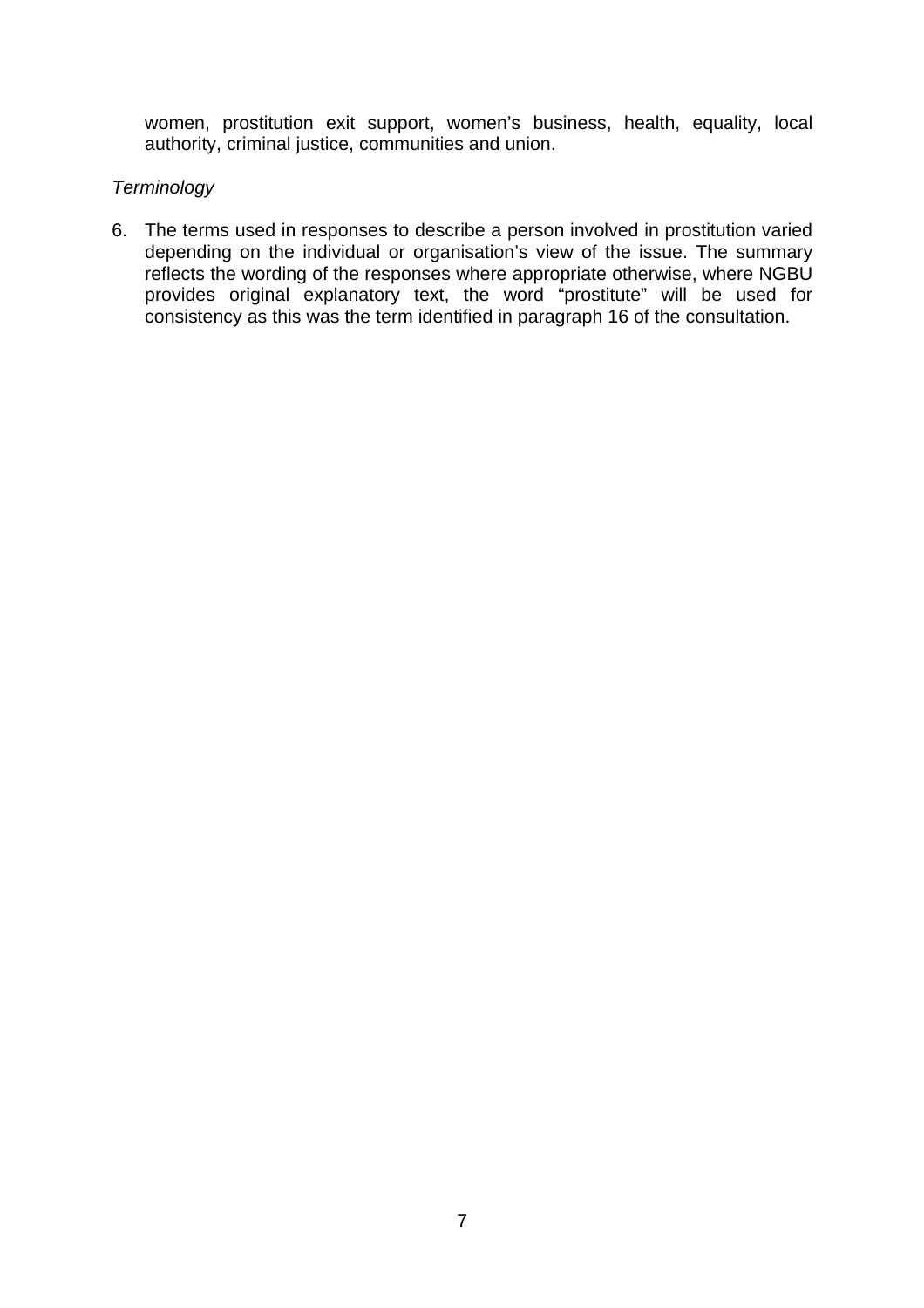# **SECTION 3: Analysis of responses**

# **OBJECTIVE OF THE PROPOSED BILL**

**Q1: Do you support the general aim of the proposed Bill? Please indicate "yes/no/undecided" and explain the reasons for your response.** 

| Yes -                         | 758 (see note below) |
|-------------------------------|----------------------|
| $No -$                        | 187                  |
| <b>Partially Supportive -</b> |                      |
| Undecided -                   |                      |
| Not stated -                  | $\mathbf{p}$         |
| No comment -                  | 1                    |

**The total of 758 includes 48 identical responses (Nos. 887-894 and Nos. 896- 934) from the Queens Park Baptist Church Action for Justice Group, Glasgow. They will be identified where they have been included in any cumulative totals** 

### **Breakdown of 88 organisations**

There are 70 organisations supporting the proposal:

- Aberdeen Cyrenians (769)
- Action for Change Multi-Agency response (Clackmannanshire, Falkirk, Stirling, Forth Valley) (811)
- Amnesty International (Paisley branch) (349)

*(please note that any comments from the Paisley branch in this summary do not reflect the Amnesty International UK position)* 

- Angus Violence against Women Partnership (AVAWP) (486)
- Angus Women's Aid (639)
- Anonymous (21, 55 & 160)
- ASSIST (684)
- Baptist Union of Scotland (591)
- Bearing Armor (87)
- Bearsden Baptist Church (746)
- Burning Hearts Ministries (702)
- CARE for Scotland (537)
- Caucus of Exited Women (696)
- Champion Life Church (384)
- Church in Society Committee of the Scottish Episcopal Church (487)
- Church of Scotland (741)
- Dundee Violence Against Women Partnership (527)
- Eaves and OBJECT Demand Change campaign (860)
- End Prostitution Now (EPN) and Buying Sex is not a Sport (BSINAS) (644)
- Engender (937)
- Equality Now (779)
- Esclavitud XXI (Spanish organisation) (259)
- Evangelical Alliance (785)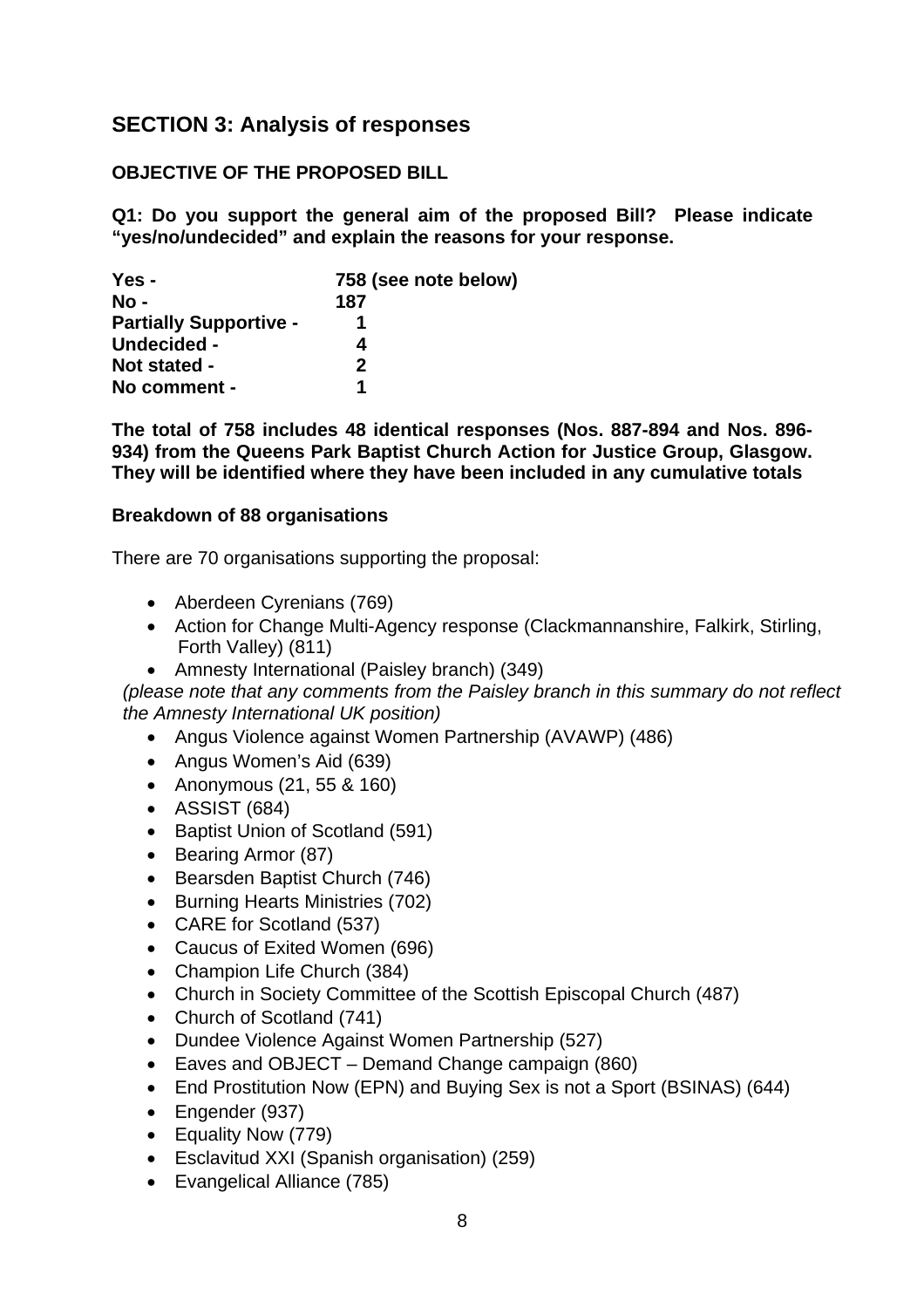- Exodus Cry (American anti-human trafficking organisation) (672)
- Feminist Blether (821)
- Full Gospel Church (716)
- Glasgow City Council and Glasgow Community and Safety Services (781)
- Highland Violence Against Women Multi-Agency Partnership (803)
- Inverclyde Violence Against Women Multi-Agency Partnership (858)
- Leith Links Community Council (432)
- Leith Links Residents' Association (103)
- LGBT Youth Scotland (806)
- New Forest House of Prayer (313)
- NHS Greater Glasgow and Clyde (NHSGGC) (490)
- NHS Scotland (363)
- North Ayrshire Violence Against Women Partnership (538)
- North Lanarkshire Council (936)
- North Lanarkshire Violence Against Women Working Group (536)
- Oasis Church Portsmouth (474)
- Open Road (763)
- Organisation for Women's Liberation (OWL) (447)
- Perth and Kinross Council (685)
- Quarriers (715)
- Queens Park Baptist Church Glasgow (152)
- Rape Crisis Scotland (798)
- Safe Space (Dunfermline based charity) (761)
- Salt and Light (267)
- Salvation Army (606)
- Scottish Borders Rape Crisis Centre (819)
- Scottish Churches Anti-Human Trafficking Group (590)
- Scottish Coalition Against Sexual Exploitation (SCASE) (736)
- Scottish Sexual Health Promotion Specialists (810)
- Scottish Women Against Pornography (SWAP) (861)
- Scottish Women's Convention (344)
- Soroptimist International (Scotland North and South region) (586)
- Soroptimist International Inverness and Nairn (330)
- Soroptimist International Scotland North Region (679)
- Soroptimist International, Hamilton (809)
- St Fillan's Episcopal Church (326)
- STUC (862)
- The Gathering (49)
- United Free Church of Scotland (758)
- Victim Support Scotland (604)
- West Lothian Violence against Women Strategic Group (608)
- White Ribbon Campaign (2)
- White Ribbon Scotland (759)
- YWCA Scotland (819)
- Zero Tolerance (706)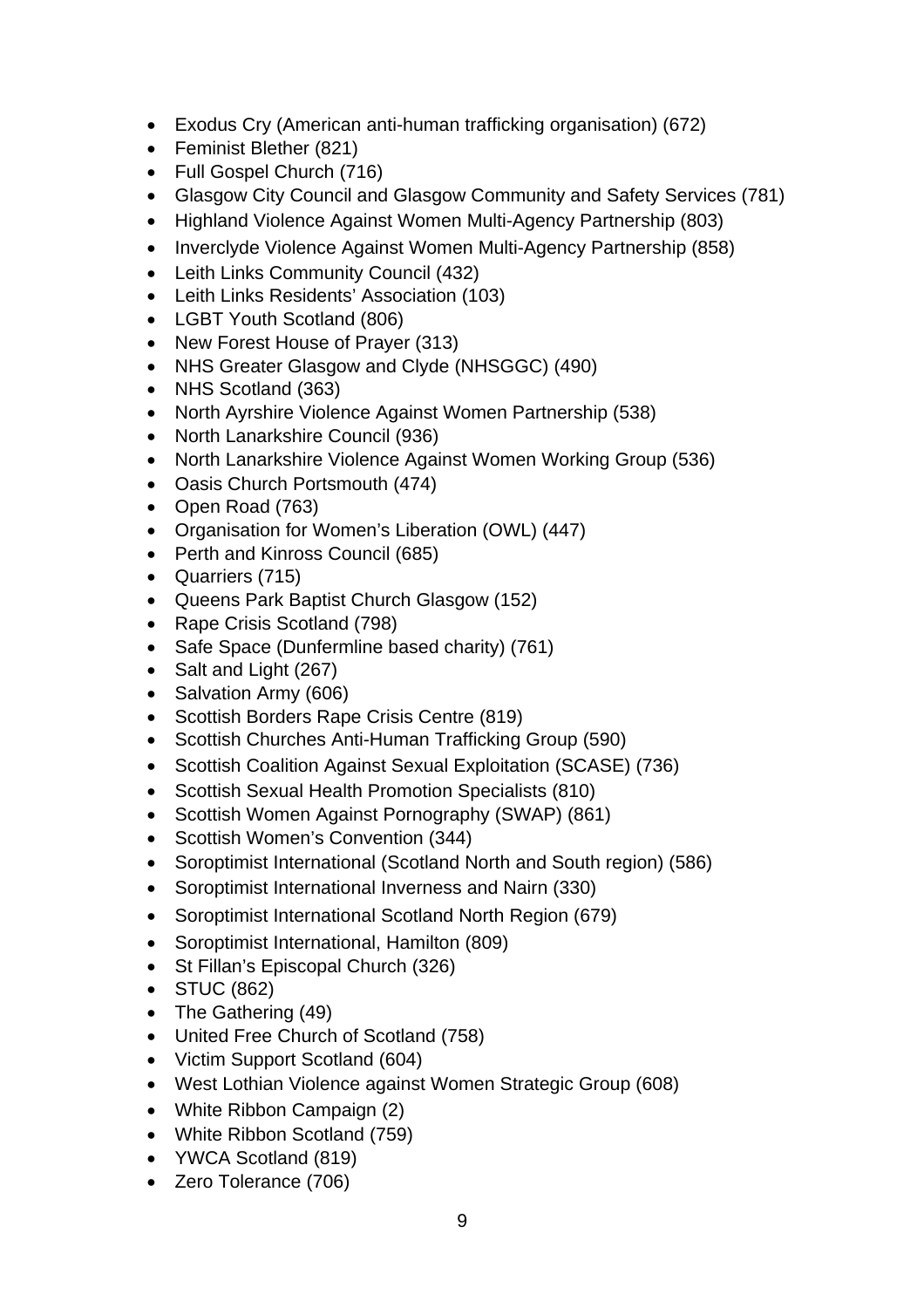There are 15 organisations against the proposal:

- E Designers Ltd (833)
- English Collective of Prostitutes (822)
- Global Network of Sex Work Projects (662)
- International Committee on the Rights of Sex Workers in Europe (ICRSE) (800)
- International Union of Sex Workers (762)
- Josephine Butler Society (341)
- LadyFest Glasgow (784)
- New Zealand Prostitutes' Collective 2012 (714)
- $\bullet$  SCOTPEP (485)
- Sex Worker Open University (767)
- Soroptimist International Kirkcaldy (353)
- Streetwork (680)
- Support and Advice for Escorts (SAAFE) (430)
- Terence Higgins Trust (830)
- UK Network of Sex Work Projects (UKNSWP) (427)

1 organisation made no comment

• NHS National Services Scotland (17)

1 organisation was undecided

Association of Chief Police Officers in Scotland (ACPOS) (627)

1 organisation did not state a view

• Law Society of Scotland (727)

# **Reasons for supporting the general aim**

7. A variety of reasons were given as to why legislation to criminalise those who purchase sex was considered the right policy approach. The most common reason provided was that the legislation would reduce the incidence of prostitution and protect women against violence. This corresponded with the aim set out in the member's consultation paper, although the paper acknowledges not all prostitutes were female. It was noted that a few respondents, although supportive of the proposed bill, would have liked to see the policy extended to include the decriminalisation of the sale of sex, so that vulnerable people were not further penalised. Reasons given in support are set out in more detail below:

# *Reduction in demand for prostitution*

8. One hundred and ninety three of all respondents agreed with the statement that prostitution is a form of violence against women, and criminalising the purchase of sex would tackle demand and reduce the incidence of violence against women. Dundee Violence Against Women Partnership (DVAWP) (527) expanded on this view, in answering question 2 on the effects, "The legislation will firmly frame responses to prostitution in Scotland as focussing on challenging demand and reducing harm to vulnerable women. The legislation will more effectively focus attention on the minority of men who choose to purchase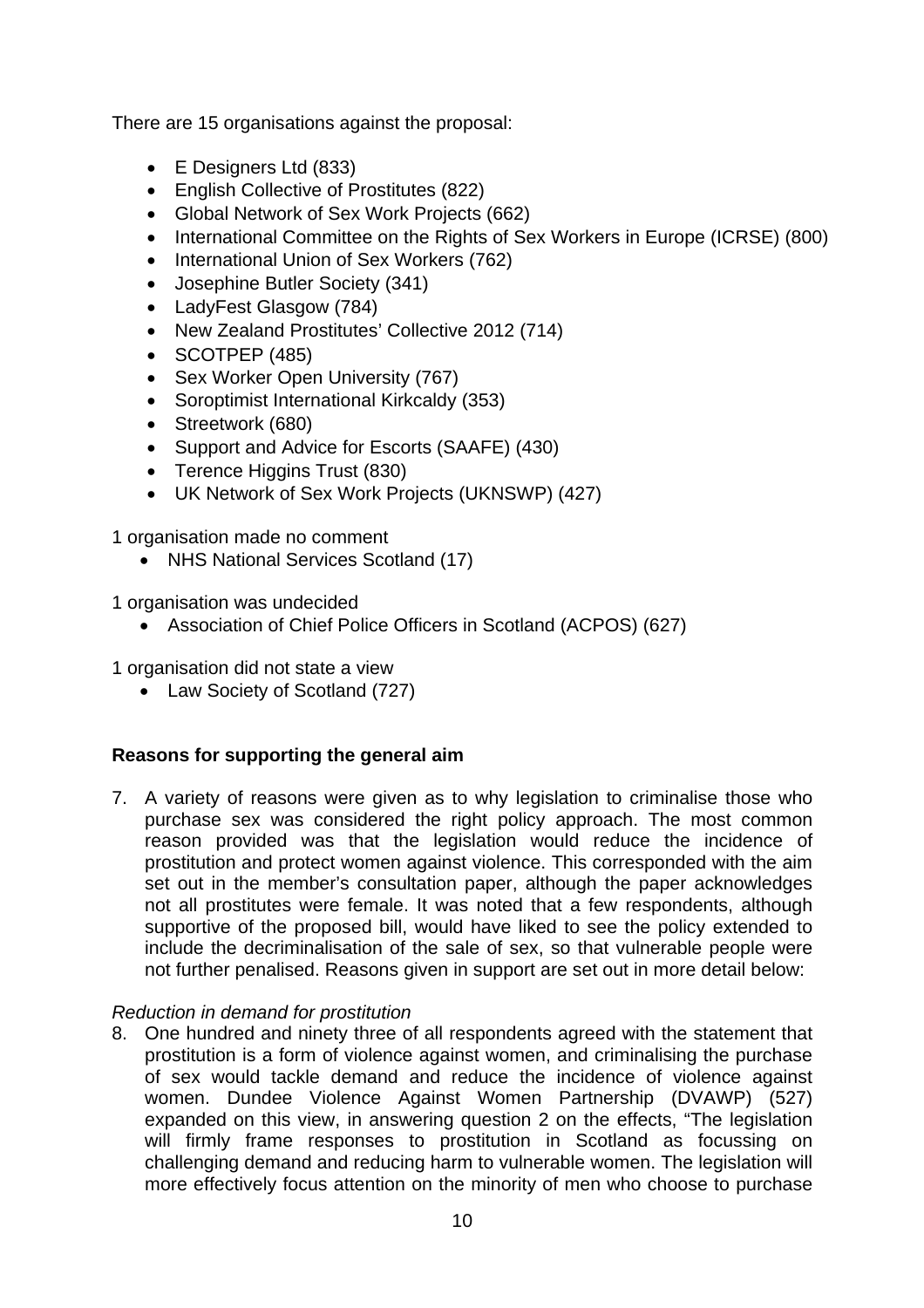sex as being harmful and the root cause of prostitution. It will also validate the beliefs and choices of the vast majority of men in Scotland who chose not to purchase sex. The legislation demonstrates a commitment to challenging demand and reducing the impact of prostitution on women (and communities) over the long-term". An individual (492) thought "it could massively reduce it [prostitution] as police could deal more effectively with the root of the problem".

- 9. Some individuals made reference to building a society that valued all, for example an anonymous (814) response, stated "most women in prostitution are not there through free choice, and allowing it to continue harms not only those women, but generations of young girls growing up to whom the Scottish Government has a responsibility to offer equality and the best possible chances in life – not the possibility of filling a market, for newer, younger women to be exploited". While another individual (765) said "everyone has the right to live a life of freedom and know the worth that each individual has. To simply state that all women working within the sex industry have voluntarily chosen that career is a clear indication of the naivety of Scotland. This is a severe issue going on worldwide and it is about time that we became a voice for the voiceless and stand to bring them freedom that they truly deserve".
- 10. Zero Tolerance (706), a charity working to end men's violence against women, was of the view that "Scotland has excellent responses to domestic abuse, including specialist courts and policing task forces. It has a sexual violence specialist unit in the Crown Office and Procurator Fiscal Service and trafficking is to be a core concern of the serious crime unit of the new single police force. It has ACPOS-led campaigns on consent to sex to tackle rape myths. Prostitution is the missing part of the puzzle – the one form of Violence Against Women which is still widely tolerated, perhaps because people think it is inevitable and unsolvable; or because it is largely hidden and affects mainly an underclass of women who are seldom heard. This is not acceptable".

## *Consequential reduction in human trafficking*

- 11. Although human trafficking (for sexual exploitation) was not the main focus of the proposed legislation many respondents felt that sending out a message Scotland would not tolerate the purchase of sex would act as a deterrent to those who buy sex, which would reduce the demand for sexual services in Scotland and therefore impact on the profits that could be made by those in the industry with the likely effect of deterring human traffickers to Scotland.
- 12. One hundred and eighty-four respondents (total includes 48 identical responses from the Queens Park Baptist Church Action for Justice Group, Glasgow) believed criminalising purchasers would reduce both prostitution and human trafficking for sexual exploitation. The latter was also given as an answer to question 2 as an effect of legislating. Victim Support Scotland (604) stated their vision was "no more victims". It explained that "Buying sex should not be seen as a harmless, victimless act. There is a clear link between prostitution and trafficking, it should be seen as exploitation of women and as such it should not be tolerated".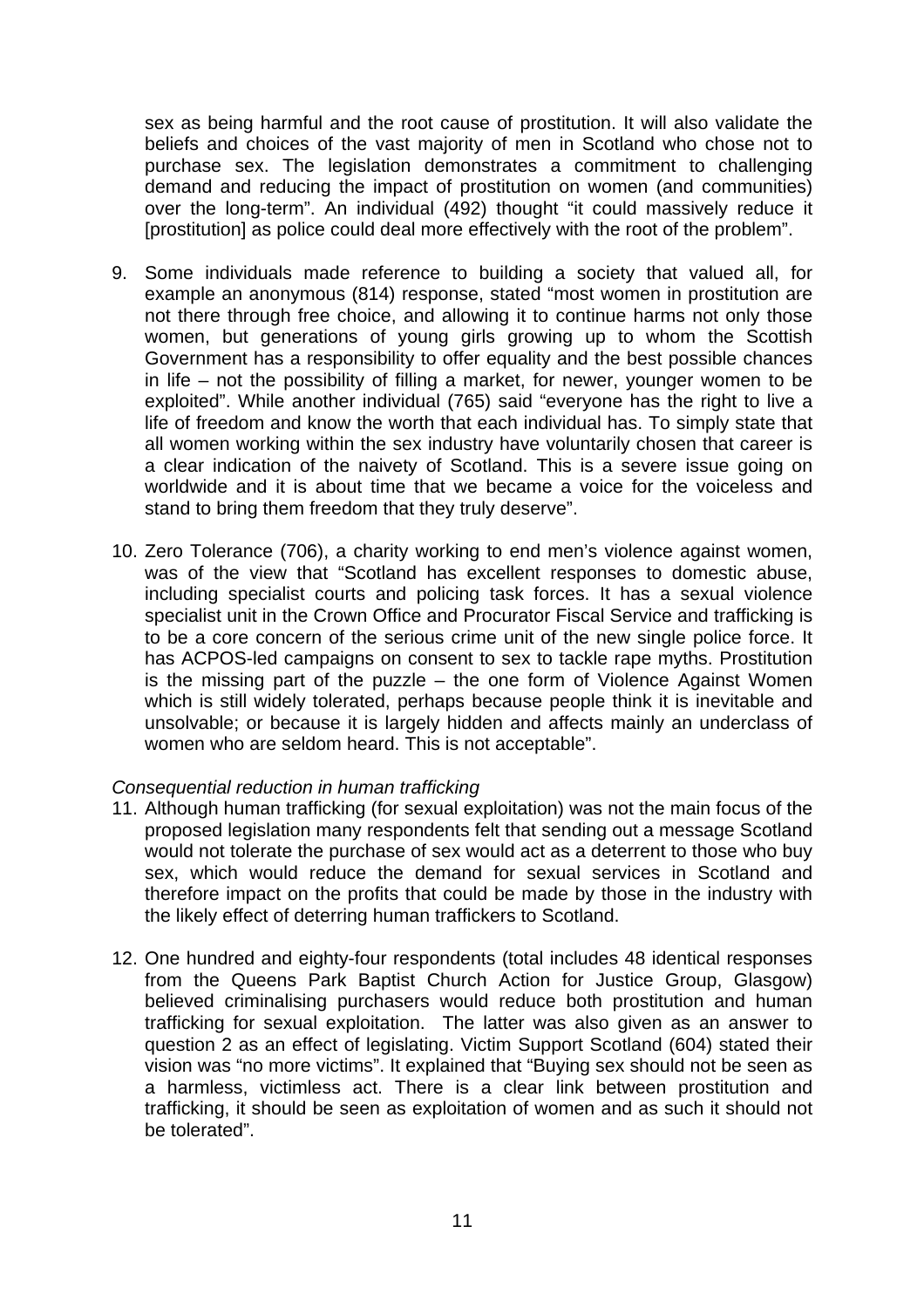#### *Recognition prostitution not a lifestyle choice*

- 13. Another explanation provided in support was that prostitution was not an occupation choice. The White Ribbon Campaign (2), a global campaign group to ensure men take more responsibility for reducing the level of violence against women, suggested "It would counteract the myth that prostitution is a commercial transaction between 'consenting' adults and a form of employment willingly entered into, and this in turn would allow for more work to be done to support those wishing to leave prostitution". Similarly, Rape Crisis Scotland (798) said, "We reject the argument that prostitution is a career choice which is chosen free of constraint or coercion. This may be the case for a small number of women, but not for the majority. Involvement in prostitution is frequently due to constraints and lack of alternatives. Many women in prostitution have already experienced significant neglect, violence and abuse".
- 14. Glasgow City Council and Glasgow Community and Safety Services (781) also commented that "the legislative focus should now turn to those who purchase sex. It is well documented that the majority of women (and men) who sell sex do so because they are disadvantaged. In the experience of both services it is rare that women make a lifestyle choice to sell sex. Rather their choices are limited and women are required to make difficult decisions in order to survive".

### *Prostitution perpetuates inequalities*

- 15. Equality Now (779) highlighted the positive equality aspects of the member's policy and supported the proposed legislation because, "Prostitution is a form of violence against women and girls and violates their human rights, including the right to equality and non-discrimination, dignity, health and the right to be free from violence, torture, inhuman and degrading treatment. As demand is the driving force behind prostitution and other forms of sexual exploitation, efforts must be made to tackle it".
- 16. On the consequential effects of prostitution on health and social equality, NHS Scotland (363) supported the general aim of the proposal, and gave the following reasons for its support: "Gender-based violence, which includes prostitution and other forms of commercial sexual exploitation, is a major public health problem…. The majority of women and men exploited in prostitution are amongst the most marginalised and disadvantaged within society, experiencing greater health and social inequalities than any other group. Involvement in prostitution is associated with significantly higher levels of physical, mental and sexual illhealth, including [Post-Traumatic Stress Disorder] PTSD, depression anxiety etc….. The pathways into street prostitution include previous experience of sexual abuse, socio-economic deprivation etc…… Health policy across NHS Scotland recognises the key role of prevention in tackling inequalities and promoting health and well-being".

## *Changing attitudes toward purchasing sex*

17. In response to this question, the Church in Society Committee (487) thought "a key role of a civilised society is the protection and the empowerment of the vulnerable. There is a need to ensure all citizens live with dignity and freedom. At present women and men violated by prostitution are denied these rights.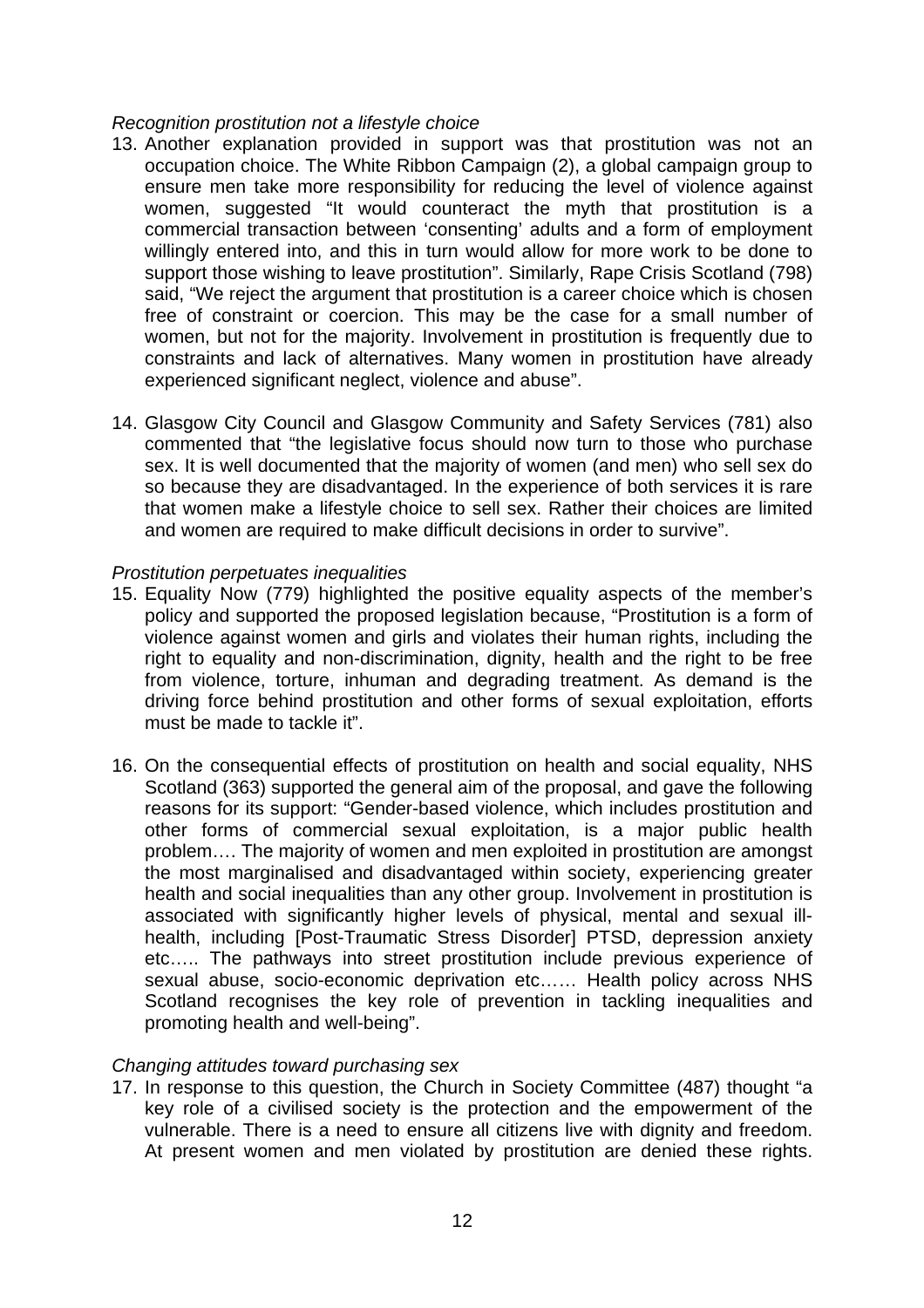Within a civilised society, power should be demonstrated creatively encouraging all to maximise their potential".

## *Decriminalisation of the sale of sex*

- 18. Although supportive of the Bill, several respondents felt that one crucial aspect was missing. As well as criminalising the purchaser, they considered the sale of sex should be decriminalised. West Lothian VAW Strategic Group (608) recognised "prostitution to be harmful, survival behaviour, resulting from a lack of real choices…." and as such believed "that the criminalisation of the purchaser should also be coupled with the de-criminalisation and de-stigmatisation of those involved in prostitution. Furthermore, legislation should be aimed at ending the social exclusion and stigma attached to adults and children involved in prostitution and should focus on prevention and exit programmes. Decriminalisation will avoid further victimising those who are involved in selling sexual services and facilitate access to services that support women, men and young people to exit prostitution". Rape Crisis Scotland (798) described this addition as "crucial".
- 19. While Demand Change! Campaign (860) stated that "alongside the criminalisation of the purchase of sex acts, we strongly recommend the decriminalisation and the provision of services to support those exploited in the sex trade to be able to exit prostitution safely and permanently". Scottish Women Against Pornography (SWAP) (861) suggested that "decriminalising the selling of sex has meant those in prostitution do not have to contend with harassment and arrest from police, which can enable the women to feel less stigmatised. Furthermore, this system serves to prevent the 'revolving door', and means that services can be explicitly directed at assisting women to leave prostitution".
- 20. Also supportive of decriminalising the seller was LGBT Youth Scotland (806), the largest youth and community-based organisation for lesbian, gay, bisexual and transgender people in Scotland. The organisation referred to its experience of working with vulnerable young people exploited through escorting services and young people exchanging sex for somewhere to stay, alcohol or gifts. In its response, the organisation stated "LGBT people, especially young LGBT people, are far more likely to experience homelessness, mental health issues and substance misuse problems, all of which make young people more vulnerable to exploitation. Recent research looking at transsexual women's experiences found that due to the additional layers of transphobia and discrimination that they face, transsexual women felt that they were more vulnerable to sexual exploitation, both online and through prostitution. It is for these reasons that we would ask that the bill go further in decriminalising the selling of sex".
- 21. Scottish Borders Rape Crisis Centre (820) thought that "This proposed legislation is compatible with the overall strategic approach in Scotland, which recognises prostitution and other forms of commercial sexual exploitation as a form of violence against women as set out in 'Safer Lives Changed Lives'. However it is essential that the sale of sex is decriminalised including all forms of prostitution, especially street prostitution as this is where many of the most vulnerable women are exploited. This will ensure that we do not punish the vulnerable who are forced into prostitution".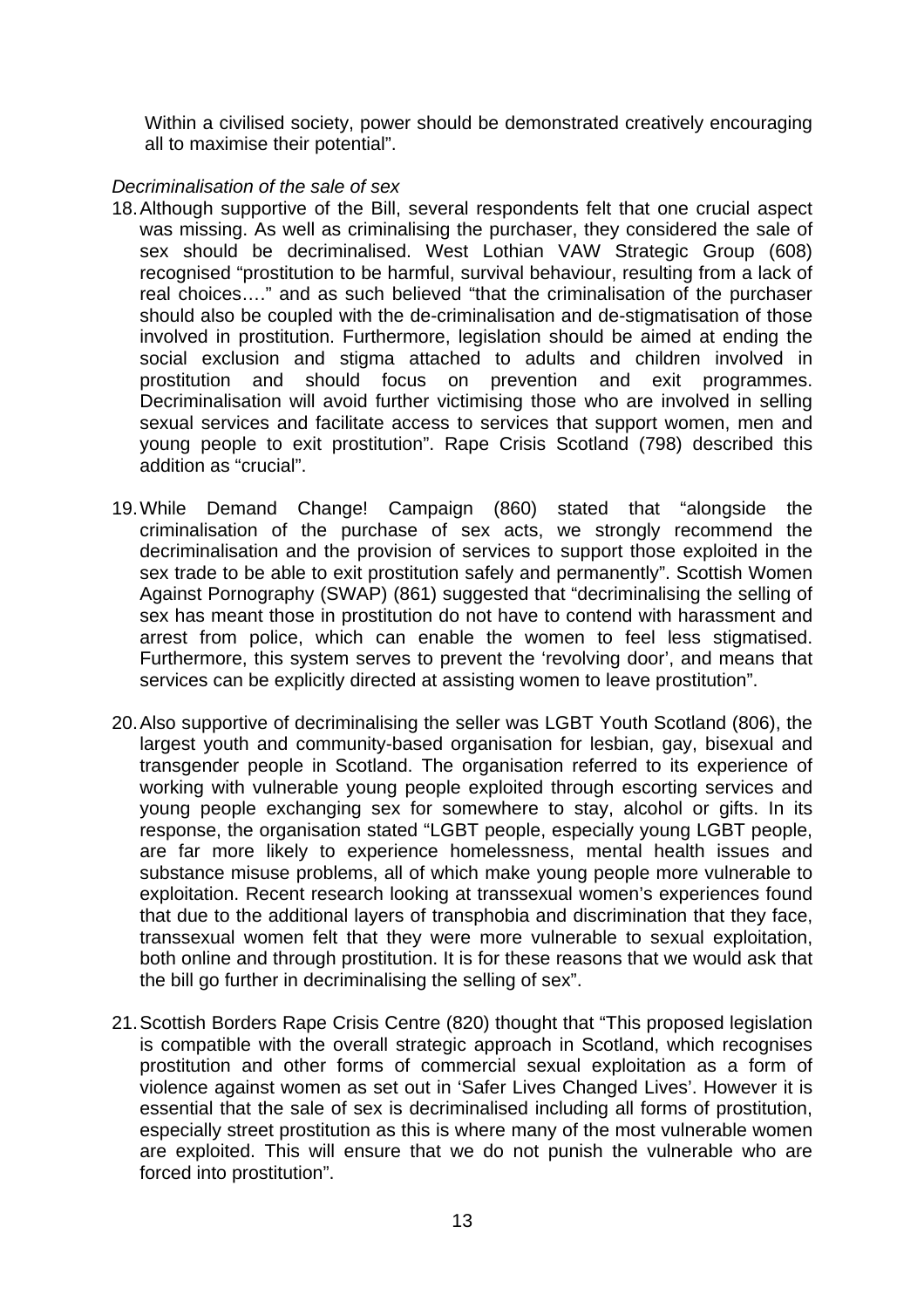22. The Law Society of Scotland (727), which did not state an overall view on the bill, offered a view on the decriminalisation of the seller. The Law Society commented on the general aim of the proposed bill, "in choosing not to tackle the sale of sex, lacks the ambition of the 2011 consultation"….. "to a lesser extent than the 2011 consultation, is likely to reduce the risk of harm by deterring those persons who purchase sex albeit it is unlikely to deter persons who seek to make commercial gain from the sale of sex".

### *Prevention best approach*

23. One respondent (317), who had worked in the police force and in social work, expressed concern "that broken lives are very slow to mend and to prevent the harm in the first place is better than trying to provide support after the event".

### **Experience of supporting 'sex workers'**

- 24. Several organisations gave evidence of their experiences working in supporting sex workers. A selection of these is set out below:
	- Some survivors [of childhood sexual abuse] have found themselves involved in prostitution and without exception they have not considered it a 'life choice'. Once involved they have found factors such as threats of violence to themselves or their family, make it increasingly difficult to exit. This is the case for males and females. (Safe Space) (761)
	- The majority of our service users who are involved in prostitution are involved in street prostitution. Our experience, which is supported by research evidence, local surveys and service user profiles, strongly supports the view that for this client group, the vast majority have become involved as a result of complex social circumstances including dependent drug use, previous sexual exploitation, mental health problems, poverty and low self-esteem etc. Most are unhappy with their lifestyle and would not actively choose to be involved. (Drugs Action, Quay Services) (817)
	- I have worked in areas with high levels of unemployment, deprivation and disadvantage with young women and men who feel that prostitution is the only way for them to bring money into their homes. I have seen young women becoming involved without a full realisation of what it may mean for their emotional and mental health. Their entry into the sex industry was made without this information and was certainly never covered as part of the recruitment process by escort agencies and brothel managers. Many found it very difficult to leave again; feeling even more trapped and limited than they were before. It is time that we removed prostitution as the final option for survival and instead of focusing on the individual and their choices – we acknowledge that it only exists because there is a demand for it. (774).

#### **Reasons for not supporting general aim**

25. The key reason put forward by respondents as to why the legislation should not be progressed was that it made prostitutes more vulnerable rather than safeguarding them.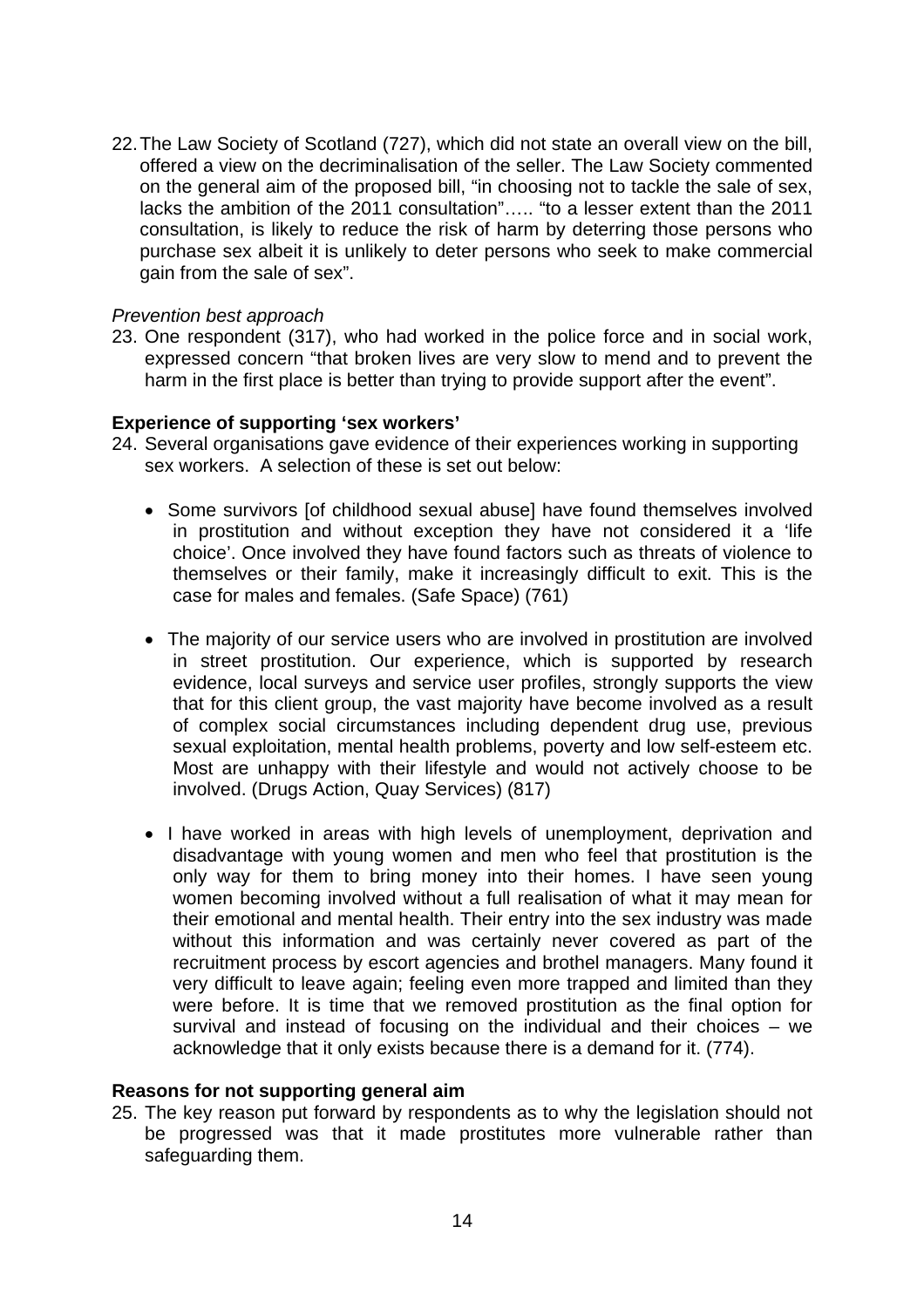#### *Policy approach detrimental to 'sex workers'*

- 26. It was pointed out by 47 respondents that legislation that criminalises the purchase of sex results in harmful outcomes for sex workers. This included an increased risk of HIV and abuse and exploitation and would limit access to healthcare and support services. UKNSWP (427) a network of more than 60 member projects across the UK, voiced its opposition to the general aim of the Bill for similar reasons. The organisation believed the proposed Bill would "create a framework within which it would be even harder to provide accessible needsbased quality health, safety, social care, exit support and other support interventions for sex workers".
- 27. The response from the English Collective of Prostitutes (822) warned that "criminalising clients will not stop prostitution, nor will it stop the criminalisation of women who work as prostitutes. But it will make it more dangerous and stigmatising for sex workers….. Since clients in Scotland were criminalised in October 2007, the number of assaults on sex workers has soared. Attacks reported to one project almost doubled from 66 in 2006 to 126 in 2007, including eight reported rapes and 55 violent assaults. To ignore this evidence shows a total disregard for the lives of women in the sex industry". An anonymous response from a sex worker (147) articulated the stigma issues faced, "What I did find dehumanizing and degrading was the treatment I received from members of the community, the police, and health care professionals due to my status as a sex worker. My work was criminalized and the stigma resulting from this pushed me away from supports and services that would have benefited me. I was evicted, twice, without notice by landlords who came to know I was doing sex work in my own home".

#### *Lack of evidence to support change in law*

28. Several respondents questioned why the proposal would wish to go against international evidence that demonstrated the policy approach is misguided. The International Union of Sex Workers (762) stated "there is no evidence that the majority of sex workers are unwilling. There is no evidence that most purchasers of sexual services wish to buy services from the unwilling. There is no evidence that demand for commercial sex is the primary cause of trafficking: trafficking occurs in the sex industry for the same reason it occurs in other industries". A response from a group of six academics (613) explained that "prostitution, like drug and alcohol abuse, is multi-faceted and multi-factorial. Research from across a range of settings has indicated that simply criminalising one side of such a profoundly complex social issue will not solve the problems that the proposal is attempting to solve. Criminalising the purchase of sex has not, so far, produced any conclusively tangible effects in terms of increasing the safety of women, or decreasing levels of violence and exploitation in prostitution. There are only a small number of international comparators and these are with countries with distinctive cultural and social contexts. It is extremely difficult to measure the impact since much research has been ex post facto, but what credible research there is suggests displacement of sex work and further threats to the safety of workers".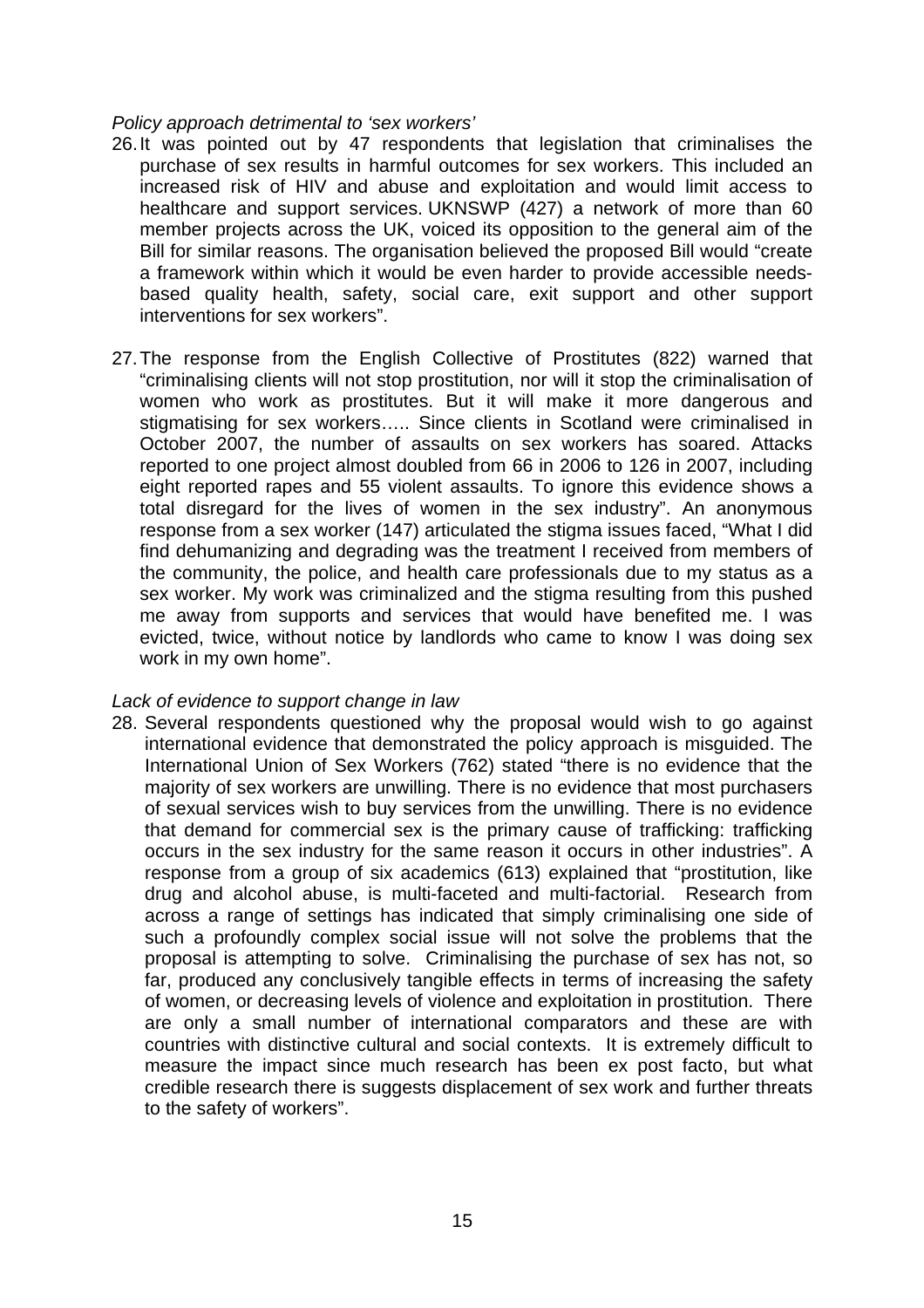## *Prostitution is a form of employment*

- 29. Those who identified themselves as 'sex workers' (past and present) expressed the view that the consultation regarded prostitution as sexual exploitation and violence against women and that the majority of those who were involved in prostitution were unwilling participants was a misrepresentation. One respondent (531) advised "There are a lot of sex workers that are aggrieved by the presumption that they do not act freely, intelligently and have defiled their own dignity/worth by practicing their chosen profession. I am one of them. Another respondent (532) highlighted what the benefits of being a 'sex worker' were "I chose to escort for money. I enjoy it. I do not feel exploited or dehumanised. I feel liberated, excited, expressive, creative and earning good money. I am one of very few people who ACTUALLY enjoys their job. This job has allowed me to support myself, allow myself to explore things I wouldn't have been able to otherwise and opens opportunities for me for further education. I feel that I am able to do so much more with my life in every sense since I chose to work in this line of work. I have a mortgage, I'm supporting myself, I went full time when I got made redundant in March. I haven't claimed benefits and putting additional pressure against the welfare. I work hard and proud".
- 30. A respondent, (20) who had experience as a 'sex worker', summed up the viewpoint of many of the respondents involved in prostitution when she explained that she did not feel that her chosen profession exploited her, or that it was any kind of physical abuse; "It is not a treatment or degradation but a form of income and in a 21st century Scotland I do not think women should be dictated to by the state". A view shared by another respondent (567) who stated "I am not being exploited; I am willingly providing a service. (A service which I believe is very valuable to certain men, for example, disabled clients and those who may have great difficulty achieving intimacy or sexual contact.) I take pride in the way I run my business and I handle all the marketing and advertising myself. Like many people, my work involves providing a service to others. I do not believe my job reduces me to a commodity. I do not believe that prostitution is "inherently harmful and dehumanising". This may be some people's experience of sex work, but not mine. My experience of the sex industry has been largely positive."

## *Fundamental change to criminal law*

*31.* UK Network of Sex Work Projects (UKNSWP) (427) was concerned that the member's proposal would change the balance of the law in this area "the proposal to criminalise the purchase of sex represents a radical change to the criminal law in this area. No Parliament in the UK has ever taken such a step, particularly one that is not well supported by either public opinion, academic evidence or many practitioners working front line delivering support to sex workers from the UK or abroad. We are concerned that the proposed reform has a narrow focus on criminalisation and that responses will be similarly narrowed into either supporting or rejecting intervention".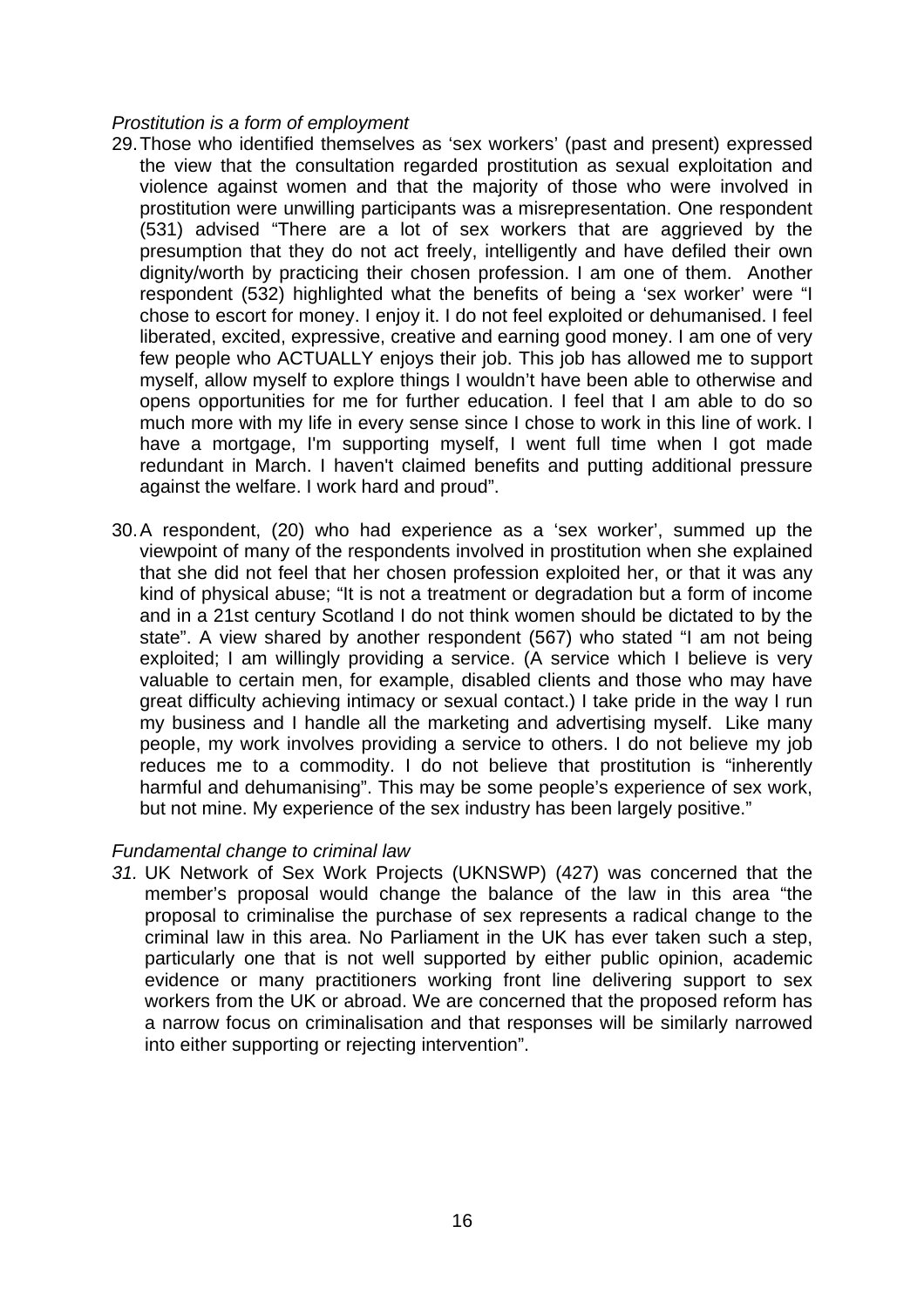## **Q2: What do you believe would be the effects of legislating to criminalise the purchase of sex (as outlined above)? Please provide evidence to support your answer.**

## **Positive effects of legislating**

## *A reduction in demand for prostitution*

- 32. With regard to the effects of legislating to criminalise the purchase of sex, 377 respondents (total includes 48 identical responses from the Queens Park Baptist Church Action for Justice Group, Glasgow) out of the overall total believed that it would dramatically reduce the level of prostitution and human trafficking for sexual exploitation in Scotland. While two respondents hoped it would stop prostitution altogether.
- 33. Several respondents believed the sex industry functioned like other businesses. One response (63) explained the "sex trade like any other business model is based on the desire to make money. That money comes from demand and if you remove the demand the business has no profit and thus cannot continue. With harsh, properly enforced punishments on the people paying for sex you reduce the demand".
- 34. Leith Links Community Council (432) provided an example of how legislation could result in a reduction in demand for prostitution. The Community Council advised "Demand would drop. If there are fewer customers' prostitutes can genuinely get the help needed to stop." In its response, it referred to the use of "a prostitute tolerance zone" which it explained "resulted in a massive influx of kerbcrawlers". However the Community Council said "When the Prostitution (Public Places) (Scotland) Act 2007 was introduced there was a marked drop in kerbcrawling activities".
- 35. Some respondents referred to other jurisdictions and international evidence where they considered a similar approach had worked, for example, Sweden and Norway. They stated Sweden had reduced prostitution and trafficking and Norway had adopted the same measures. An individual (294) believed "Evidence from elsewhere would indicate that similar legislation in western democracies has led to a sharp reduction in people trafficking and prostitution. It is also interesting to note a change in the attitude in those societies to the sale and purchase of sex following the introduction of such legislation. This view was echoed by other respondents:
	- The knock-on effects will be that there will be less trafficking because of less demand, and thus there will be a reduction in the abuse and violence that often accompany these activities. (169)
	- Not only would this help reduce prostitution, but the kidnap and slavery known as human trafficking. It has been proven that there is a greater incidence of human trafficking in countries where prostitution is legal. In countries, including Sweden, where prostitution has been made illegal, the rate of prostitution has decreased. (198)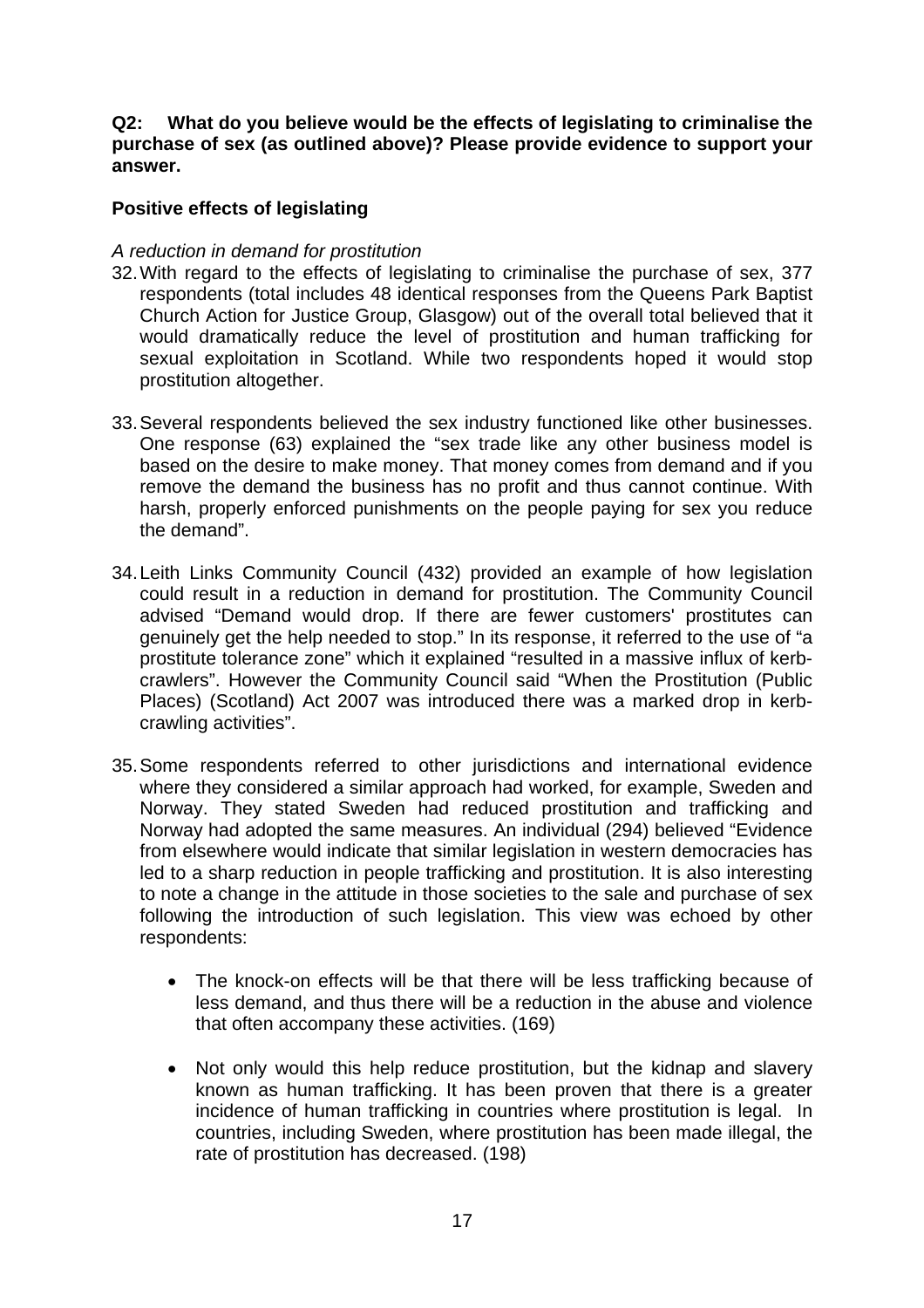#### *Change in society's attitude*

- 36. In relation to the Swedish model, NHS Health Scotland (363), the national agency for improving the health of our population, pointed out that "the evidence of public support for this legislative mechanism in Sweden and the corresponding shift in attitudes towards disapproval of the purchase of sex, particularly among young people, are encouraging. Whilst acknowledging the different cultural context of Sweden, it is conceivable that the normative effect of the law on such attitudes may also occur in Scotland." If this proved to be the case, NHS Health Scotland considered this may support its efforts "to promote sexual relationships as consensual, equal and respectful which are identified outcomes in both the Sexual Health and Blood Borne Virus Framework and Road to Recovery policy".
- 37. A change in societal attitude was also highlighted by Amnesty International (Paisley branch) (349). It considered that "legislation has been shown to change attitudes; this can be demonstrated by the Equal Pay Act, making wearing a seat belt compulsory and recently banned smoking in public. Attitudes of young men in Sweden have changed after the purchase of sex was criminalised there; research showed that after 7 years post legislation far more men thought having sex with a woman involved in prostitution was wrong compared to before the Act". An individual (827) highlighted the positive effect of the proposal on future generations "In legislating the criminalisation of the purchase of sex, Scotland is also advocating gender equality. Why should the women who were tricked into, coerced into or trafficked into the country for the purpose of prostitution be criminalised when they are caught kerb crawling while the men who exploit them go scot-free? In putting this legislation in place, Scotland is laying a foundation for the future generation to adopt gender equality as an important value".
- 38. Many respondents, who were supportive of the proposal, considered this legislation would make clear Scotland's approach to sexual exploitation and one respondent (248) thought it would show "that Scotland is prepared to take a stand against the flood of sexual exploitation and human enslavement that is seeking to engulf our communities".
- 39. Several respondents went on to explain that it would place the responsibility for ending prostitution with the buyer, with one respondent (814) stating that "A clear message would be sent to those who buy sex and those who condone it that the Scottish Government are serious about equality and eliminating the harm caused both directly to women enduring unwanted sex, and to all women via the negative social messages tolerances of prostitution encourages. It would place the responsibility for ending prostitution with the buyer, rather than as now with those who enter prostitution due to limited options".

## *Increasing effectiveness of legislation*

40. In addition, a number of responses highlighted the need for further measures to increase the effectiveness of the proposed legislation. Victim Support (604) acknowledged "that the attitudes and beliefs which currently fuel the demand for prostitution are to a great extent rooted and ingrained in modern culture and society and as such require more than legislation alone to tackle effectively. Legislation must not only be readily and effectively enforced, it must go hand-inhand with social and economic initiatives, such as awareness raising and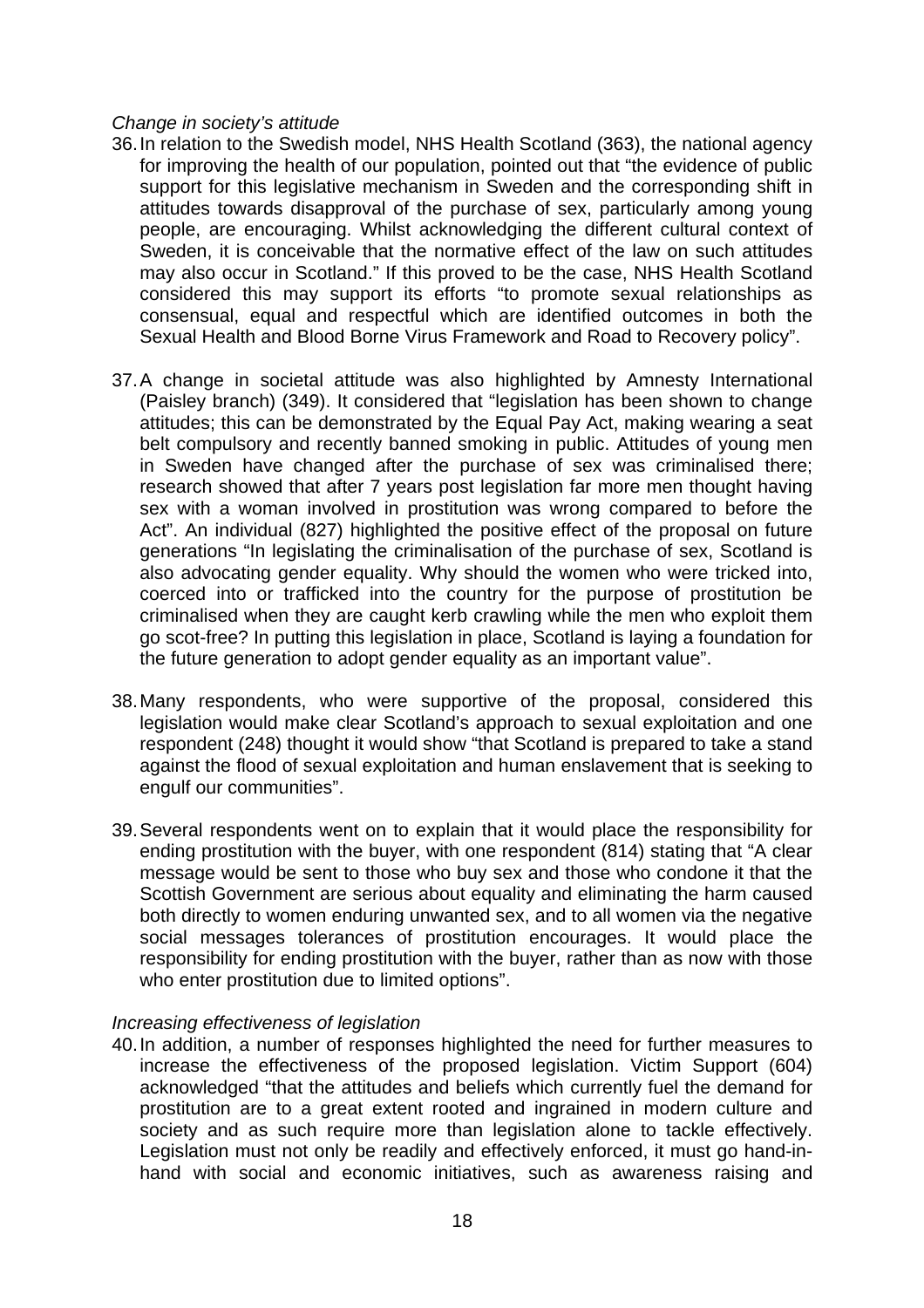education aimed at deterring purchasers, challenging attitudes, and supporting women out of prostitution".

41. The Salvation Army (606) raised a similar point. It stated "the criminalisation of the purchase of sex will be ineffective unless it is accompanied by the provision of practical and appropriate options for the women, and men, who feel that working in the sex industry is their only choice for making a living. Making the purchase of sex an offence may have the effect of reducing prostitution, but it will not work unless people who currently work in the sex industry are given a good deal of help to seek other employment opportunities, to gain education and skills which will allow them to exit the sex industry".

### **Negative effects of legislating**

42. The main detrimental effects identified by respondents to the consultation related to the increased risk to the safety of prostitutes, further stigmatisation of those selling sex and the consequential effects on prostitutes accessing support services.

### *Would increase the risk of violence against sex workers*

43. Several respondents felt that it may lead to a reduction in the size of the industry but would, by driving it underground, place those working in the industry at significantly increased risk of harm. Criminalising the purchase of sex would also be likely to increase the stigma attached to sex work. A number of responses referred to the UNAIDS Advisory Group on HIV and Sex Work which found that criminalising sex work in fact makes sex workers more vulnerable to abuse and exploitation, with less access to effective healthcare and support services. Also a number of responses quoted from the Global Commission on HIV and the Law's report 'HIV and the Law: Risks, Rights & Health' which stated that countries should "decriminalise private and consensual adult sexual behaviour including voluntary sex work".

#### *Views of sex workers on proposal*

44. Some negative effects identified by 'sex workers' were:

- keeps away 'good' clients (who fear prosecution) while more reckless or dangerous clients continue buying sexual services;
- pushes sex work into more clandestine situations thereby enabling abuse;
- makes sex workers afraid of the police and less likely to contact them when attacked, or to share data about attackers;
- reduces sex workers' incomes to the point where they are willing to compromise on their safety, both in terms of security and sexual health;
- further stigmatise sex workers and prevent them accessing health or other support services;
- prevents sex workers from being in contact with each other and thereby forming networks of mutual support which would make them more vulnerable to violence and discrimination.
- 45. Some of these effects were illustrated in the responses received by those who identified themselves as 'sex workers'. A couple of these responses focused on the detrimental impact of the proposed policy on their employment, "I'm making a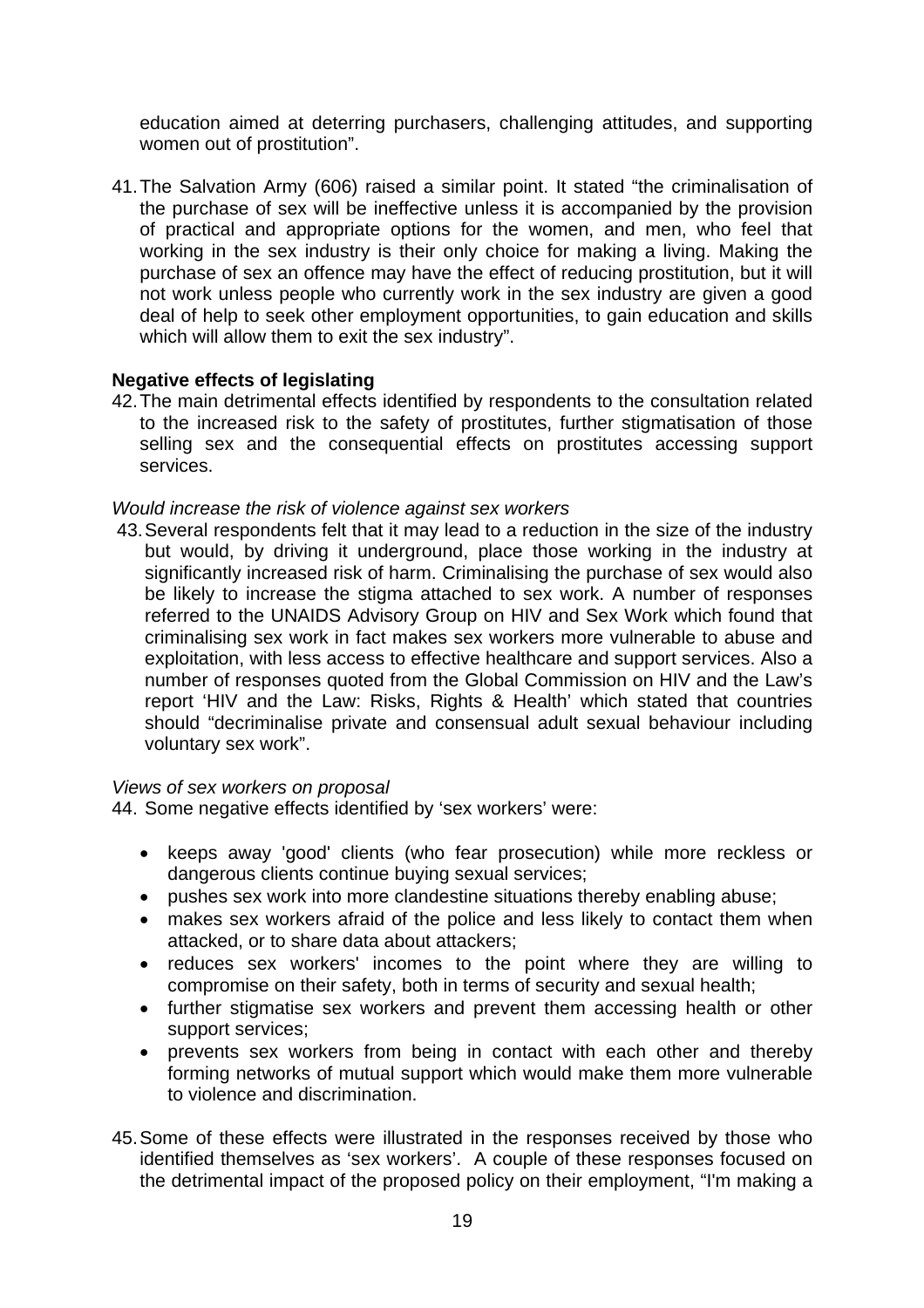living and I enjoy my job and by you passing this law you will leave me unemployed as well as other ladies in my same situation" (15). Another respondent described the impact such legislation would have on those working in saunas, "I believe that saunas would see a dramatic fall in customers they would subsequently close. The girls working there who are financially secure and have a sensible head on their shoulders would either become unemployed or would rent premises and advertise and work independently." (20)

46. One 'sex worker' advised that the intended legislation would have a negative impact on people with disabilities, "I am fluent in sign language and massage and many of my clients are deaf, blind or wheelchair bound consideration must be given to them also." (339) While another individual described the effect a change in the law would have on assistance they provided to the police, "At the moment knowing I and my clients do not break the law means I have no fear in coming forward should a crime be committed and share as much information as I can give to assist the police. Should this change I would find myself unable to do so, which would be a very sad thing". (37)

## *Evidence not supportive of legislation*

47. Some responses considered the basis for change was not rooted in sound evidence. The International Committee on the Rights of Sex Workers in Europe (800) stated "As members of an extremely stigmatised community, we denounce the instrumentalisation of statistics that are biased, taken out of context, the results of flawed methodology when not simply fabricated". The response went on to say "Before analysing these statistics, we would like to emphasise that we know, better than anyone else, the level of violence faced by sex workers. We know, because we are the ones who suffer from it". It continued "Because violence against sex workers is such an important issue, we are determined that policies which aim to tackle such violence should be based on evidence, and we regret that this Bill proposal fail to do so". An individual (31) felt similarly, "the reason these types of studies are so flawed is because they never come into contact with us normal working girls who never encounter the police, drugs services, mental health services or any other similar organisation, thus you don't have the chance or opportunity to interview us or find out or feelings on this matter. The studies are clearly all aimed at women involved with the police, drugs teams, mental health services and probably street sex worker outreach projects".

## **Other effects**

48. ACPOS (627) noted in its response that "In the absence of any proposal to remove from the statute books the s.46 Civic Government (Scotland) Act 1982 offence, the proposed Bill would create disparity with existing legislation in terms of creating a differing approach to 'sellers' dependant on whether the scenario was 'on-street' or 'off-street'." ACPOS highlighted in respect of the proposed legislative position, "It is recognised that on-street prostitution is often thought to create a greater likelihood of public nuisance and perhaps that is all the distinction that is needed. However, members of the public affected by off-street prostitution might have strong opinions about the nuisance it causes, and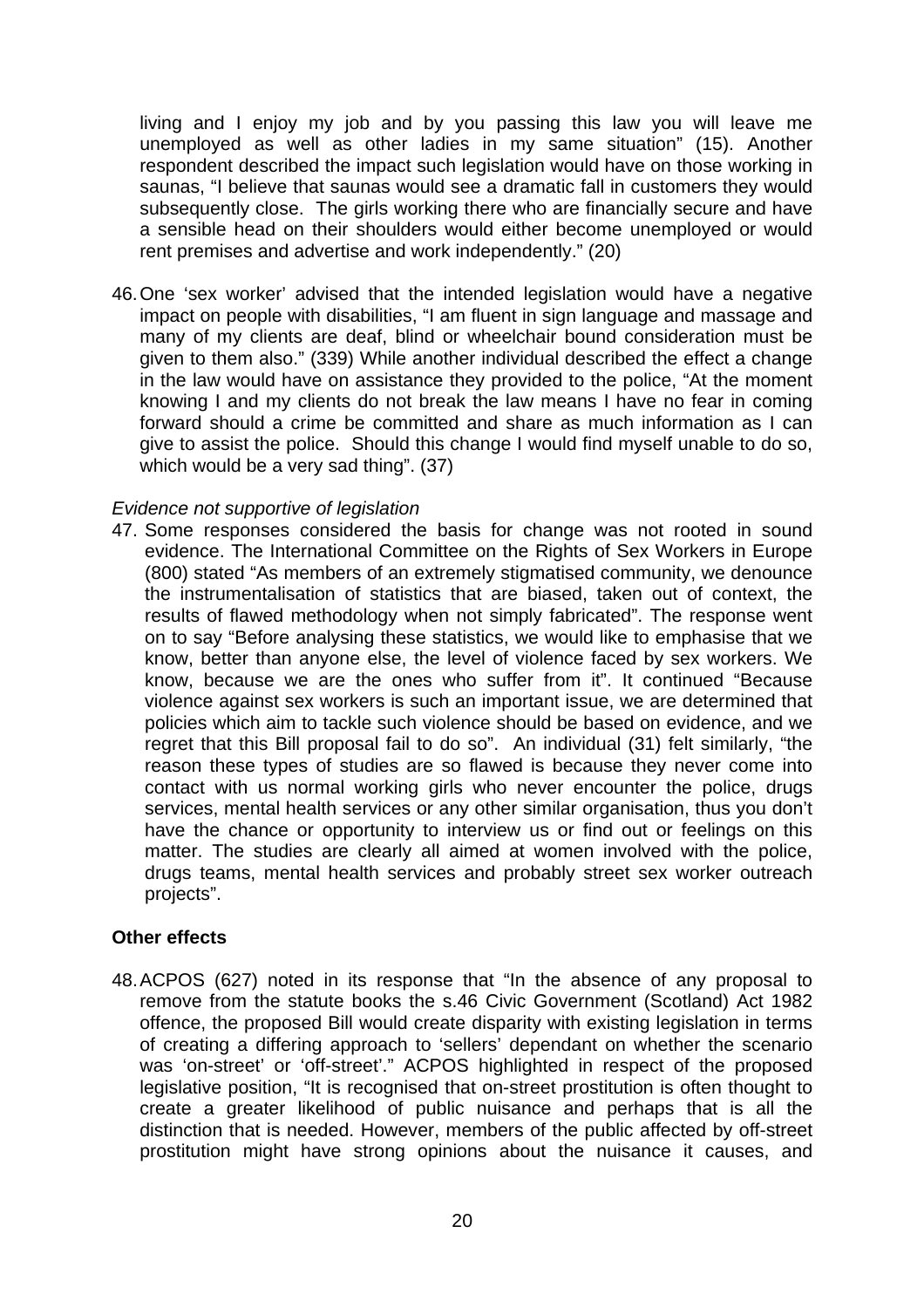whether criminal culpability should be imposed on both the off-street seller and off-street purchaser".

- 49. The Paisley branch of Amnesty International (349) pointed out that in Northern Ireland there was currently a proposed Bill which sought to criminalise the purchase of sex. The organisation thought "If that becomes law it may force more traffickers and pimps to operate in Scotland. If we legislated here they will have to go elsewhere".
- 50. A small number of responses indicated that legislating would make no difference, for example, one response considered those prostitutes (escorts) who operated at the top end of the market would continue unaffected. (885)

## **Q3: Are you aware of any unintended consequences or loopholes caused by the offence? Please provide evidence to support your answer.**

### **No consequences or loopholes**

- 51. From the overall total, 137 respondents did not foresee any unintended consequences from legislating as proposed by the member. Equality Now (779) responded "we believe such legislation would have the added benefit in promoting sex equality by sending the clear signal that women are not for sale, but are equal to men". Many individuals considered an offence of purchasing sexual services was a necessity in order to tackle prostitution. This was summed up by an individual respondent (413) "I believe it is totally unacceptable to buy women, or children for the purposes of sex and any legislation to stop or deter it in any way can only be helpful".
- 52. Many of the individuals who responded to this question pointed to the success of a similar offence in Sweden and Norway, "In Norway and Sweden there have been nothing but positive consequences. Advertisements for sex have been reduced by 28% in Norway and if the "Johns" can't find the prostitutes it reduces the supply as the demand disappears" (21). Another individual (295) pointed to the beneficial effects the creation of an offence might have, "Criminalising sex in Norway has been effective in reducing advertising. Any legislation which brings publicity to the sex trade can only be good".
- 53. Others took the view that the risk of loopholes was not a barrier to tackling the purchase of sex, while an individual (516) stated "The threat of any loopholes emerging cannot take away from the fact that criminalising prostitution will cause a massive decrease in it. Those saying that criminalising prostitution will drive it underground should keep in mind that prostitution is already an underground profession. There is nothing above board about it; it is a dangerous profession where rape and physical abuse are very real risks not to mention the drug addiction tactics that many pimps employ to keep prostitutes on a leash".
- 54. Although supportive of the general aim of the proposed Bill, some responses highlighted areas where they believed further consideration should be given. The first point which required further clarification was in relation to escorts. Glasgow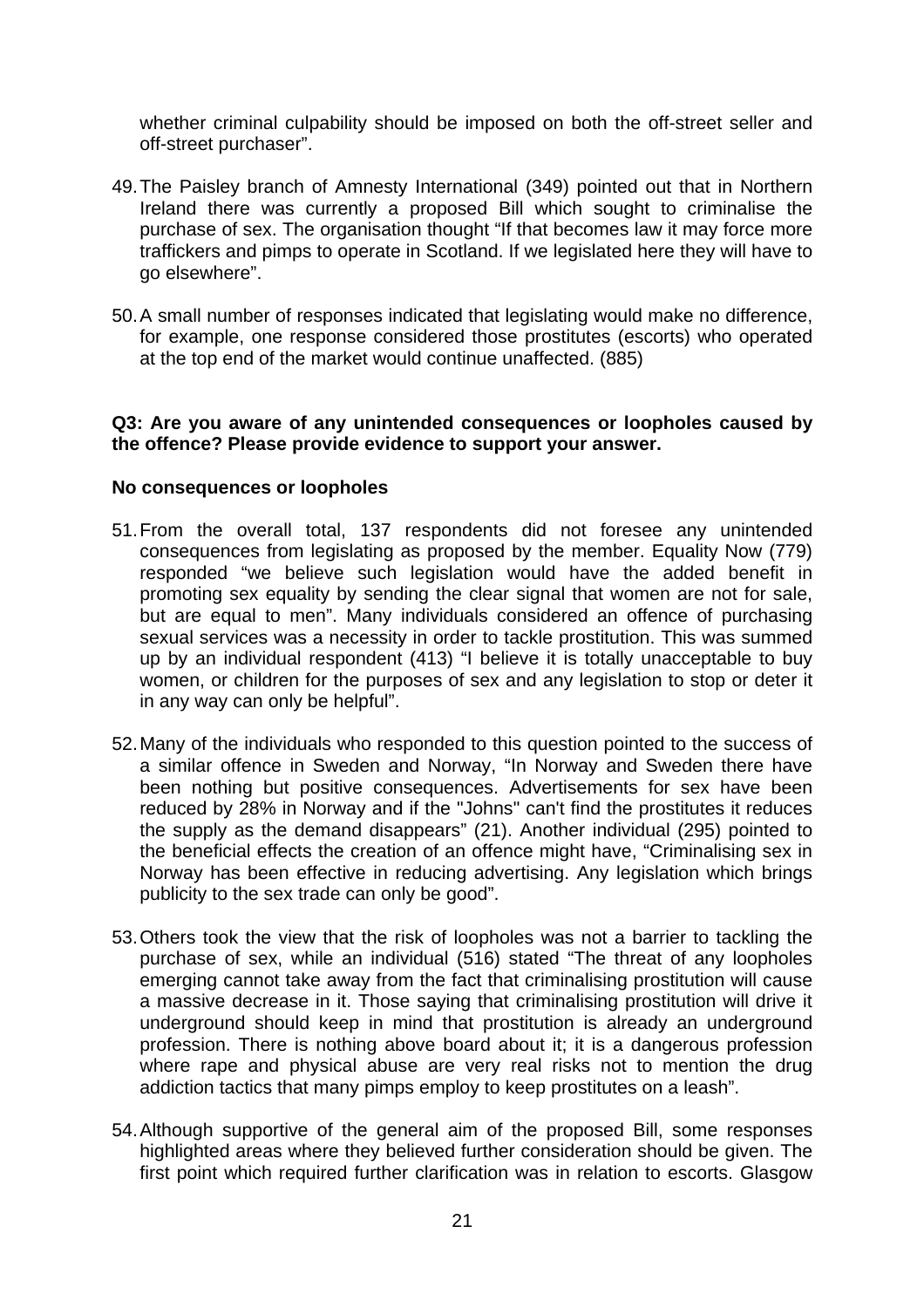Community & Safety Services (781) thought the "Legislation should also consider escorts and escort websites. Many escort websites contain a caveat stating that payment is for companionship only and that any sexual relations are between two consenting adults. This will require clarification for legislative purposes".

- 55. The other area related to obtaining evidence that an offence had been committed. A few responses drew attention to difficulties where payment is made to a third party "the level of evidence for prosecution may be difficult to establish where monies or favours are paid through third parties" (506). Another response (298) described how the offence might be evaded "if the price for time with a woman/ girl changes from a fee to "suggested donation" or "consent is given with expenses covered to meet" or "here is a gift for you" with it being more secretive it will be easier to pass it off as the woman's will and right to sleep with whom she chooses".
- 56. While another respondent (69) thought it would be difficult to pursue a successful prosecution because the element of 'knowledge' was subjective, "I see major loopholes that can be taken advantage of in court … how can one prove or disprove that he/she were "unaware" that the person he/she had sex with was a prostitute? In court, how would the prosecutor prove that person B did in fact know when "knowledge" seems to be so subjective? And, if you cannot prove that B did not know, then what would stop B from blaming A for his error? I believe both A and B should be criminalised, for A paid for the service, and B was involved in the sex service. Both are wrong".
- 57. Seven responded stating they were not aware of any consequences and two others were unsure.

## **Unintended consequences**

58. In response to this question a large number of respondents took the opportunity to discuss the argument that creating an offence of purchasing sex would, or would not, drive prostitution 'underground'.

## *Prostitution would not be driven 'underground'*

- 58. Of the total responses received 307 respondents (total includes 48 identical responses from the Queens Park Baptist Church Action for Justice Group, Glasgow) to this question thought that "the argument that criminalising the purchase of sex would drive it underground was not based on any evidence". Respondents argued this would not be the case because the nature of prostitution was such that it had to be visible to clients, "If the men who purchase women are able to find the women, then trained police will too".
- 59. The Scottish Borders Rape Crisis Centre (820) agreed with this assertion. The Centre stated that "prostitution operates as a 'commercial business' and needs a point of contact between 'supply and demand', increasingly using technology such as websites, blogs, social networking and mobile phones. These would provide solid means for investigation and evidence by the police." The Rape Crisis Centre quoted Matthew and Easton 2010, "this proposed legislation would mean the police will be able to investigate these premises more systematically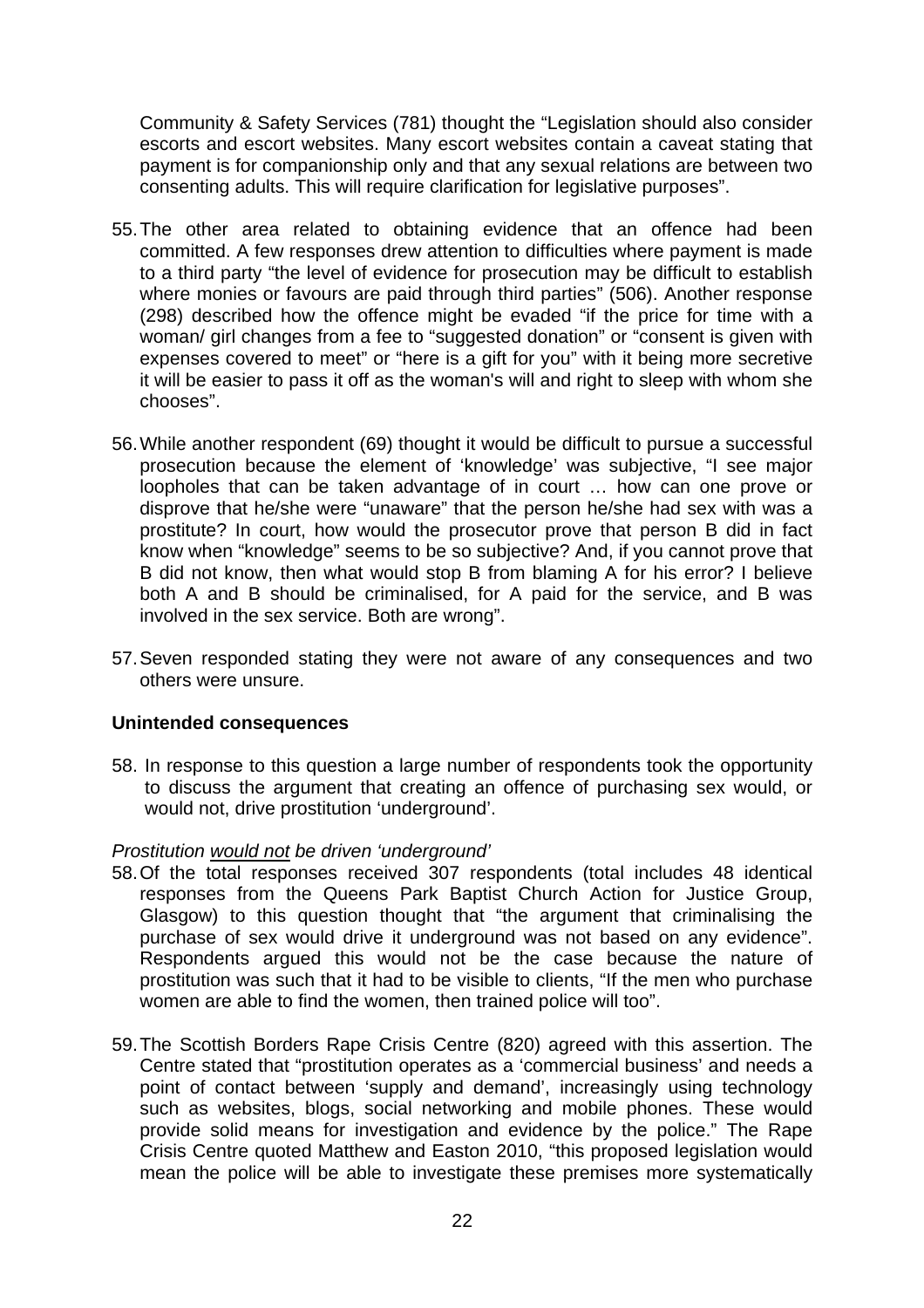and it is evident from interviews with women involved in prostitution in saunas that current police activity is having a destabilising effect upon trade".

60. One respondent (853) made a comparison to the current situation, "Prostitutes are currently open to prosecution and it has not gone 'underground' so there is no evidence that making the purchase of sex criminal would make it go 'underground'. With the correct training and intelligence police will be able to tackle those who flout the law, as they already do with other criminal acts" While another respondent (54) pointed out that "the purchase of sex is already underground. It is worldwide and claiming the freedom of thousands of innocent lives through corruption and coercion. Simply because something is restrained does not mean the solution is to lose it. The consequence would be chaos and an invitation to organised crime which has never been able to be contained and limited by government". The Salt and Light organisation (267), who work with women and men in street prostitution, referred to its local situation, it commented that "prostitution in Glasgow had already gone underground". An expansion of this point was made by another respondent, (856) who agreed that the "sex trade and trafficking are already run underground everywhere", however they hoped that "it would deter the day to day male from the temptation of buying sex".

### *Prostitution would be driven underground*

- 61. Twenty three respondents felt that one of the main consequences would be to drive the sex industry underground, "It will drive the sex trade more underground. The income received by the girls may be all they get particularly if required for drugs etc. So what support will there be for the girls. Prostitution will be only one part a chain of activities. There will be a knock on effect" (280). Some highlighted, including English Collective of Prostitutes (822), that the consequence of this would "make it harder for sex workers to get protection from rape and other violence". While others suggested legalisation of prostitution was the answer. They cited their experience as swingers who found they could be paid for what they do. They warned that "You will not stop this you will just push it further underground, you would be better legalizing it and making it safer for people to work in groups where girls on their own have help at hand if needed, but we have never experienced any problem (864).
- 62. A number of other issues were raised in relation to the creation of an offence of purchasing sex.

## *Enforcement issues*

- 63. Several respondents argued that the policing of this law would be as difficult as that of policing the sale of drugs. One respondent (144) added that "the argument that the sale of sexual services is as accessible to the police as to those seeking to use these services doesn't appear a strong one. 'Underground' situations where these activities take place are by definition outside of the purview of the authorities, and often effectively monitored by those seeking to prevent detection and prosecution".
- 64. Others were of the view that police enforcement of this law would be essential to its success and although this could be time consuming and expensive it should not however be an obstacle to its implementation. One respondent (5) wrote "I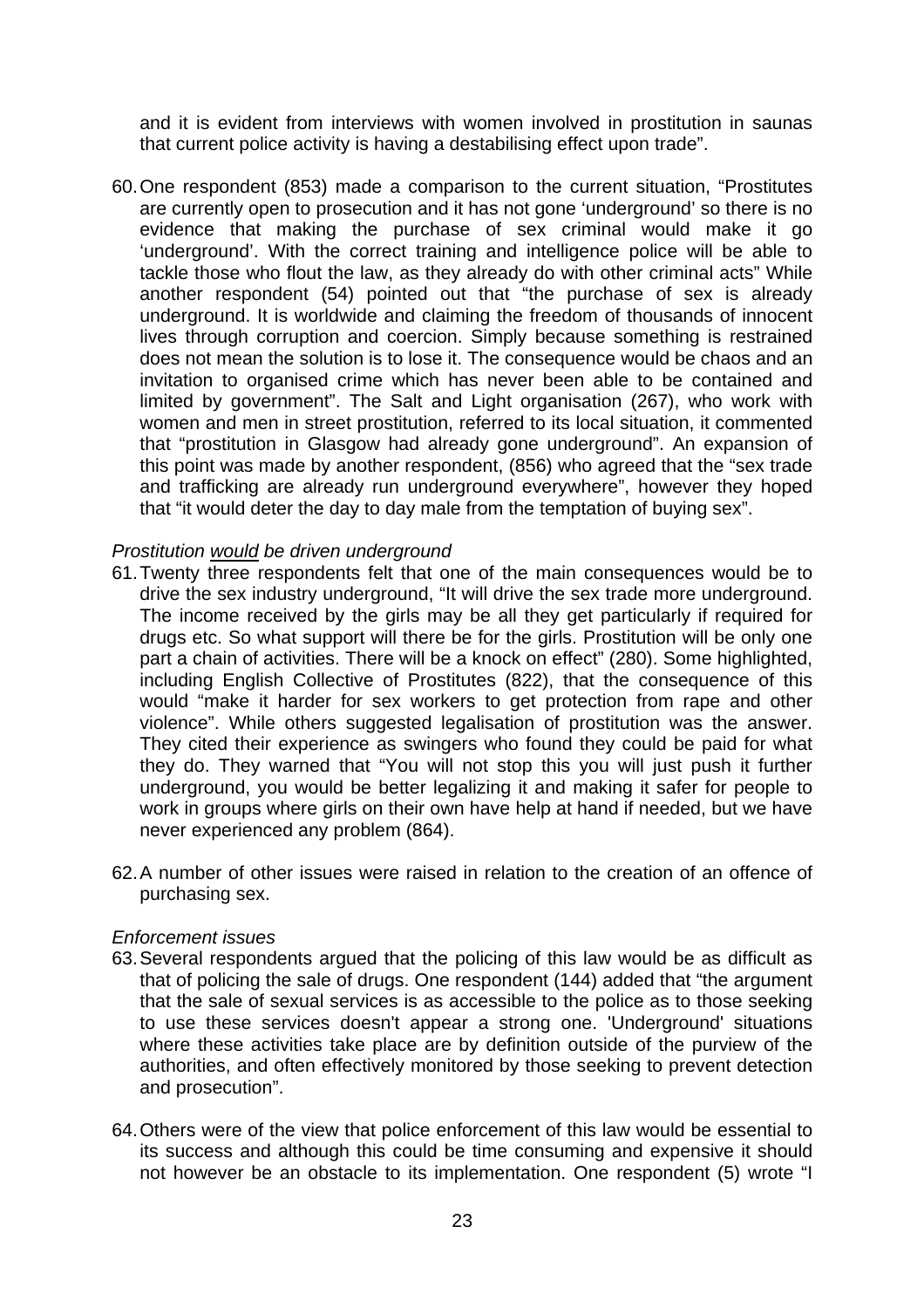feel the offence would have a greater benefit than doing nothing at all. There will always be loopholes in a first draft of legislation, but the overall effect is much better than leaving the situation as it is. The need for action despite possible issues, was echoed by another respondent (225), "People will say it is too costly, that prostitution is unpreventable, that the legislation is unenforceable that is an attack on personal freedom, that you are a prude or a puritan, that government should not moralise, that this will drive prostitution underground, that it will feed organised crime, that it is a legitimate life choice to be a sex worker, and more besides ... All of them are attempts to defend the indefensible".

### *Consequences for prostitutes*

- 65. A number of respondents considered the creation of an offence would affect prostitutes' continuity of clients; one respondent (559) stated "This law will discourage 'regular' clients: if you criminalise the purchase of sex, men will be more likely to go from prostitute to prostitute, rather than return to the same person each week and risk detection. This law will also discourage 'regular' clients from reporting violence, lest they find themselves targeted by the very same law".
- 66. Amnesty International (Paisley branch) (349) felt that "There may be a negative impact on the women who are currently dependent on prostitution for their living, repayment of debts etc. It is critical that funds should be made available to provide financial provision to support both the women concerned and the organisations that help women exiting from prostitution. Money from fines from the purchasers of sex could contribute to this. Sometimes people think an unintended consequence of criminalising prostitution would be an increase in the number of rapes. We do not believe this to be the case. Indeed the evidence is strongly the other way, that when women are objectified they are more likely to be the subject of sexual harassment".

## *Interaction with existing legislation*

67. Concerns were raised about how the proposed legislation would interact with existing legislation. The Women's Support Project (799) expressed that "people involved in street prostitution would still be criminalised through Section 46 of the Civic Government (Scotland) Act. This is an unhelpful contradiction and so we support the decriminalisation of loitering and soliciting in public". The STUC (862) cautioned "there may be other pieces of legislation which will interact with this proposal, and this should be explored carefully, to ensure the aim of focusing on successfully criminalising the purchase of sex, without continuing to criminalise the person receiving the payment".

## *Prosecution of the offence*

68. Leith Links Residents' Association (103) shared its experience of trying to bring a prosecution "Having met with the Procurator Fiscal and Lothian and Borders police to discuss the poor prosecution rate of kerb crawlers it would appear that the Prostitution (Public Places) (Scotland) Act 2007 is almost impossible to enforce as corroborative evidence is required and is almost never available".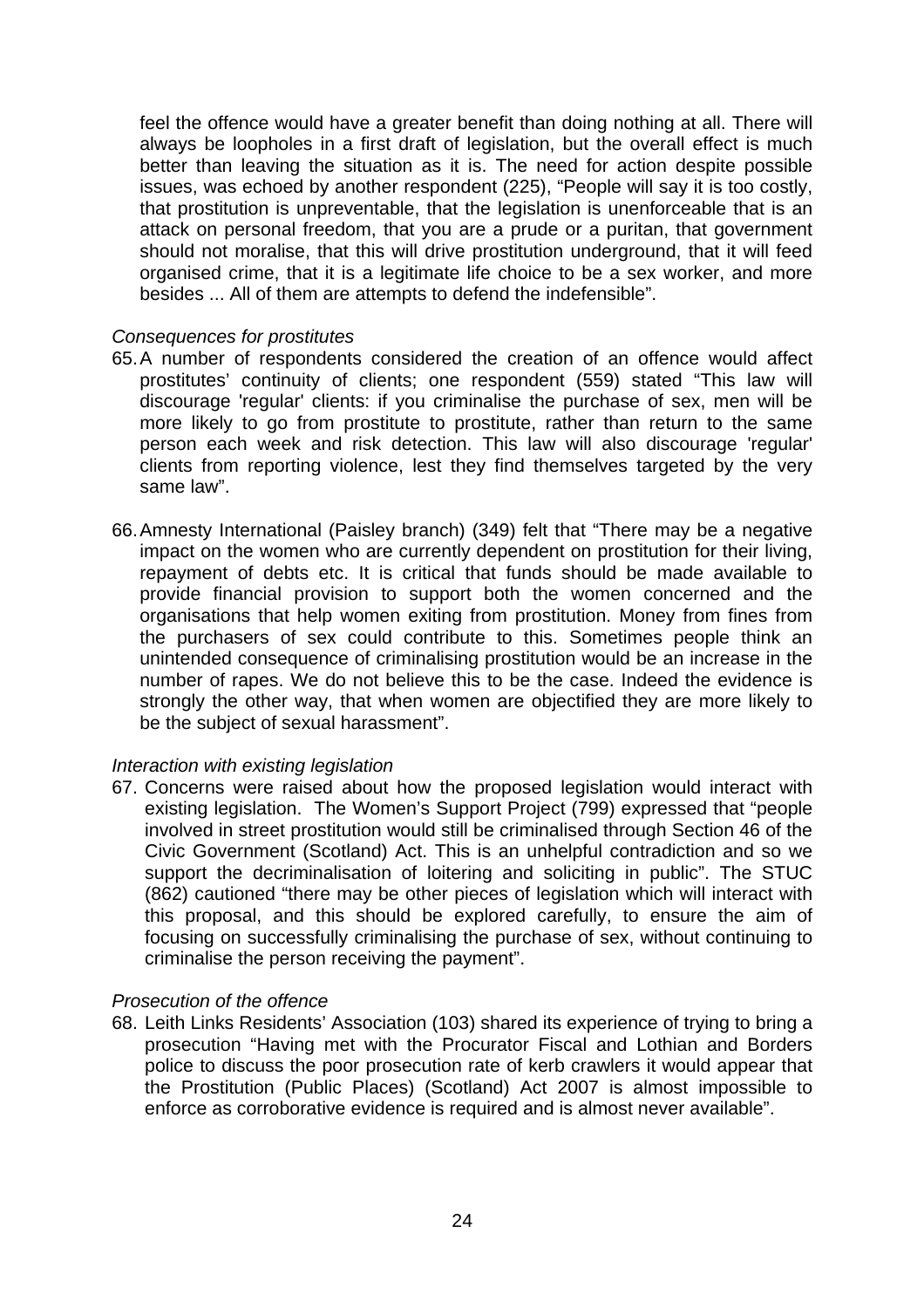## *Swedish model*

69. Perth and Kinross Council (685) was not in favour of criminalising the purchaser. The Council considered social policy means a better method of tackling prostitution because "social policy context in Sweden differs from Scotland and there may not be a transferability of experience". While the Council was "attracted to aspects of the Swedish approach (e.g. the programme of public education)" it considered there was "insufficient evidence to support the totality of the approach and would not choose the Swedish way forward for this country at this time".

## **Q4: What are the advantages or disadvantages in using the definitions outlined above?**

70. Many varied views were expressed in answer to this question.

Those that were supportive of basing the definitions on the 2005 Act commented:

- the definitions were clear and defined
- comprehensive; reasonable; unambiguous
- excellent
- step to increasing the flexibility of law enforcement
- well balanced
- wide reaching
- more difficult for loopholes to be found
- helpful in openness towards the intent of the law
- will strengthen the existing legislative framework
- removes the need to define every sexual act

Also, in contrast, views were expressed about the unsuitability of the proposed definitions:

- lack of clarity
- too broad
- scope for dispute over exactly which activity was paid for
- not specific
- covers all types of sexual activity
- highly problematic
- too shallow
- the lack of definition of sexual activity is a fatal flaw
- need further development
- hugely subjective

### **Advantages**

#### *Both definitions*

71. Some responses provided further explanation as to why following the Protection of Children and Prevention of Sexual Offences (Scotland) Act 2005 precedent was the correct course of action. A common response was that because both definitions were similar to those used in other legislation they should be familiar to law enforcement agencies seeking to bring a prosecution. The New Forest House of Prayer (313) felt the definition already in place in the 2005 Act "means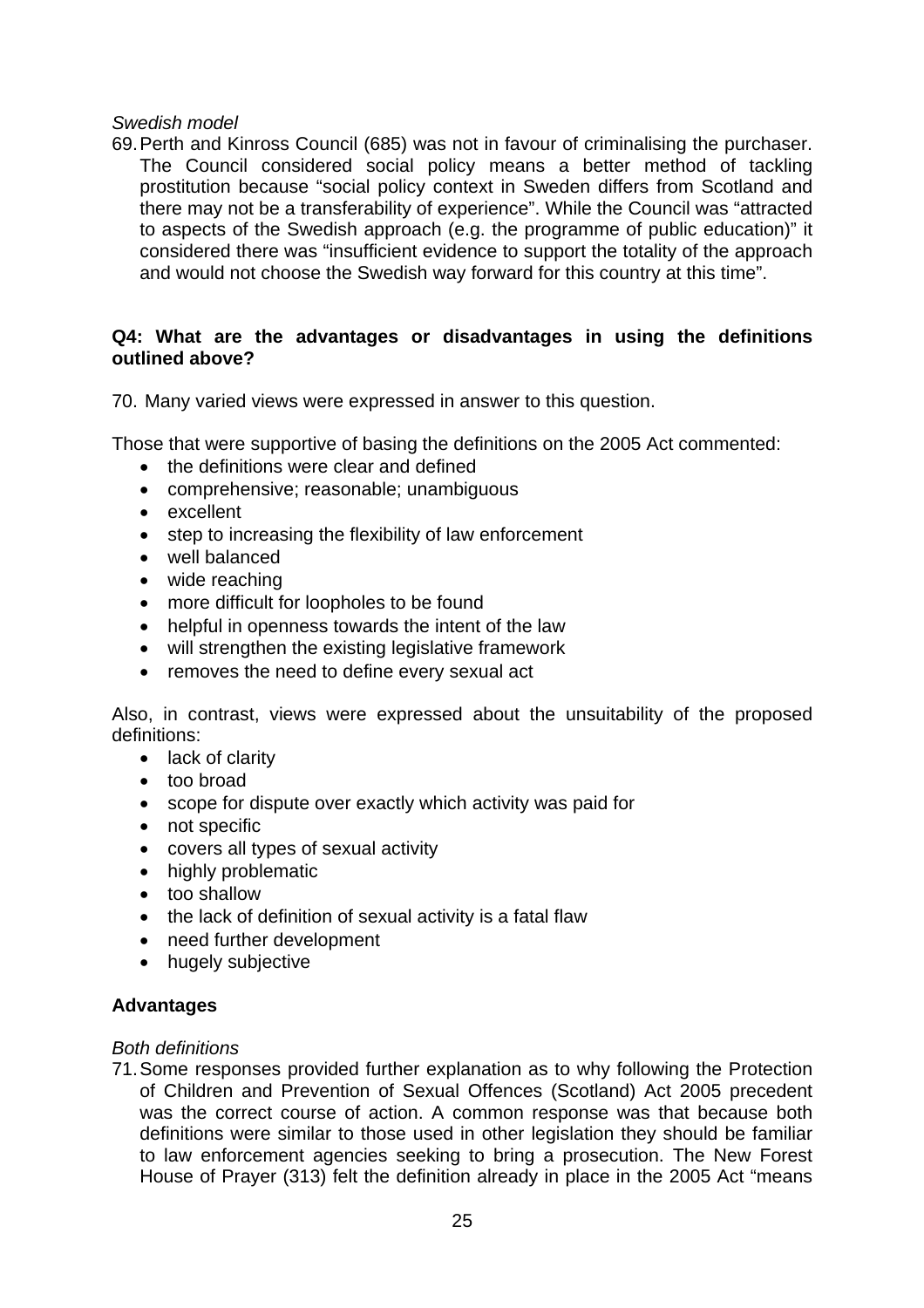there is already an understanding and established case law to support this definition".

72. Several respondents felt that the definitions allow the law to capture the breadth of 'payment' and 'sexual activity' and considered that this was important to avoid the abuse of loopholes to perpetuate prostitution. Scottish Women Against Pornography (861) said that "If the definitions are not used there are numerous arguments defending prostitution which can be exploited by those who control the industry".

## *Definition of payment*

- 73. In terms of the definition of 'payment' LGBT Youth Scotland (806) considered it "important that any definition of payment is wide ranging and includes non-cash payments such as drugs, food and someone to stay for the night. This is vital in ensuring that vulnerable people within Scotland are protected under the law." LGBT Youth Scotland drew attention to research which had found that these forms of payments are common and also that its anecdotal evidence from young people that LGBT Youth Scotland work with supported these findings. As such the organisation advised, "We would therefore support the proposed definition of payment and would be against any moves to narrow it".
- 74. In agreement North Lanarkshire Violence Against Women Working Group (536) considered that "It is necessary that the definition of payment is extended beyond that of monetary payment. The definition contained within the Prevention of Sexual Offences (Scotland) Act 2005 would seem to fit well for the proposed Bill".

## *Definition of sexual activity*

- 75. Safe Space (761), a support and counselling service to survivors of sexual abuse, considered the advantage of using the definition was that it avoided specifying every type of sexual activity, "a virtually impossible task", adding "It should always be for criminal justice services to decide". An individual (33) agreed with this wider definition for similar reasons, "While more vague and requiring more discrimination by judges and juries, it is better than a list which would always turn out to be more or less extensive than it should be, or miss out a sexual activity, the purchase of which could then not be prosecuted".
- 76. Although the White Ribbon Campaign (2) thought that "the use of a reasonableness test to define sexual activity in the Act has the obvious advantage to catch activities that may otherwise be missed due to unintentional omission", it considered "a less ambiguous definition would avoid the exclusion of activities deemed inconsequential by those who believe sexual activity is limited to sexual intercourse and oral sex".

## **Disadvantages**

77. Many of the respondents considered the definitions were too broad. It was believed that this could risk creating loopholes thereby increasing the potential for someone to be falsely accused as a result. One respondent (836) set out their concerns in this respect describing the definitions as "nonsensical". The respondent questioned the definition of sexual activity - "what on earth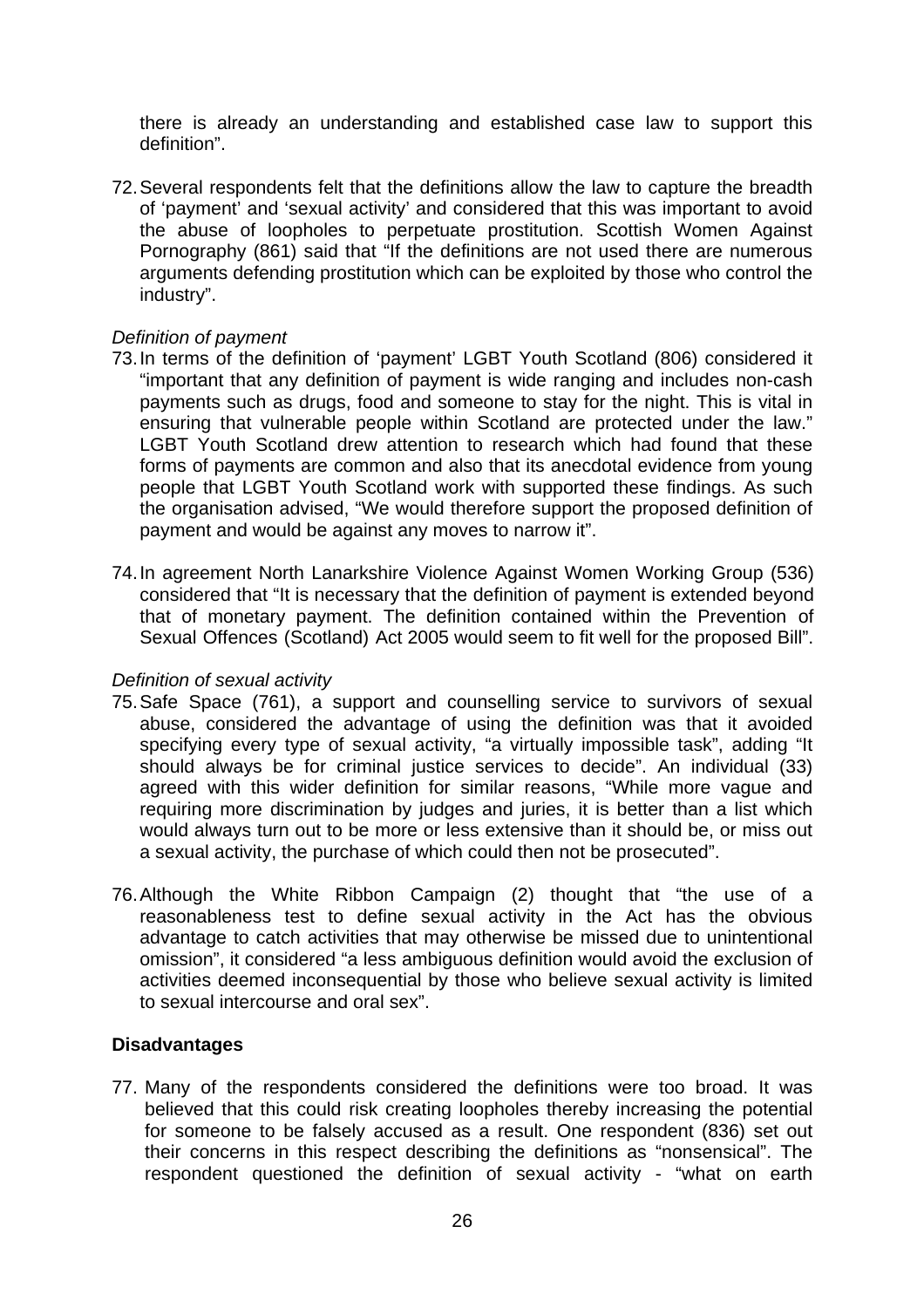constitutes a reasonable person?" In relation to the member's intention that the definition of 'sexual activity' would mean the offence would not be limited to sexual intercourse or oral sex but could potentially include a wider variety of sexual activity, the respondent continued "that could criminalise practically any kind of sexual relations or relationship with ill-defined parameters. This only further seeks to enhance the fact that the unintended consequences of such a bill would be limitless".

### *Both definitions*

- 78. The Law Society of Scotland (727) suggested the member should give further consideration to both definitions as the Law Society believed the definitions were too wide. The Law Society explained that the Act the definitions were based on set an appropriately high threshold for the protection of children. In this instance, such a wide definition of sexual activity "runs the risk that any conduct of a sexual nature by adults which may not be considered inappropriate nevertheless being criminalised".
- 79. ACPOS (627), who remain undecided on the proposed legislation commented on the policing aspects in connection with using the proposed definitions. ACPOS although supportive of the definition of payment warned that "securing sufficient evidence of any payment for a sexual service remains a key concern and challenge for the police. This is not as simple as applying existing investigative techniques which, quite correctly, are often tied, in terms of proportionality and human rights, to the seriousness of the offence. In this context, "seriousness" is typically measured by the punishments available for any given offence" and went onto add on the definition of sexual activity that it "understands the desire to use a widely constructed definition and the challenges faced in otherwise attempting to define all the possible conduct that might be envisaged, However, by not specifying any conduct at all, there is a risk that a court might reach a decision that excludes conduct specifically intended to be covered…..Consequently, it is suggested that certain specific types of conduct should be clearly defined, followed by a catch-all section at the end of the definition".
- 80. Also in relation to policing, Dundee Violence Against Women Partnership (527) conveyed some questions about police enforcement of the proposed offence raised by Tayside Police. One issue concerned the circumstances in which payment was deemed to have been made, "it is less clear whether or not payment has to have been made or if an arrangement to make payment constitutes an offence." The other concerned corroboration, in particular "How will evidence of the act or payment be corroborated? Whilst appreciating that the law relating to corroboration is currently being examined, the police envisage that payment will be challenging to corroborate in practice. Often a potential source of corroboration will be the women exploited in prostitution who for a variety may be unwilling or unable to provide information to the police." In regard to further development of the definitions, Tayside Police suggested, "there may be learning from other jurisdictions with existing legislation that would help to resolve some of these concerns".
- 81. An individual (631) commented "the definitions need further discussion but the information provided is a useful starting point". The respondent added "It is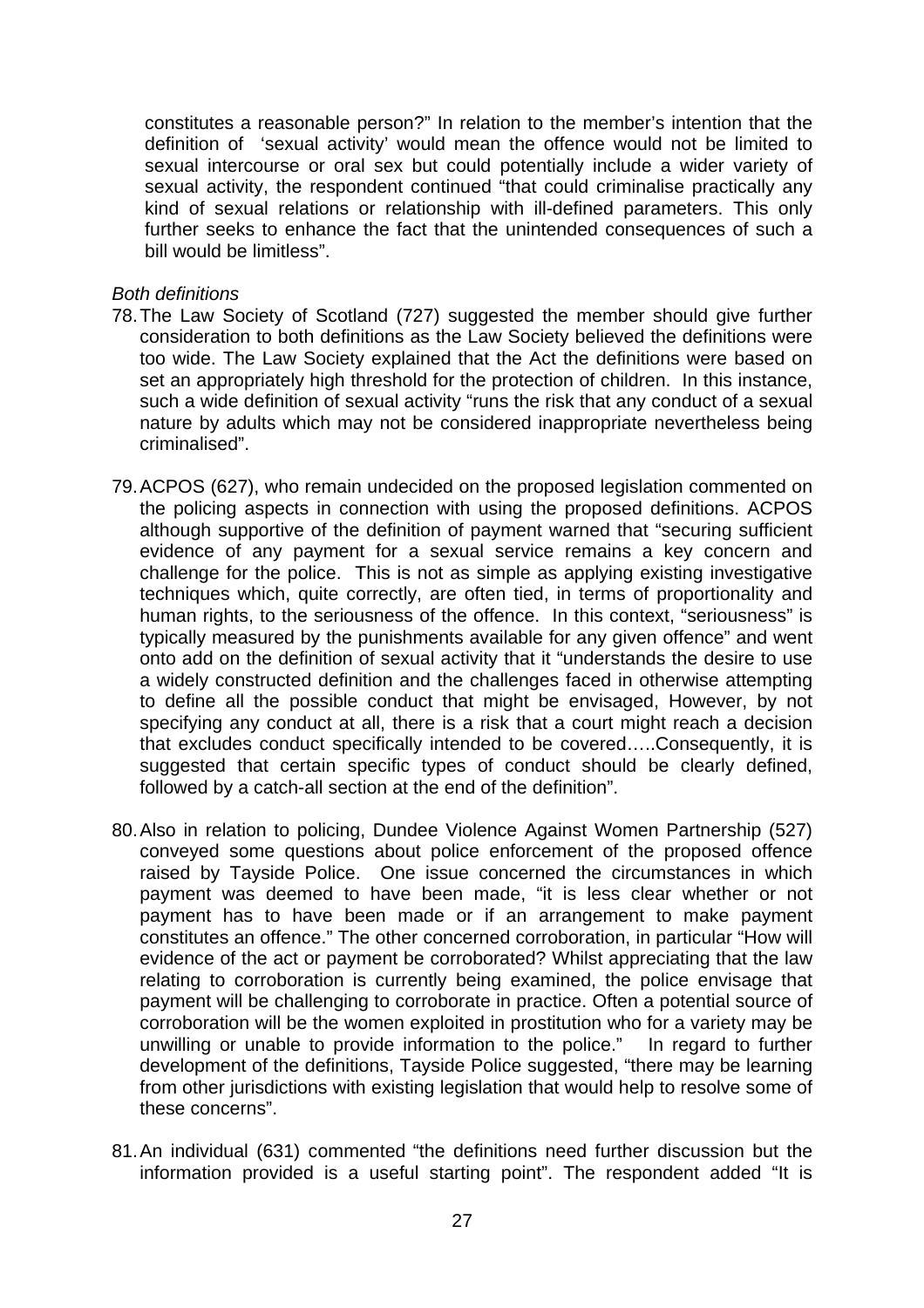important that the focus is on prevention i.e. that the legislation can be applied to the situation before the prostitution act is completed ... I feel that what is important is that any future legislation will support the criminal justice system in being able to protect the most vulnerable, and that it will also disrupt the sex markets".

82. While the Caucas of Exited Women (696) suggested "the language of the bill is problematic as our laws recognise that prostitution is violence against women so I don't think it's appropriate to say it's paying for 'sex' - it's paying to abuse someone with impunity. We suggest a change to 'paying for prostitution".

## *Definition of payment*

- 83. One respondent (325) referred to this area as "notoriously tricky and convoluted", the response went on to explain why, "Payment in terms of drugs or alcohol could arguably include encounters that would be defined as 'one night stands', for example. In Sweden, legislation has come to be very selectively applied, used to target public and visible street prostitution. Little attention is paid to off-street prostitution unless trafficking is suspected".
- 84. Another respondent had concerns that the definition of payment actually achieved its stated aim. The response quoted from the consultation paper: "any financial advantage, including … the provision of goods or services (including sexual services) gratuitously or at a discount". The individual warned "Under this definition, 2 or more people engaging in a completely unpaid-for sex are actually paying each other for sexual services by providing sexual services gratuitously. This definition criminalises Scotland full stop. It also criminalises marriage where one of the partners if out of work; a housewife provides sexual services to her husband in exchange for food, clothing and housing. Asking a woman out for dinner and dessert is the same". (807)

## *Definition of sexual activity*

- 85. The main issues highlighted were around what was meant by a sexual activity and how 'reasonable' would be interpreted. One respondent (116) provided an example of what might, or might not, be a sexual activity, "the proposed definition of sexual activity (using a "reasonable person" test) has the disadvantage of lack of clarity about what is criminalised. It is not clear to me, for example, whether a reasonable person would include so-called "cyber-sex" as a sexual activity that should fall within the domain of the proposal. While recognising the advantages of flexibility to address a range of unforeseen circumstances, I think the definition of sexual activity needs to be rather more objective".
- 86. While another (950) suggested that there was perhaps an underlying reason to the definition - "I am concerned with the vague definition of "sexual activity" and how it may be interpreted and applied to lap dancing clubs, strip clubs, BDSM providers, web-cam performers, chat lines and a plethora of other activities, many of which do not involve skin to skin contact and none include penetrative sex. Although this consultation distances itself from MSP Godman's all-encompassing net of prohibition, I question what other sexual activities would be captured within the "wider variety of sexual activities" – or is this legislation by stealth aimed at all sexual activities that do not meet moral approval"?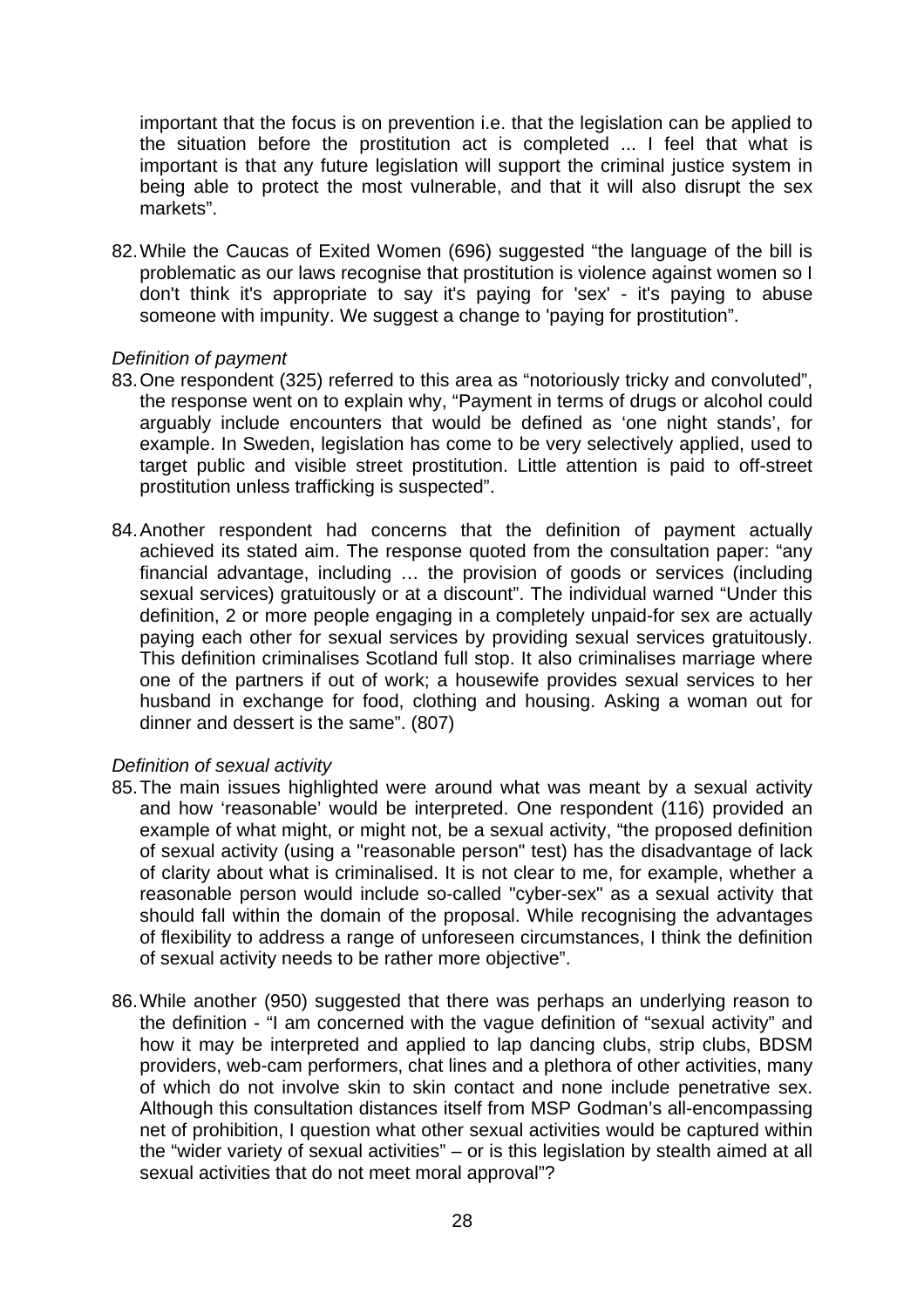- 87. One anonymous response (20) highlighted how the definition could be interpreted depended on your views and experiences - "The disadvantage for sex workers, clients, campaigners and members of the public alike is that what we deem reasonable others may not".
- 88. Others questioned the ability to ever define 'sexual activity' sufficiently, (816) responded "you have not clearly defined 'sexual activity', probably because it is impossible to clearly define. You say 'sexual activity' is defined as an activity 'that a reasonable person would, in all circumstances, consider to be sexual'. Who is to judge what is reasonable? There are many areas of sexuality that are perfectly normal to one person but would be seen as weird to another. Having different tastes or not fully understanding something can lead to all sorts of confusion, danger and misjudgements".

## **Q5: What do you think the appropriate penalty should be for the offence? Please provide reasons for your answer.**

- 89. This question was answered by 587 respondents with 46 of this total opposed to having any penalties as they did not consider an offence would have been committed.
- 90. A common theme that arose in response to this question was that there should be a staged approach with first time offenders being dealt with differently from repeat offenders. Some respondents thought first time offenders should be given the option of avoiding a fixed fine by attending violence awareness or rehabilitative training courses or community service. Whereas repeat offenders should be subject to a range of penalties from fines to imprisonment and in some cases added to the sex offenders register. One of the individual responses (851) received summed up this approach "I think that the publicity that would come from a conviction would be as much of a deterrent for some as actual punishments. Community payback orders could be used in conjunction with attendance at anti-violence against women courses which would hopefully reeducate offenders away from future offending. Fines and custodial sentences will be necessary for the most harmful offenders including repeat offenders".

## **Fines**

- 91. A range of fine levels were suggested by respondents as set out below. It was noted that the most common fine level was level 3 or above:
	- High fines to cover prison costs
	- Level 3 fines
	- $\bullet$  Level 4 fines
	- $\cdot$  £1000 £5000
	- fine sufficient to be a true deterrent for buyers
- 92. The White Ribbon Campaign (2) felt that "the violent nature of prostitution has long been masked by the myth that it is simply a commercial transaction between consenting adults in a "free market", a myth bred by use of commercial language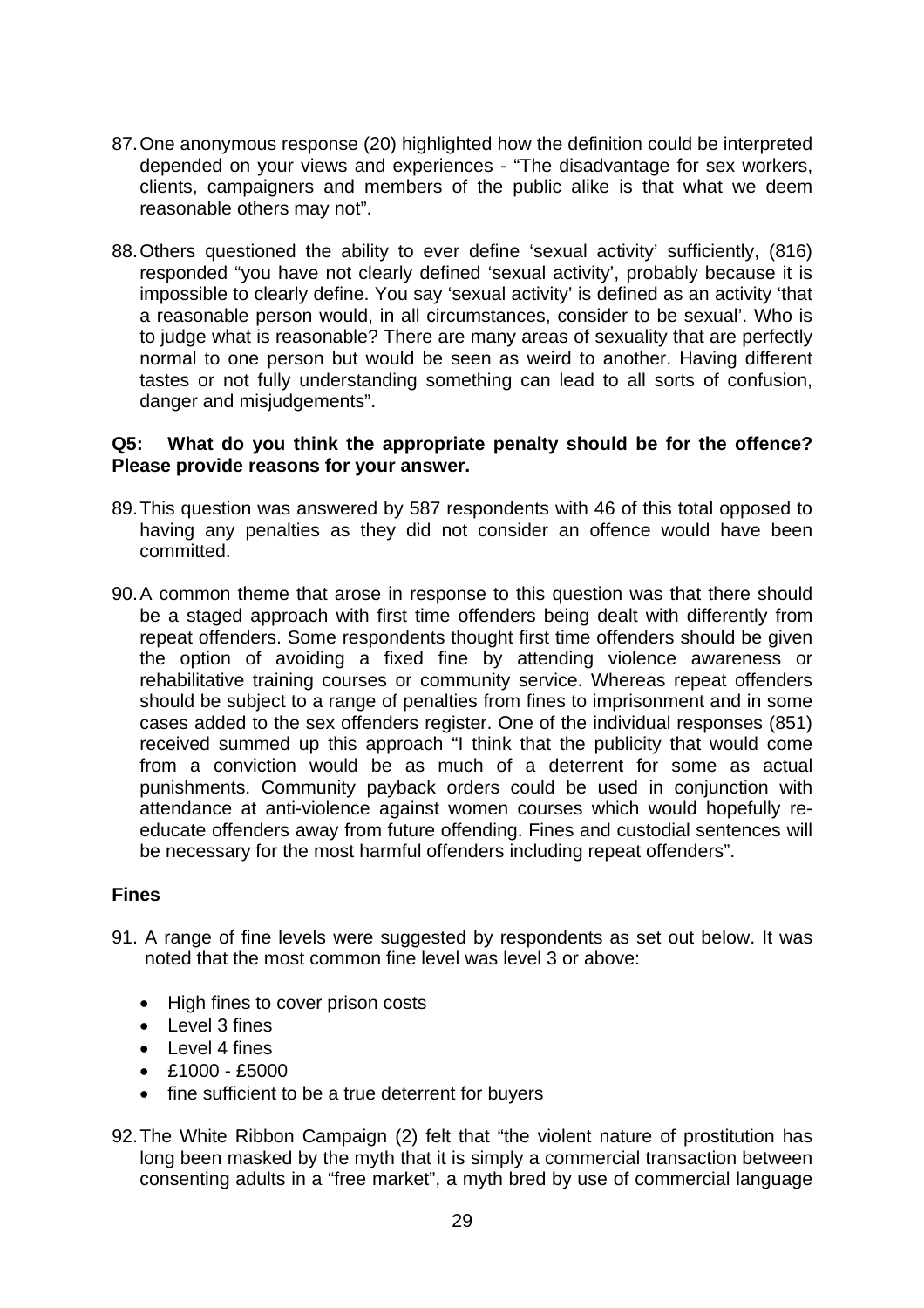such as sellers, purchasers, services, industry, etc……we put forward that fines should be levied within a system where the money accrued should be used to help to help victims, for instance by financing programmes which help people leave prostitution".

- 93. Angus Violence Against Women Partnership (486) believed that "any punishment should involve a degree of public shame and, therefore, must include court proceedings. We would not be in favour of this offence being dealt with by way of fixed penalty notice. We believe that the police should also be empowered to seize the vehicles of persistent offenders if they are used in the course of the offence". This view was shared by some of the individual respondents, with (153) saying that "I do not think that a simple fine - whatever the amount would be sufficient a deterrent for the people involved. For many money is really not the issue (ask anyone who has a speeding fine - it is the points on the license which are much more of a deterrent). I feel strongly that involvement of the courts with the possibility of public knowledge is much more important with possibly even a prison sentence".
- 94. Evangelical Alliance (785) was "in favour of a greater deterrent such as an income linked fine, prison sentence or a short spell on the sex offenders register. We would suggest that the sex offenders register would be a very effective way to change social attitudes by adding an already established stigma to those who buy others for sex. It would be cost effective and the legislative framework is already in place".
- 95. Some individuals provided explanations as to why certain levels of fine were appropriate. A response from an individual (63) explained why a level 4 fine was appropriate, "The penalty must be higher than a simple slap on the wrist if it is to be an effective deterrent. Fines of up to level 4 (£2,500) or short term custodial sentences seem appropriate (around 3-6 months). The deterrent must have a sufficient knock on effect on the culprit's life if it is to effectively dissuade". Other individuals agreed that a level 3 fine was commensurate with the seriousness of the offence. A respondent (393) explained their rationale "If the bill is aiming to protect vulnerable people then their abusers/discriminators (including those who purchase sex) should receive a suitable penalty, as would someone who discriminates against or abuses people from any echelon of society.

## **Prison sentences**

- 96. The views on court involvement and prison sentences varied and covered a wide range of options:
	- involvement of the courts with the possibility of public knowledge
	- 6 months minimum
	- $\bullet$  1-5 years
	- 10 years minimum (176 For)
	- with counselling offered
- 97. A number of respondents provided context to their answers, "I am not in favour of custodial sentences for anything but the more serious and violent offenders, as I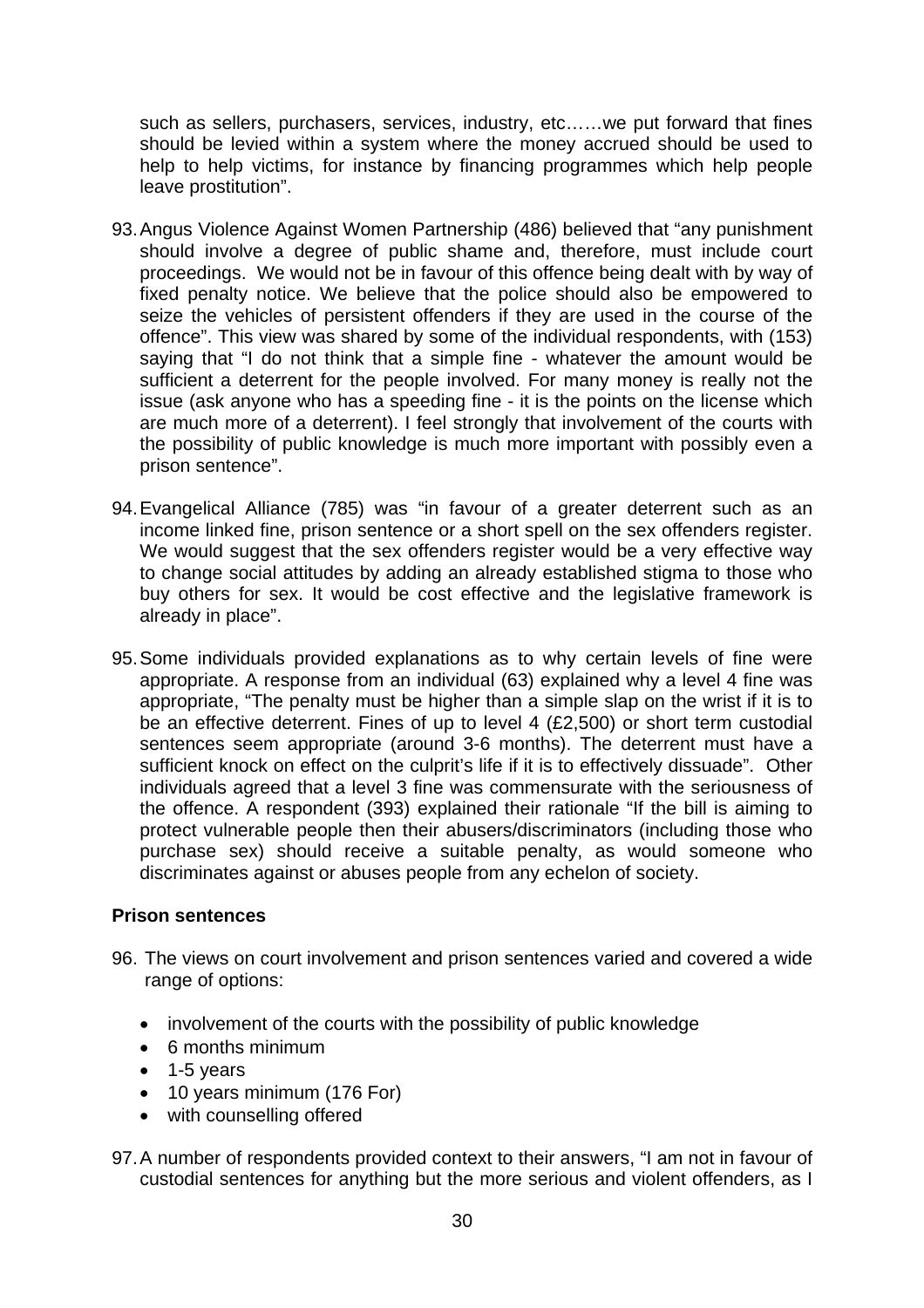believe that community sentences have been shown to be more effective at reducing reoffending and facilitating re-integration into society" (33). While other responses considered "Because of the links with potential exploitation and people trafficking that leads to even greater consequences within society the punishment should reflect the bigger picture of purchasing sex. I would advocate a custodial sentence with appropriate programmes that will inform the offender of the magnitude of the crime and prevent further re offending" (359).

- 98. Others believed the length of sentence should be linked to the part played in prostitution, "Those who are running prostitution (i.e. pimps) should receive very lengthy prison sentences, and those who are caught using prostitutes should receive shorter but still significant prison sentences" (217).
- 99. ACPOS (627) "had no view on whether any particular prostitution related offence should be punishable by any particular penalty, whether imprisonment or otherwise. This is not a police matter in Scotland where responsibility for policing is strictly separated from the responsibility for taking criminal proceedings and the responsibility for imposing penalties on those convicted of offences. Whilst remaining consistent to this position, it does remain important to understand that, in Scotland, the availability of a key police power to investigate any particular offence is tied to whether or not the offence is punishable by imprisonment".

## **Other Penalties**

### *Flexible penalties depending on the circumstances*

- 100. In its response Amnesty International (Paisley branch) (349) stated that "after looking at the Sexual Offences Act 2009 and noting that sexual assault on summary conviction carries a penalty of up to 12 months imprisonment and/or a fine not exceeding the statutory maximum, as does coercing a person into being present during a sexual activity; coercing a person into looking at a sexual image; communicating indecently etc. Clearly these offences can also carry greater penalties on conviction on indictment. In line with that we'd suggest buying a person for sex could carry a maximum penalty on summary conviction of imprisonment for a term not exceeding 6 months or a fine not exceeding level 3 on the standard scale i.e. £1000 (or both). Given the variety of different circumstances through which this offence may take place and consequent degree of abuse involved, this would allow sentencing options for the court which would reflect the degree of the offence and considerations relevant to the offender, public interest etc…….perhaps as a deterrent one could impound a car used for paid sexual activity, (as one can now do for not displaying a tax disc) then the social disruption to the purchaser and the explanations he would have to supply could have a deterrent effect without requiring much change in current procedures".
- 101. An individual (580) explained why they considered flexible penalties were appropriate, "I feel that the penalty has to be significant not only financially but also have social consequences in terms of affecting livelihood and social standing. Otherwise, it will have very little fear factor and those who engage in this behaviour could be willing to 'risk it' fearing little for the consequences".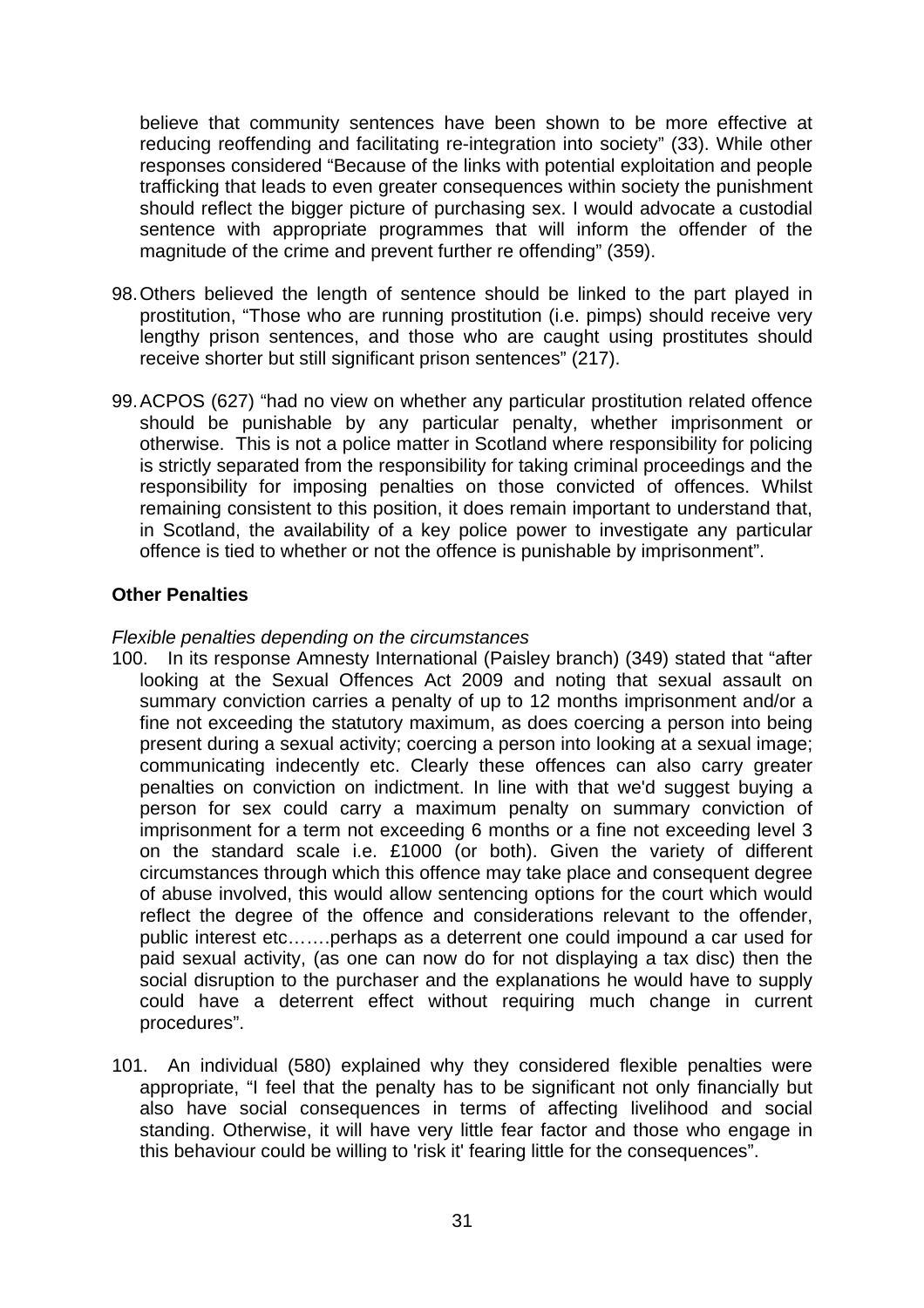## *Penalties to support behavioural change*

- 102. NHS Health Scotland (363) thought that "penalties should therefore reflect an understanding of the context within which prostitution operates i.e. links with organised crime, different motivations of purchasers, persistent offenders etc. As noted in the evaluation of the Swedish experience, there may be a reluctance to pursue offenders if the crime does not carry sufficiently high tariffs. Given competing priorities this could impact negatively on the commitment of police resources and time which may work to the detriment of enforcement. Those who seek to purchase sex are not a homogenous population. Although the evidence is weak on effective interventions to promote behavioural change in this field, there is a need to consider the potential for other disposals which could support this aim".
- 103. While noting that this is a matter of sentencing policy, the Law Society of Scotland (727) believed "that a diversion scheme which forces an offender to challenge his or her views in respect of the purchase of sex could be considered as a realistic and sensible sentencing option. Such a scheme would assist in educating the offender. Experience in other areas has shown that professionally designed and delivered courses can have an educative effect on the offender. Such a sentencing option would include a financial element in that a course fee would be payable by the offender".

### *Seizing of assets*

104. Safe Space (761) summarised the opinions of many respondents in their response which stated "the links between prostitution and organised crime are well known with women often trapped by fear and violence. The complex nature of prostitution means there are many other criminal activities linked to prostitution which run simultaneously. Seizing assets of those involved would see offenders treated as seriously as criminal networks involved with drug distribution and assets could be used toward funding exit strategies, health care and housing for women".

## *Loss of anonymity*

105. Equality Now (779) thought that for "repeat offenders, there should be the option of imposing more severe penalties including jail time. Considering that buyers deem loss of anonymity to be a strong deterrent, any measures removing that anonymity, such as sending letters of arrest and/or conviction to the perpetrators' home address, or publishing convicted buyers' photos on police websites and/or newspapers, would likely also serve as strong deterrents and thus further enhance the efficacy of the law".

## **Individual responses to penalties**

- 106. A selection of views from individuals provides an understanding of the wide range of views on this aspect of the proposal.
	- I think it should be severe enough that it will be a legitimate and significant deterrent. Purchasing sex is not something people have to do. Most people probably do it because it is relatively easy to do and they can do it without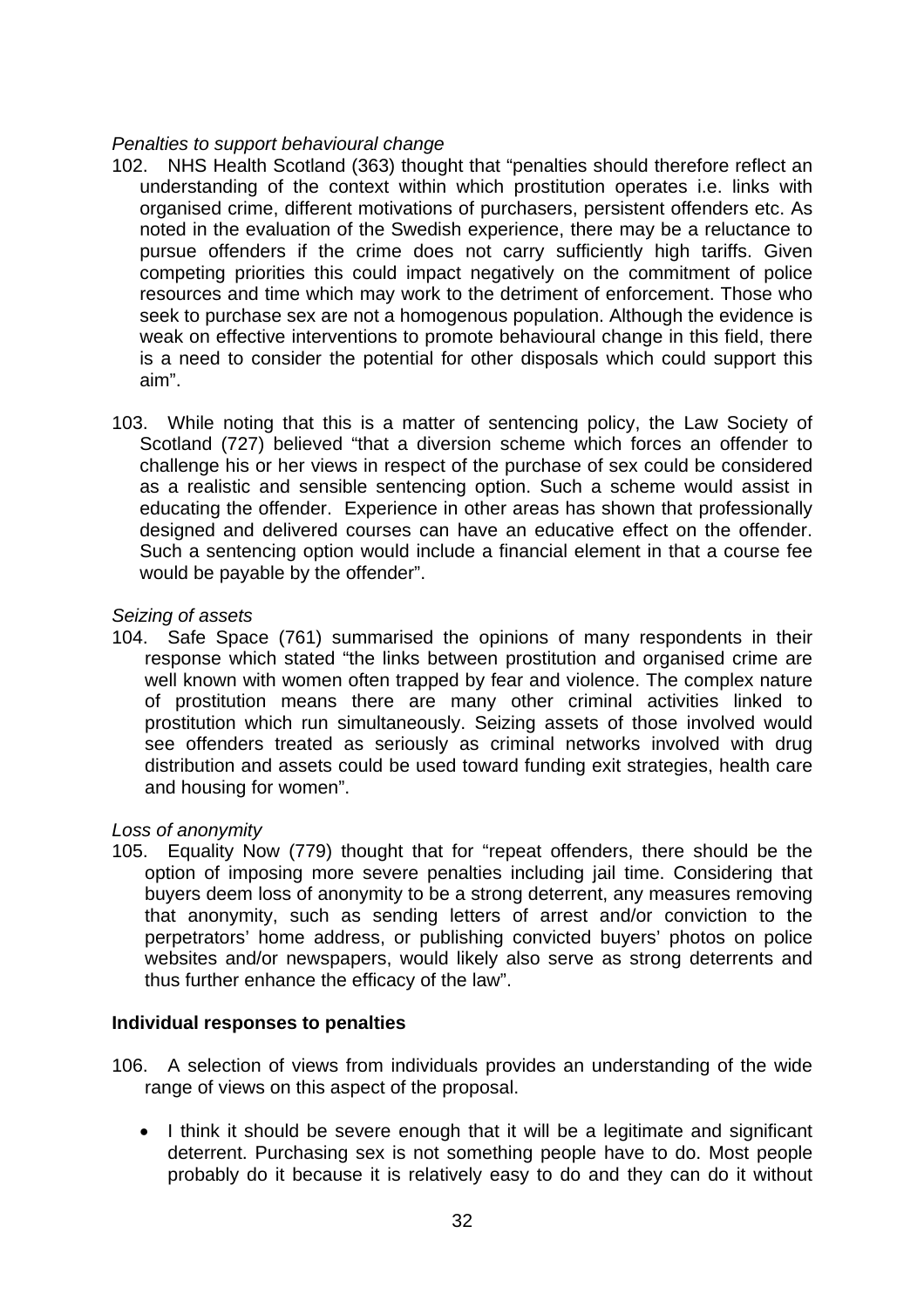their friends, family, and others knowing about it. If they received substantial fines, jail time, and the possibility of being branded as a sex offender, I am fairly certain many purchasers would not consider it worth the risk. (169)

 It was mentioned in the consultation document the increased workload for the courts anticipated by the number of new cases that will come through as a result of this legislation. I don't think this is likely to be greater than that experienced by the courts when the new hate crime legislation came into force. There was a clear policy direction aimed at taking football sectarianism seriously, focusing on such things as sectarian songs etc. This was to be across the board from policing, reporting, prosecution and in court. This worked well, possibly because it had such strong direction from the government, which would obviously be required here. (452)

## **Argument against legislation**

- 107. Organisations such as UK Network of Sex Work Projects (UKNSWP), SAAFE, International Union of Sex Workers and Sex Worker Open University along with the majority of respondents against the legislation did not think there should be any penalties. They believed sexual activities which take place between consenting willing adults should not be unlawful regardless if it is commercial or not. Indeed, UKNSWP questioned whether this offence was even enforceable.
- 108. An anonymous respondent (4) thought that "our current legislation against coercion and trafficking stands alone as more than adequate, with harsh penalties that can often also be applied to the exploitation of minors which has its own, separate, comprehensive and equally adequate legislation. Legislating to destroy the income and lives of sex workers will be of no tangible benefit to either circumstance". Other anonymous responses stated:
	- There should be no penalty, as criminalising clients does nothing more than damage working girls and put us in danger. (31 Anon)
	- I do not think any penalty is appropriate as I do not think the legislation is appropriate in any democratic society. (20 Anon)
- 109. Terence Higgins Trust (830) expressed concern "that increasing the criminal penalties around sex work will serve to increase the risks to men and women involved in selling sex. In other areas of the UK where law enforcement has been rigorously pursued our service users have reported taking more risks (working alone, working in places they are unfamiliar with, seeing clients they are unsure about etc). Criminal sanctions against buyers of sex could see a decrease in the numbers of men willing to buy sex. However, rather than improving the safety and wellbeing of women and men involved in selling sex, this could result in sex workers being forced to agree to dangerous practices such as travelling with buyers to more secluded places to have sex or agreeing to more dangerous sexual practices such as condomless sex. We do not believe that this point can be ignored or dismissed when it pertains to the safety and wellbeing of many vulnerable people in Scotland".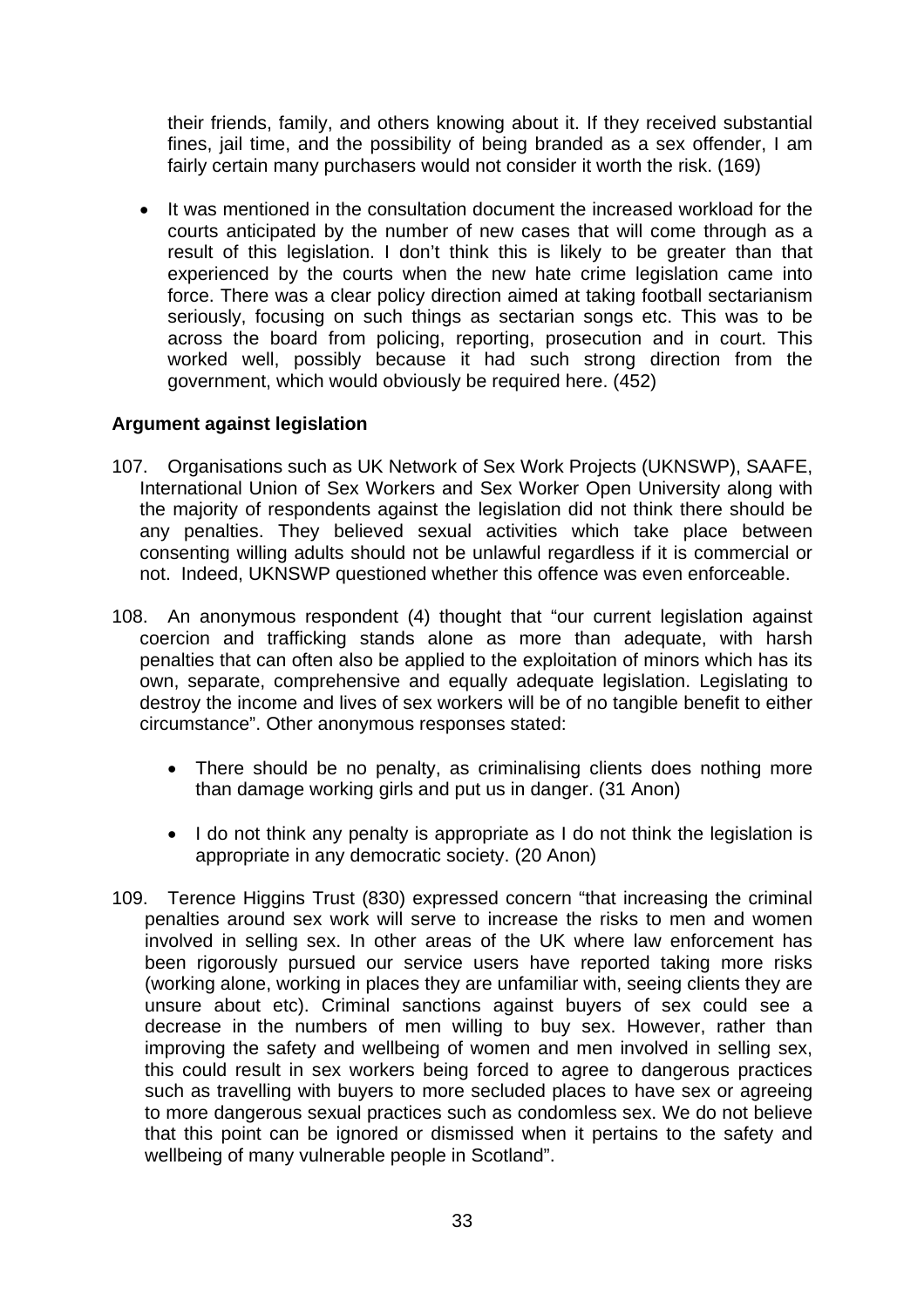## **Q6: How should a new offence provision be enforced? Are there any techniques which might be used or obstacles which might need to be overcome?**

## **Enforcement general**

110. In answering this question it was widely agreed, by those who supported the proposed bill, that the criminal justice system should send out a clear message that those breaking the law would not be tolerated. Many also suggested methods which could support the implementation of the legislation. For example, public awareness and information campaigns were suggested as necessary to change public perception and understanding. Others highlighted specific enforcement techniques which they considered useful: internet site monitoring; CCTV camera for surveillance; and a facility for public to be able to provide anonymous tip-offs. Also considered important, was the need to ensure agencies and systems were put in place to support sex workers into an alternative means of earning a living.

## **Training**

- 111. It was suggested that the police should be given comprehensive training (69 respondents) to enforce the legislation. In addition, either/or specialist interagency teams or police task forces being formed. Training should also be provided to social workers, court officials and counselling services.
- 112. Amnesty International Paisley branch (349) commented "Training of Police Officers would be required as the change in the law would require a major shift in thinking about prostitution. Police would also need to be resourced and directed to prosecute such cases. We think special training should be available for the police in the internet and web practices of the purchasers and pimps. A national task force to train and advise local police might be the best option. There would need to be a public campaign to promote and raise awareness of the law as was undertaken in Sweden and close working with associated agencies and organisations would be essential. We think it is critical that awareness raising of the issues regarding prostitution and trafficking need to be incorporated into the personal and social education curriculum in schools".
- 113. An individual (593) discussed the need for police training and specialist units, "There needs to be a specific team searching for prostitution (underground and above ground) and helping individuals who have been prostituted get out and get the treatment they need. Having both men and women on the force is a necessity as a woman that has been abused by a man may not believe or trust a man offering to help".
- 114. Aberdeen Cyrenians (769) considered that "In order for a new offence provision to be enforced, police resources will need to be dedicated to the enforcement and monitoring of this legislation. There will also be a need for training and awareness raising across a variety of sectors, in particular: the police force, whose primary role will be to enforce legislation; Criminal Justice – courts,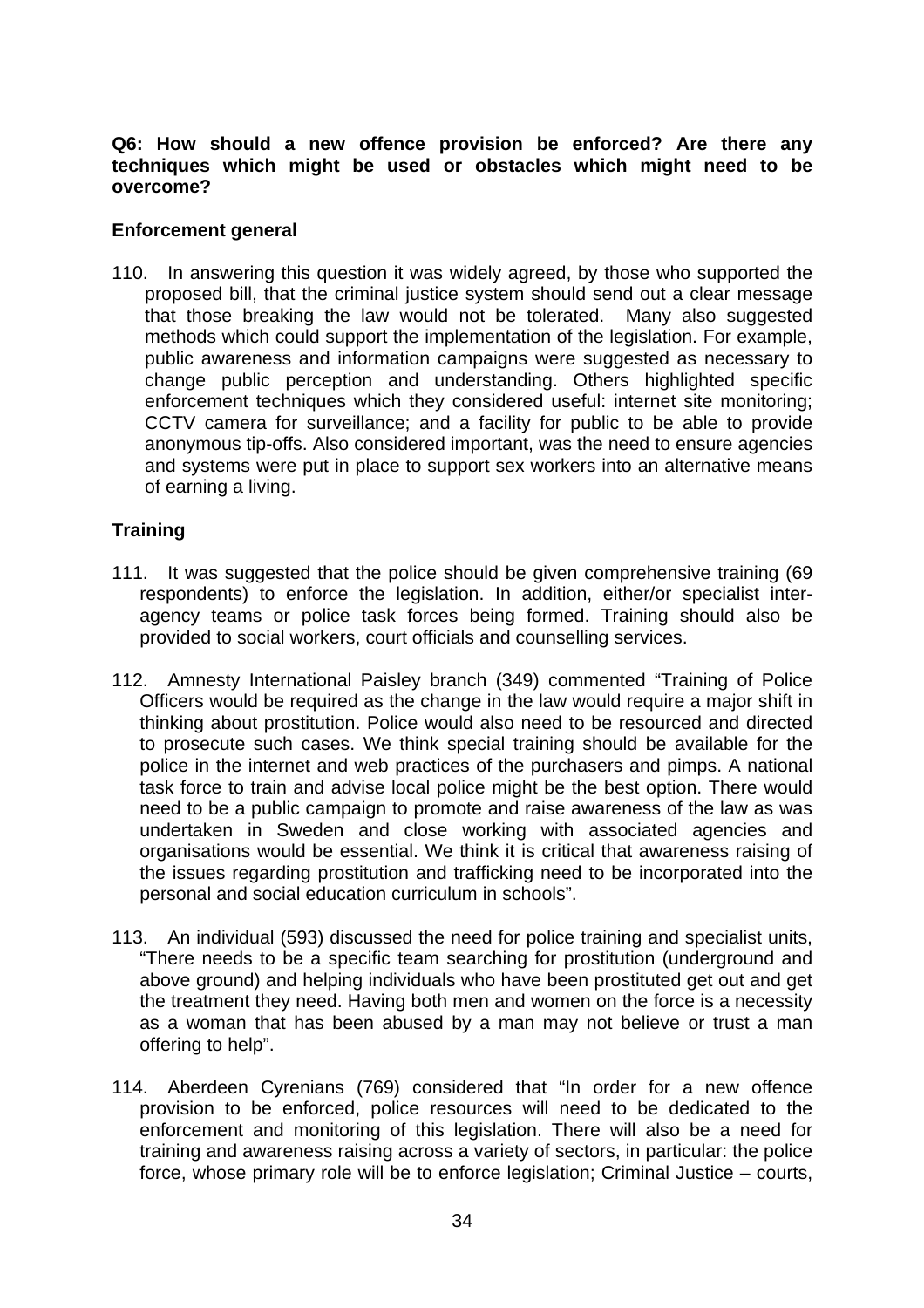sheriffs, procurator fiscals, legal services, social work services, all of whom who will be involved in the prosecution process; Support services, both voluntary and statutory, who support those who are and have been involved in prostitution".

- 115. In order to ensure effective enforcement of legislation tackling demand, Equality Now (779), thought "providing members of the criminal justice system with adequate tools, powers and training - as proposed in the consultation document – is essential. Law enforcement must know that enforcing any new law is a priority. Also important is the proposed implementation of public education programmes of the new offence in order to raise awareness among the general public that purchasing a sexual act is a crime".
- 116. The Evangelical Alliance (785) believed that enforcement coupled with exit services should be the approach adopted, "The new approach should be enforced by the police. However this should also be backed up by a comprehensive strategy to support people exit prostitution and to help those in danger of being drawn into the industry. There may be a necessity for a short term high profile policing campaign to enforce the new law but an equally high profile effort to help people out of the industry should mitigate against the use of police resources."
- 117. Victim Support Scotland (604) "we acknowledge that the attitudes and beliefs which currently fuel the demand for prostitution are to a great extent rooted and ingrained in modern culture and society and as such require more than legislation alone to tackle effectively. Legislation must not only be readily and effectively enforced, it must go hand-in-hand with social and economic initiatives, such as awareness raising and education aimed at deterring purchasers, challenging attitudes, and supporting women out of prostitution".
- 118. The Law Society's (727) responded "The Committee agrees that enforcement alone is inadequate to address the problem. Societal changes in attitude and the perception of prostitution is needed. Prosecutorial options, having regard to the circumstances of the offence and the personal circumstances of the offender, should include the option of a diversion scheme. Alternatives to a prosecution such as fiscal fines may not have the same deterrent or educative effect as a diversion scheme". The Law Society suggested the Police and COPFS would be better placed to answer this question more fully.

## **Policing the new offence**

- 119. Ten respondents pointed out that in responding to the former MSP Trish Godman's consultation on her proposed Bill criminalising the purchase of sex, the Association of Chief Police Officers in Scotland (ACPOS) stated that they would not support the Bill due to concerns about implementation.
- 120. ACPOS (627) set out the current policing position in Scotland and its impact on minor crimes not punishable by imprisonment; it stated "a key police power is on miner entities the parameters of crimes punishable by imprisonment. This is the power conferred by section 14 of the Criminal Procedure (Scotland) Act 1995 which allows officers to detain a person for a period of 12 hours to allow further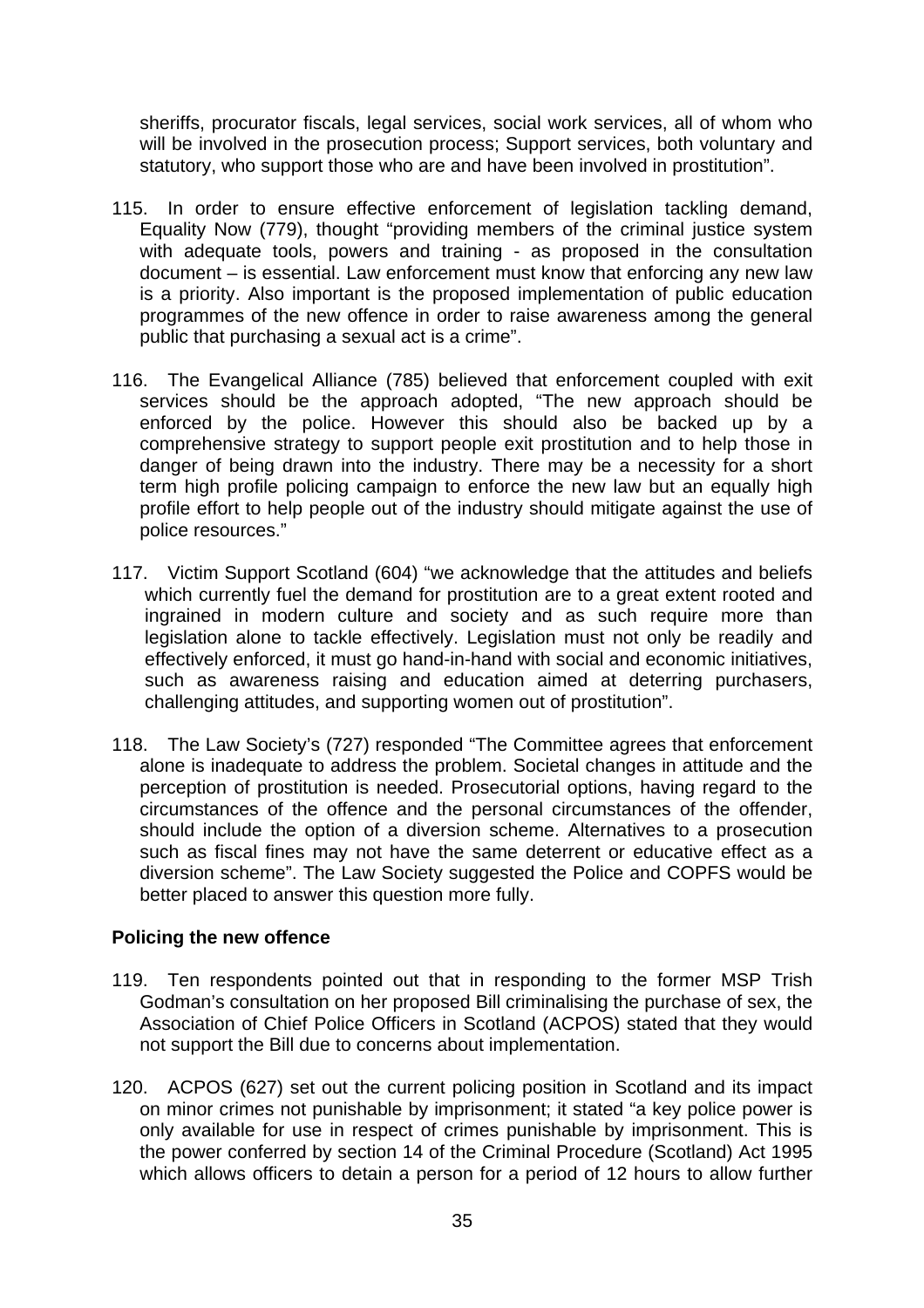enquiries in the crime alleged. At the conclusion of that period the suspect must be released or charged. However, recent court decisions on solicitor access prior to a police interview under caution have significantly constrained the ability of officers to effect interviews with a suspect under any circumstances other than at a police station. The current position impacts on the ability of officers to gather evidence in respect of minor crimes not punishable by imprisonment".

- 121. On evidence gathering, ACPOS felt that the proposed bill would create offences which would present significant challenges. Notwithstanding the issues outlined above regarding current police powers, the transactions and contact covered by the proposed offences would predominately take place in private and outwith the presence of others. The availability of certain police powers was, correctly in terms of proportionality, confined to the most serious offences.
- 122. In contrast, Zero Tolerance (706) cautioned "in over-stating the difficulties of enforcement, given how commonly arguments about the unenforceability of different laws seeking to drive social progress (such as the smoking ban) have been proven wrong. There is an added imperative for the criminal justice authorities to seek ways in which to make any new prostitution laws work, to avoid creating the impression that there is a culture of inertia or indifference to women's inequality".
- 123. The Women's Support Project (799) believed that "the focus of enforcement should be on collecting information from the buyers, pimps/managers and customers, rather than on the prostituted women (or men). Resources would be needed to monitor and collect information on print and online advertising of prostitution services. Investigative techniques, which have been refined and adopted in other countries, could be reviewed and assessed for implementation in Scotland".

## *Enforcement in Sweden*

- *124.* Thirty one respondents suggested that the Scottish police force should consult with Swedish counterparts while a few others thought that advice could be obtained from enforcement agencies in other countries where such legislation was already in force. It was pointed out by an individual (318) that "it has been said that the police dislike laws which they find hard to implement. Sweden police have managed over the last 12 years to implement the law rather successfully and now Norway. The Scottish police would need to consult with them to see how it might be managed and what training would be necessary but I am sure they could cope with it eventually".
- 125. Evidence from Sweden was quoted in many of the supportive responses. These responses generally suggested implementation of the law should include a package of training and awareness raising about the underlying principles, together with resources dedicated to enforcement and monitoring of the law. Those responses mentioned that over a decade into implementation of the law, the Swedish police were supportive and had found criminalisation of the purchaser to be an extremely effective way of finding 'pimps' and traffickers, significantly more so than through their contact with the women being sold. Many responses asserted that Sweden had shown this approach was workable and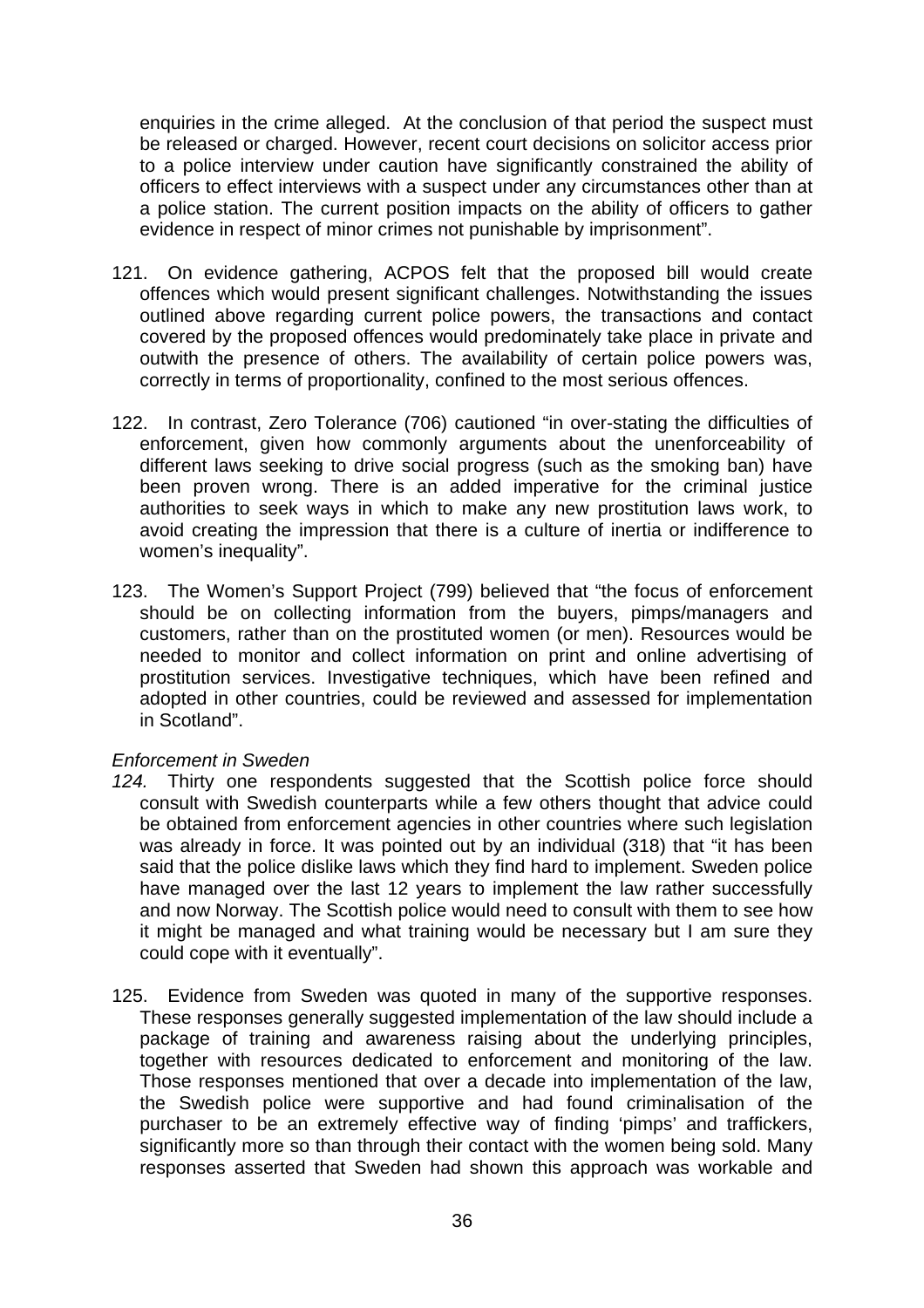practical. They believed prostitution could only exist if a viable forum exists for marketing prostitutes. In order to advertise the sale of sex, 'pimps' and organised crime gangs would expose themselves to discovery and prosecution. Even advertisement on the internet was subject to police scrutiny. Other investigative techniques such as surveillance, phone taps, the use of informants, and tracking of money laundering activity were cited as appropriate, particularly in cases where organised crime gangs were involved.

126. Scottish Coalition Against Sexual Exploitation (SCASE) (736) offered the evidence that "in Sweden the initial criticism of the law as being difficult to enforce ceased and one year after the program began in 2003, there was a 300% increase in arrests. This is believed to be the result of the investigating officers' better understanding of the reasons behind the legislation, their deeper comprehension of the conditions that make women vulnerable to becoming victims of prostitution and trafficking, and the development of better investigation methods".

## **Problems with enforcement**

- 127. A number of responses pointed toward the report into Human Trafficking in Scotland by the Equality and Human Rights Commission in 2011, and in particular to the introductory comments by Baroness Kennedy QC that: banning [prostitution] ….was both unworkable in law and in practice.
- 128. Many of those against had issues about human rights and privacy and this was summed up by one respondent (224) who felt that "the new offence will require monitoring the movements of prostitutes that would intrude into their private lives. I do not believe that this is acceptable or justified. The sex industry will adapt, as it always has, but become more discrete and hidden from the authorities, depriving them of valuable information. There is no better way to lose information, control and regulation than to criminalise an activity".
- 129. Another individual (709) explained that "in terms of investigating the new crime the consultation observes that sex work has to make itself visible in order to attract clients. Quite true, but that does not equate to the offence being visible. It seems likely that sex workers would have to be subjected to a significant degree of police surveillance and intrusion during any investigation. Sex workers may not be criminalised but they would certainly feel harassed and their privacy violated. The impact on their non-sex work life, with regard to family, friends or employment, could be severe. A comfortable relationship between sex workers and police will be unlikely".
- 130. Another respondent (31), a sex worker, strongly believed "that support should be in place, nationwide that helps girls leave prostitution if they want to, and more importantly helps vulnerable and poor women. Criminalising clients will not help us live, we will still work but it will be more dangerous and risky for us. The lack of jobs, affordable education and opportunities can lead to this, and criminalizing clients will not stop it".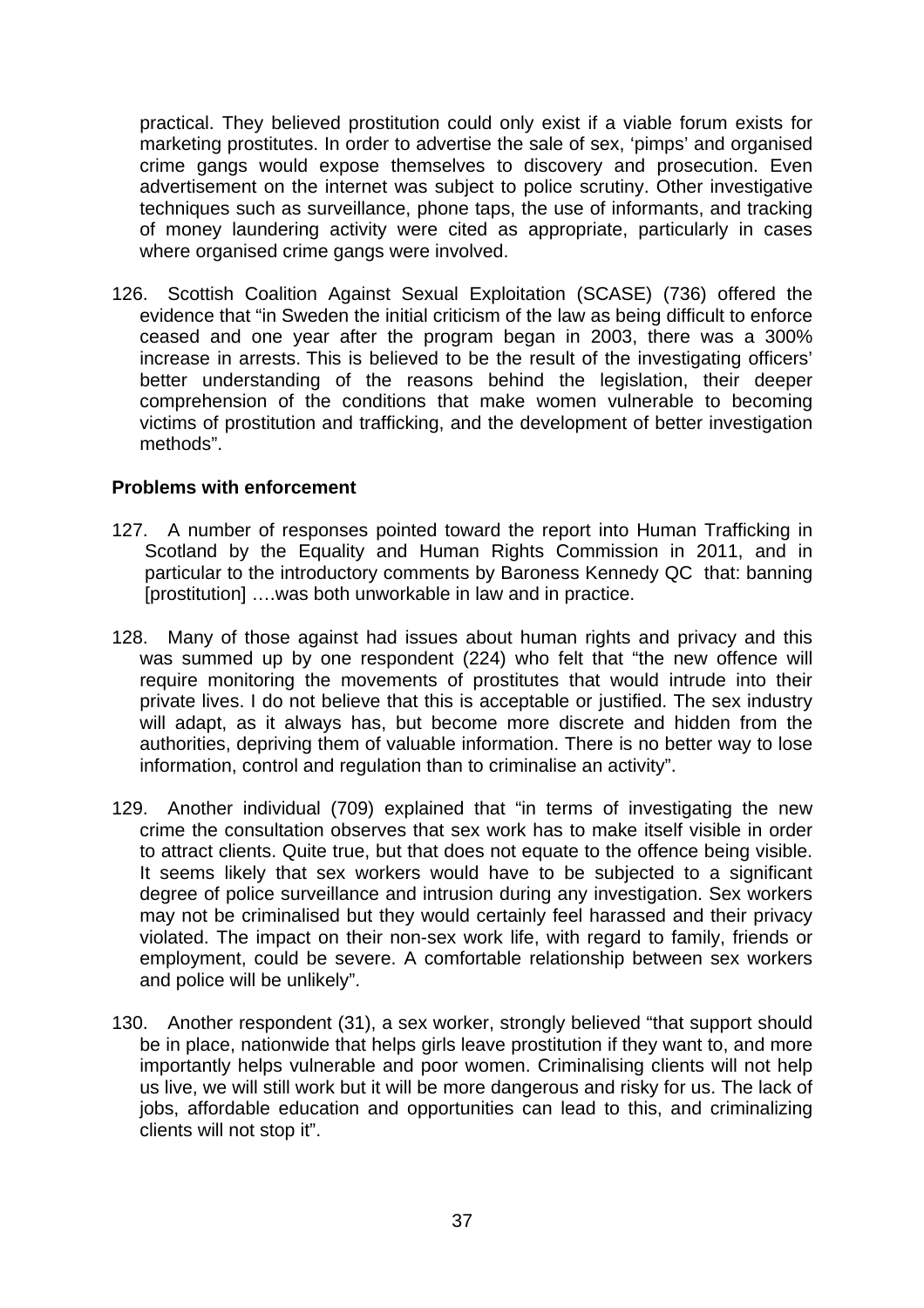- 131. SAAFE (430), a website and forum for escorts, thought that "enforcement of such an offence would be difficult, expensive and time consuming", and SAAFE envisaged that "any prosecutions attempted directly as a result would be doomed to failure because of the sheer impossibility of proving an offence had been committed. It is surely not a worthwhile use of police time or taxpayers money to have officers combing the internet in order to target sex workers and their clients".
- 132. One individual (628) respondent who expressed concern stated "that this move would so isolate women working in the sex industry (not to mention the male and transgender workers that this would also affect) that enforcement of the new offence would be made very difficult by the sex workers themselves. I would worry that they'd be less likely to co-operate with people (women's charity workers, anti-exploitation workers, police-officers, lawyers, journalists and politicians) who they may view as having abandoned and dismissed them. I feel much more could be done to persuade sex workers themselves that this policy will protect them from exploitation and male violence at work."

## **Current experience of enforcement**

- 133. ASSIST (684) (a specialist domestic abuse advocacy service that provides advocacy and support to victims of domestic abuse) cited the multi-agency approach adopted by Glasgow Community and Safety Services as best practice, "They give support to those involved in prostitution and it is linked with the targeting of perpetrators. Routes Out already work in close partnership to tackle prostitution, as does ASSIST in relation to domestic abuse and this approach could be spread across Scotland". The organisation also believed that the move to one police force would allow for a coordinated approach.
- 134. North Lanarkshire Council (936) agreed with ASSIST that "utilising the experience of existing agencies and encouraging the establishment of bespoke agencies e.g. agencies like Glasgow Community and Safety Services", although the Council was cautious about sharing information to identify purchasers and felt this could be an issue.
- 135. Dundee VAW Partnership (527) referred to its experience of working in partnership to challenge demand which has focused enforcement activity of Tayside police stated that "Over recent years the police have developed their response to the enforcement element of local work and have learned from practice in other force areas. The key learning is that enforcement activity must be sustained and consistent, and that this is challenging within the current resource/economic environment. It has also been essential that there are well resourced support services for women to ensure that enforcement activity does not increase the risk they are at and provide a referral point for non-specialist services. It may be that the introduction of a single Scottish police force will offer opportunities for consistent, sustained and ongoing enforcement activity across all areas of the country. It is also likely that this will facilitate sharing of best practice and innovation to ensure that as prostitution evolves in response to update legislation, changing support services and developing public awareness the police are better equipped to respond with new investigative techniques". The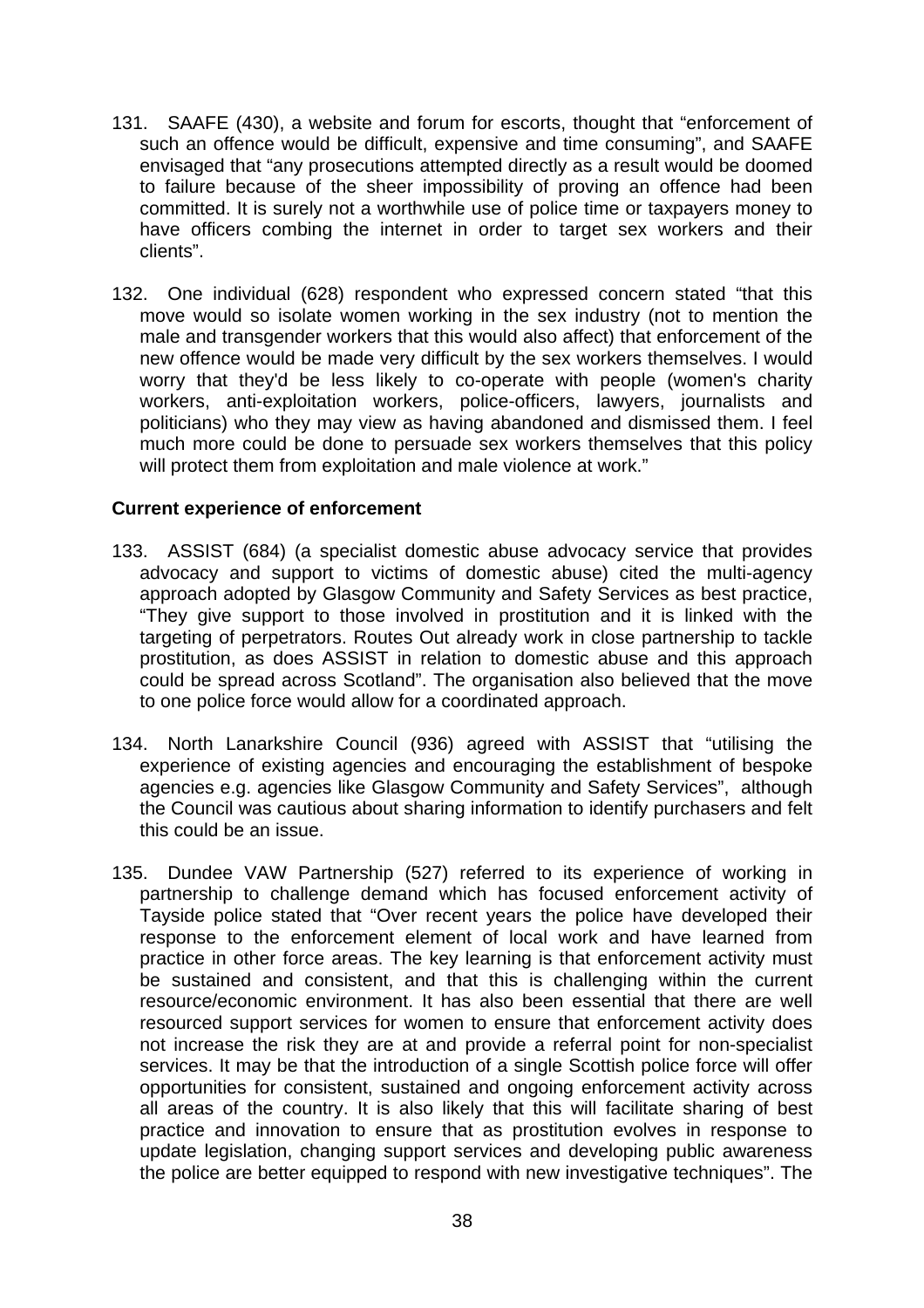Partnership added that "Tayside police have expressed concerns that if the legislation is not able to be enforced effectively that its deterrent impact will be short-lived as men purchasing sex become aware of enforcement difficulties".

## **Enforcement techniques**

- 136. Responses varied, but there was general agreement on education and raising awareness:
	- The barriers to such legislative changes will always be argued as difficult to implement however we have already witnessed a number of changes in legislation to protect women and children with consultation process through the Scottish Parliament playing a key role in this. Publicity campaigns are crucial to backing any legislative change and raising awareness of the law. Campaigns also foster change in public attitudes and perception. Prostitution has to be challenged by the Criminal Justice System for its part in the continuum of violence against women and children as an Equality Duty and should no longer escape public debate and scrutiny. (761 Safe Space)
	- We believe an important technique which should be used to enable the new offence to be effectively put into force is violence awareness training of both law enforcement officers and staff of establishments where prostitution is commonly found, such as bars, casinos, nightclubs. If those put in charge of policing the law or deterring the offence from happening in their locales are not fully aware of the violent nature of the offence the success of the legislation would be severely limited. Another related technique of significant importance would be the considered use of language in the legislation, steering clear of commercial language. (2 White Ribbon Campaign)
	- Initially a warning should be issued until the new legislation has been in place for 6 months to make sure everyone is aware of the new laws. There should be a high profile advertising campaign paid for by the government to ensure everyone knows about it. (9 Anon)
	- Raising community awareness of the new law and the sex trade going on in their city will cause the people to take ownership of this law. Awareness is a great key to move masses of people into abolition. Along with a national awareness campaign, a national "Crime Stoppers" hotline could be instituted. That way, people can call in and report illegal sexual activity to the police on this hotline. (69)
	- A public educational programme, a change in society's attitude and new training across Scotland's Police Force would all have to lead up to the enforcement of the legislation. Internet monitoring and mobile phone records make an increasing contribution to evidence for conviction in a number of crimes and we assume increased police resources in this area would also be required when the purchase of sex becomes a crime. (289 United Reformed Church)
	- I believe that the issue of prostitution and its harmful effects on society should be introduced into a "Social and Citizenship" curriculum in schools. (332)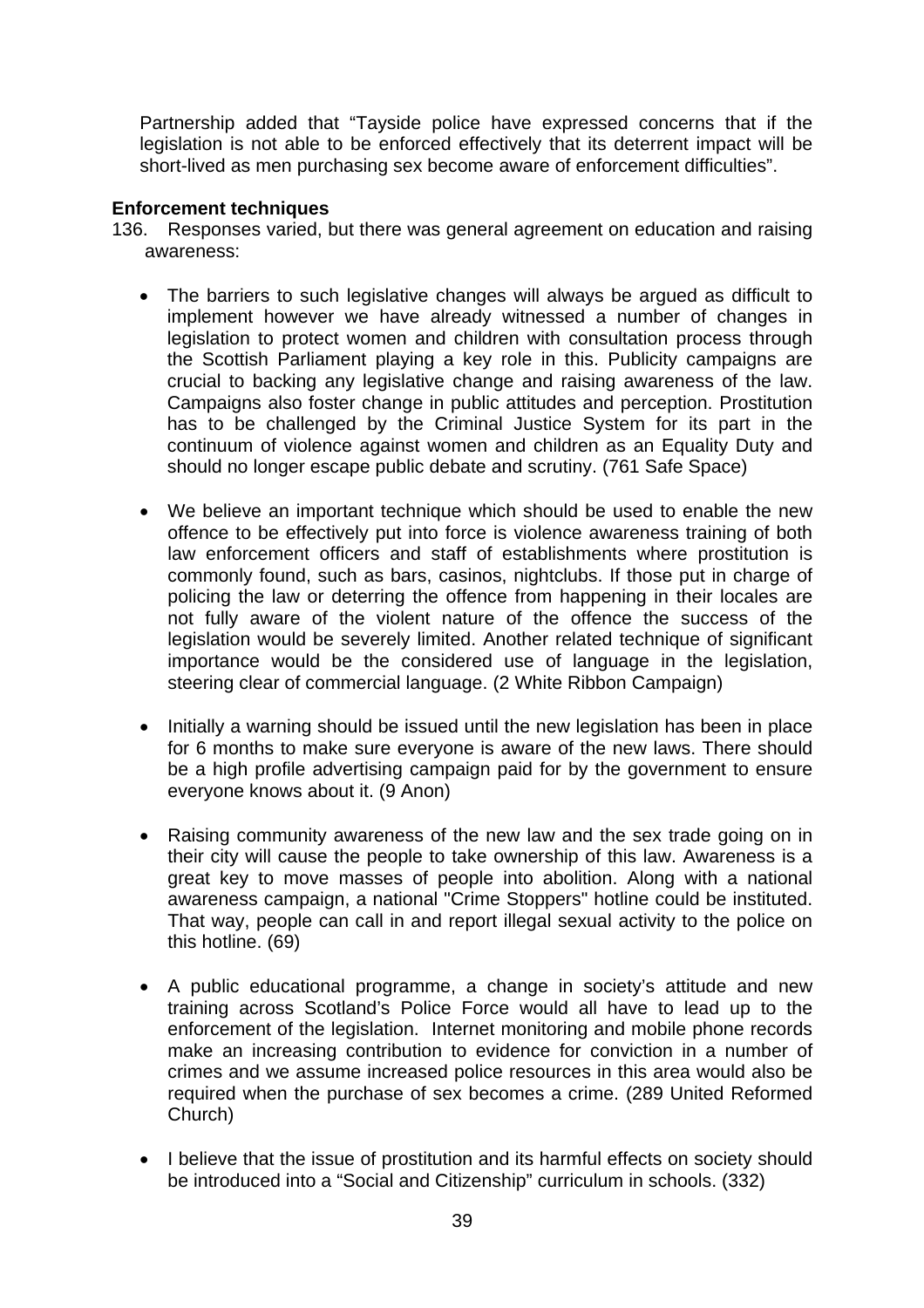- Law enforcement continues to develop effective initiatives to investigate, prosecute and deter aspects of serious crime. These agencies have the capacity, knowledge, intelligence and creativity to develop effective enforcement strategies. (470)
- There needs to be a strong police presence on the internet. Police need to work closely with social work, schools, and services for women exiting prostitution in order to identify areas in which they can target purchasers. There should be a sustained educational campaign, primarily in secondary schools, colleges, and universities. The campaign should target boys and young men, for the most part, and send the message that girls and women are not for sale and it is their responsibility to not create a demand for exploited women. (447 Organisation for Women's Liberation (OWL))

### **Obstacles to enforcement**

- 137. Several respondents felt that either a lack of resources or lack of enforcement could be an obstacle.
	- Obstacles that might need to be overcome are our basic human rights, freedom of choice, the justice system. (20 Anon)
	- There are concerns from the police about not finding or not having enough evidence. Prostitution needs to get advertised to exist. Every form of that can be followed up to find the people behind it. (302)
- 138. One obstacle, that Soroptimist International Hamilton (809), presented "would be that women who are currently working as prostitutes may feel that they have been marginalized. They may be resistant to the changes being proposed or feel that they have to work in different conditions. Therefore it is essential that funding for agencies working for those trying to exit prostitution needs to increase along with training, education and employment opportunities so that realistic alternative options are available to those affected by the change in legislation".
- 139. Finally, the White Ribbon Scotland (759) felt that "too often, we have encountered victim blaming in this area of work. We would recommend that police are trained and supported in ensuring that women involved in prostitution are not victimised or blamed for their experiences and that men are given a supportive platform to report activity as non-perpetrators (rather than fearing how they may be perceived). Support should be given to local authorities to enforce legislation, create a 'zero tolerance' approach to purchase of sex and educate their constituents on the change in legislation. Support could be provided to women who have entered prostitution to prevent suffering the harms associated with it whilst also being supported to exit prostitution".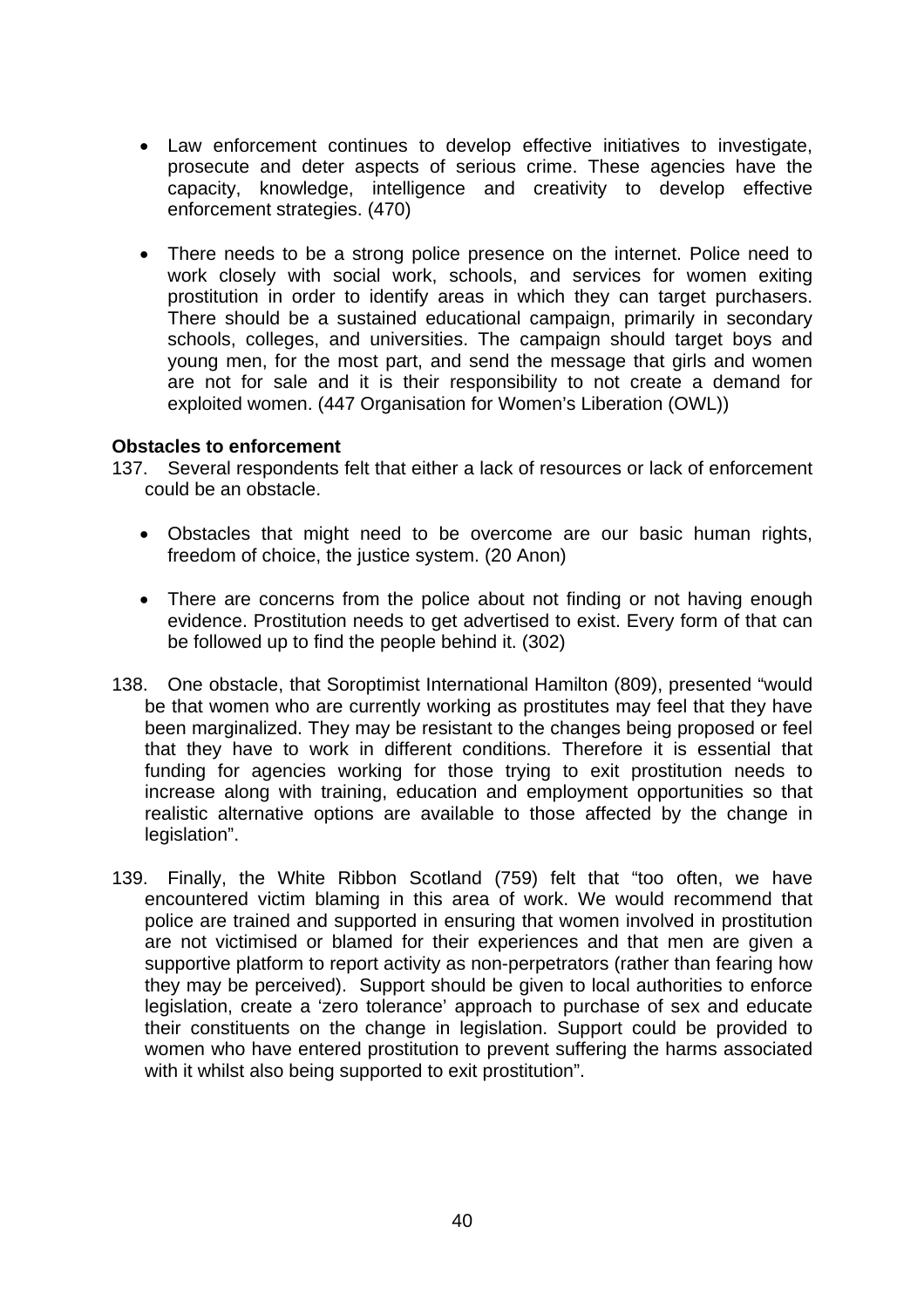## **Q7: What is your assessment of the likely financial implications of the proposed Bill to you or your organisation; if possible please provide evidence to support your view? What (if any) other significant financial implications are likely to arise?**

- 140. Most of the individual respondents felt there would be little or no financial implications to them personally although several respondents assumed that there would need to be an increase in taxation to cover the initial costs of training and support services to implement the proposed legislation.
- 141. Individual respondents believed initial costs would be incurred for:
	- Court cases
	- Public campaigns
	- Training for police and agencies

But ultimately there would be savings as prostitution rates fell in respect of:

- Police and court costs
- NHS costs
- Social care
- 142. This general view about costs and potential savings was shared by some organisations too. Leith Links Community Council (432) considered that "costs incurred in publicising the new law, court costs and policing costs would ultimately be balanced by income from fines and a future reduction in social care and health costs for women and men physically and psychologically damaged by a life of prostitution". While Zero Tolerance (706) suggested that future saving might outweigh initial costs - "the costs of allowing a damaging system of exploitation to flourish must be significantly higher than the costs of dismantling it. We would expect criminalisation of purchasing sex to bring significant long-term savings to the public purse e.g. to the NHS, criminal justice, addiction services etc. as rates of prostitution lessen".
- 143. Safe Space (761) interpreted the meaning of cost to specifically include "costs arising from this proposal should be considered relative to the toll on life, physical and mental health, wellbeing, safety, family structure, community and society through toleration of prostitution. Doing nothing to take this forward should not be considered an option".
- 144. Concern was also expressed for the hidden costs that new legislation could cause for the police service with more formal and specialised training along with updating IT systems including crime recording, custody recording and case reporting systems.
- 145. Many felt that funding should be put into support groups and charities providing help to women and men to leave the sex industry and to integrate them back into society and suggested that the funds from fines paid should be reinvested in these groups and charities.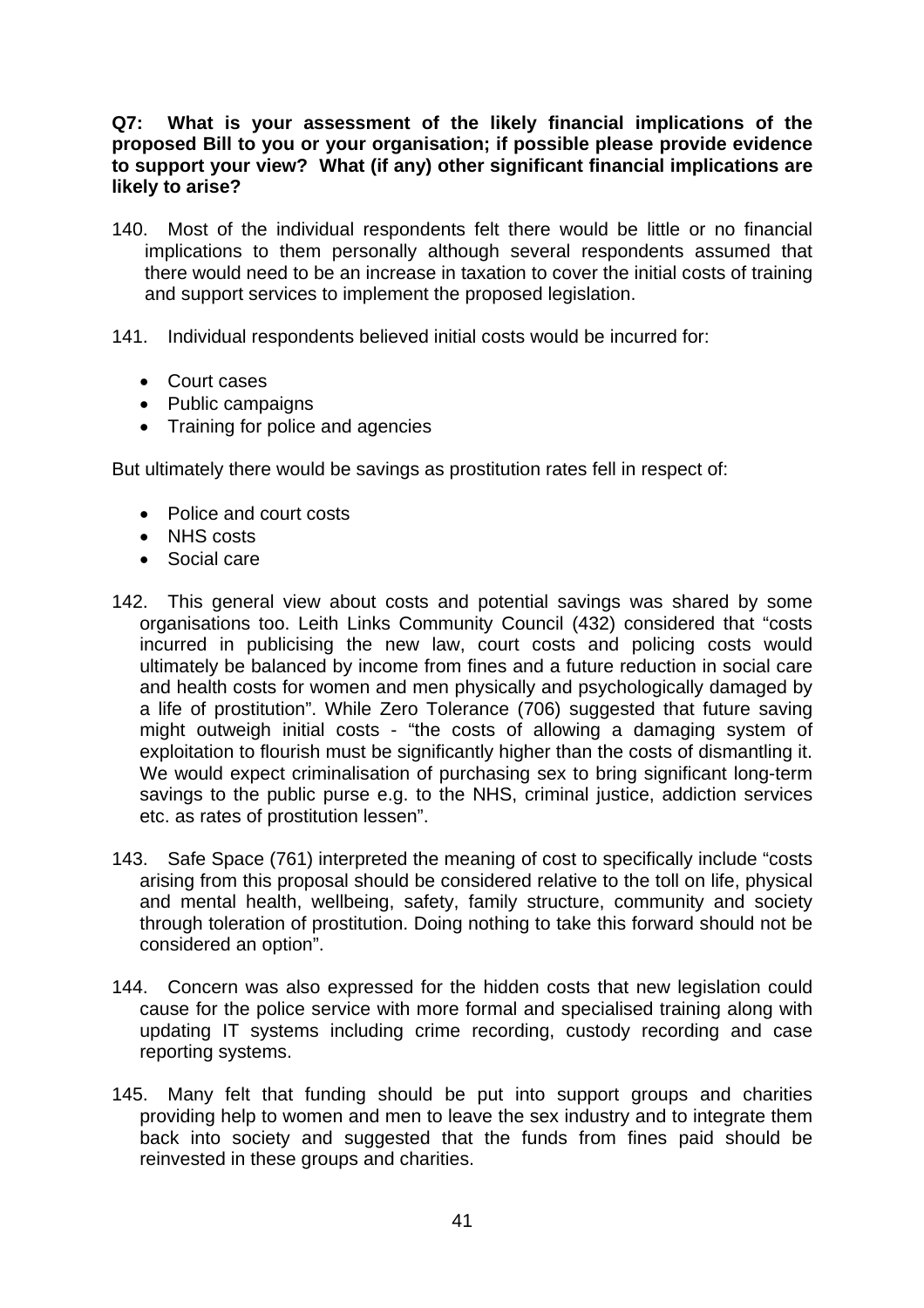- 146. SCOT-PEP (484) considered "the costings section appeared to be incredibly sparsely populated with evidence. The narrative seems to rely on conjecture about the supposed cost impact and enormous assumptions about decreasing court costs due to a 'reduction in prostitution', your hoped-for deterrent effect meaning our police force would spend LESS time on enforcement in the long run. Your proposals will place an additional burden on the new Scottish single police force and will divert resources from the detection of (for example) human trafficking, which you claim you wish to address, to enforcement of this legislation. This also comes at a time when those resources are already under extreme pressure".
- 147. Amnesty International (Paisley branch) (349) considered that "there will be an initial cost to our society, but there would be a saving in the long run, however this is both difficult to prove or to quantify. 'When similar legislation came into force in Sweden (1999) approximately SEK 7 million (the equivalent to 1 million US dollars) were put aside by the government for police enforcement. In 2003 the Swedish Government granted another SEK 30 million (equivalent to 4.1 million dollars)'. However, the lives of those involved in prostitution are blighted by ill health, drug and alcohol abuse, breakdown in family relationships, imprisonment and loss of children to the care system. This chaotic lifestyle already costs the tax payer millions of pounds that is unquantifiable in the NHS, prison system, social work and probation services and the police. The result of this lifestyle on the children of women involved in prostitution is that they often grow up facing similar problems and so the cycle of vulnerability continues as does the colossal drain on the public purse. If we take one person out of this succession of deprivation we take out their children and the cost to the tax payer reduces year by year to what it might have been".
- 148. The STUC (862) agreed that "additional support and resources are needed to support women (and men) who may have been seeking to rely on income from those purchasing sex, and this support should include support with housing, independent income, and seeking employment. There may be additional financial implications on the resources needed to monitor the internet and other outlets for advertising sale of sex. We would envisage significant savings, longer term, as policing needs are reduced, and the demands on health, child protection, and addiction services would eventually be reduced".
- 149. On the other hand, NHS Health Scotland (363) remained doubtful of any financial benefits, "we consider the financial implications of implementation are potentially far greater than envisaged in the proposal. There will clearly be costs associated with training and education across a range of services in the shortterm which may be significant. The claims around longer-term cost benefits are speculative with no evidence base. If, as is stated in the proposal, there is an intention to refer people involved in prostitution into support services this will have an ongoing resource demand for a considerable period, particularly since their needs are often complex. Reducing the ill-health and social marginalisation of this group will require additional resources and more effective coordination of services. Unless accompanied by other measures to provide alternatives, offer coherent and effective supports and challenge existing cultural assumptions it is unlikely to yield the benefits claimed".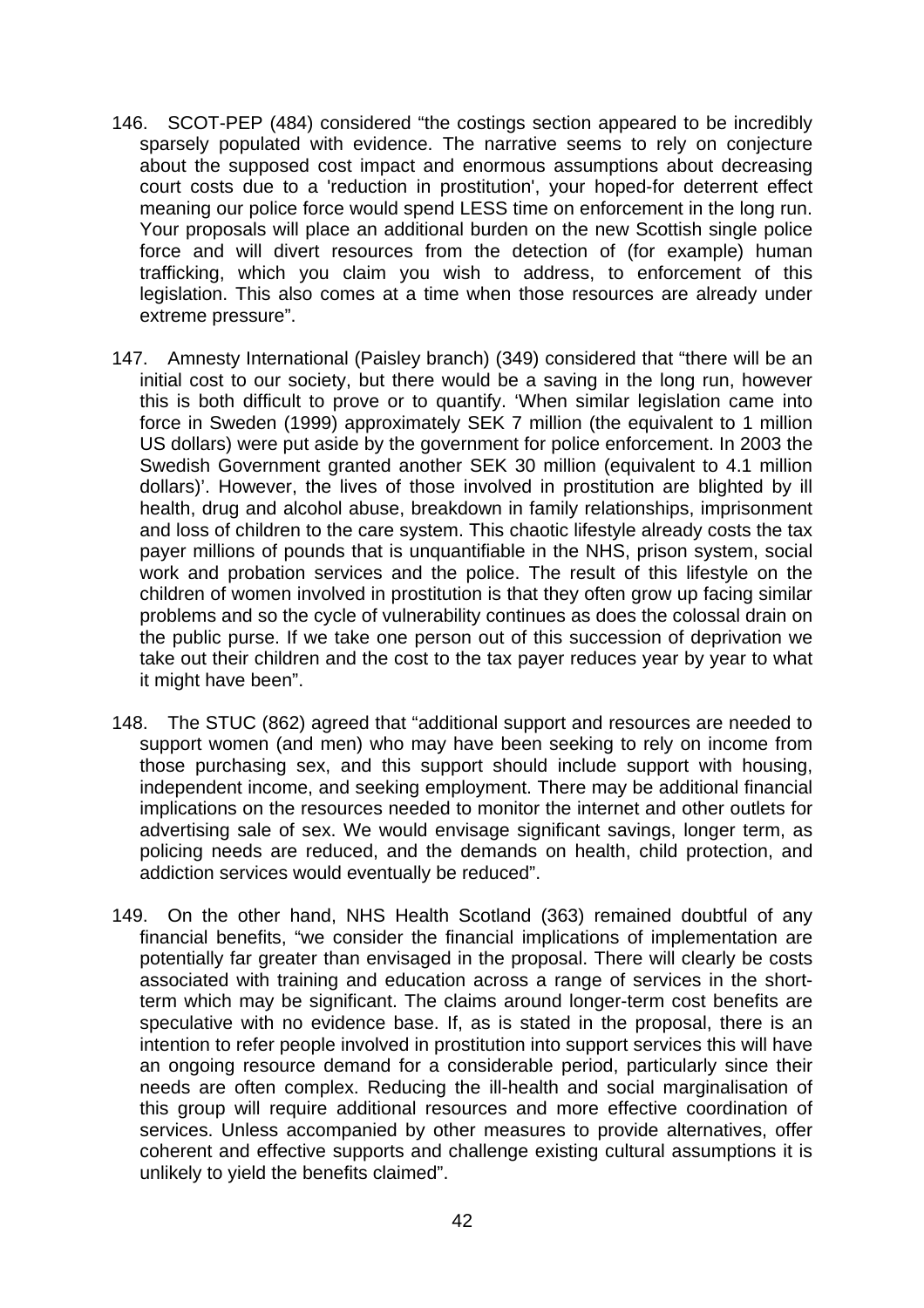- 150. The Church in Society Committee of the Scottish Episcopal Church (487) pointed out that benefits may take years to be felt as initially costs such as "the training of Police Officers, support for those leaving prostitution, increased caseloads for the courts and other ancillary costs would be increased and budgets would need to be adjusted accordingly and some for quite a few years as this is not a "quick fix" bill as changing perceptions and attitudes is a long, slow business.
- 151. A few individual respondents thought that the financial costs would be immense, covering widespread and constant police surveillance, legal proceedings, jobseekers' allowance and financial support for prostitutes.

## **Personal financial loss**

152. Some individual responses discussed the financial implications for them:

- My clients will not want to break the law in any location where they can be found out. So I will either face financial hardship or face the inconvenience of setting up independently. (20)
- I may have less money which could result in me losing my home and being homeless, and I will have to see undesirable clients who could beat or rob me, to make the money I need. What evidence can I use to prove this would happen? Your bill will not stop me needing money, or men wanting to buy sex. It will only possibly put decent law abiding clients off, and will not put off clients who don't care for the law (and thus beating or robbing a woman). I feel this bill will damage my safety ridiculously. (31)
- This law would take away the customers and end up povertising women who work in the sex industry, who would pay the bills, feed and clothe their children (38)
- I want to challenge the idea that sex work is inherently harmful, prostitution was the way that I was able to have control over my life and have a job that enabled me to have the time and income to learn other skills and find the community that I needed. (126)
- The financial implications for sex workers have been entirely overlooked. Regardless of whether client activities are legal or not, sex workers will continue to need to earn money. It is remarkably naïve to expect these needs to simply go away, and that risks will not be taken in an increasingly desperate economic climate. It is also significant that sex workers, whose safety is already severely compromised by legislation such as the criminalisation of brothels, are expected to pay taxes to the same state that takes so little interest in their well-being. (416)
- What you plan would seek to take money directly out of my pocket. It would make it harder for me to make a living doing the job I love, and make it more risky as well. (818)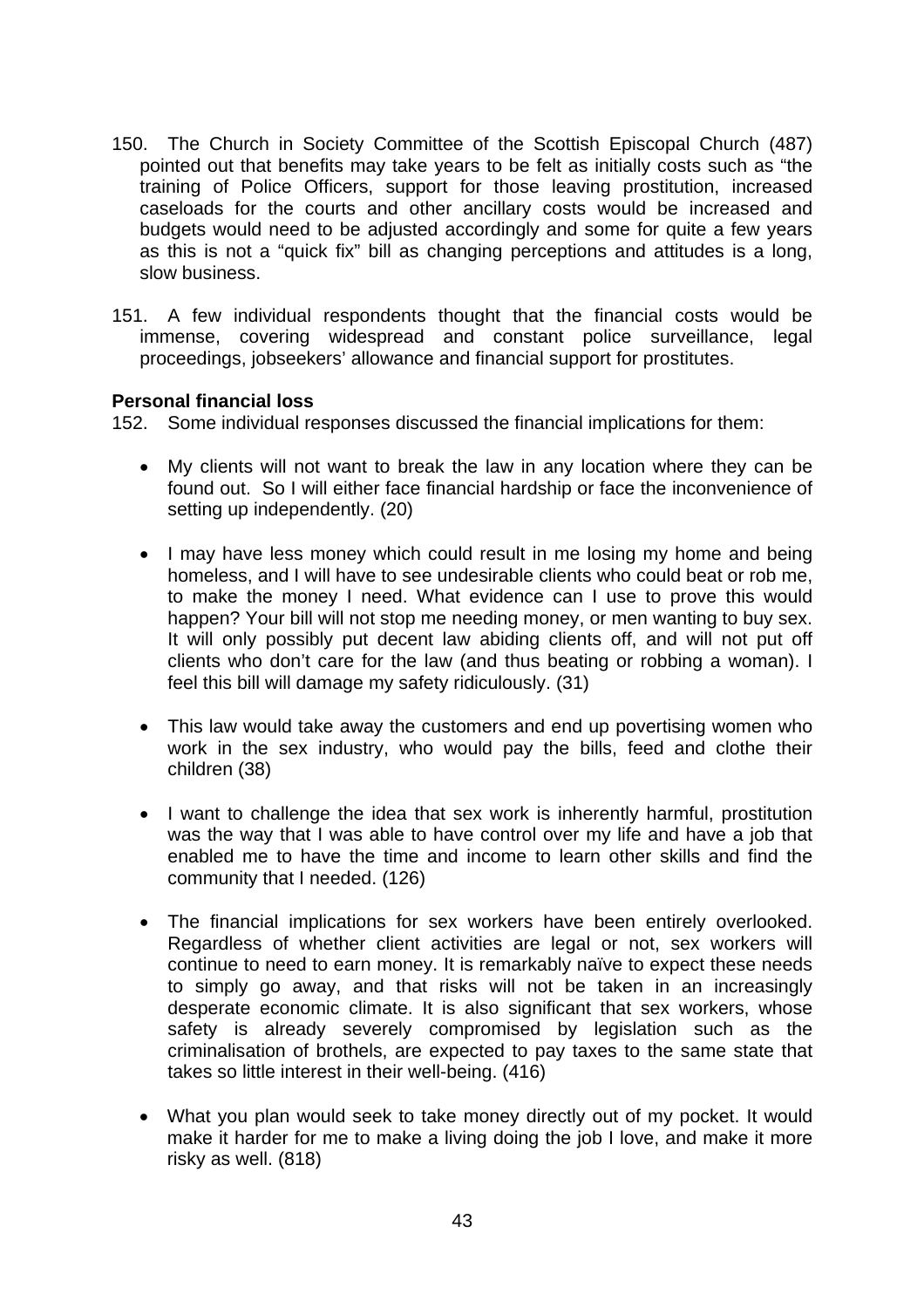- 153. Support and Advice for Escorts (SAAFE) (430) explained "Women, men and transgender people engage in sex work for reasons which are as diverse as they are, but the constant is that everybody needs money to live on, and this need will not be altered by the proposed Bill. Many supplement their incomes with occasional instances of sex work when in dire financial need, and then disappear again until next time – 'topping' up in this way is a lifeline. Some are studying and choose prostitution because they want to avoid running up huge debts and also devote as much time as possible to concentrate on their courses – why should they have to work in menial jobs for thirty hours a week when they can earn the same amount in a couple of hours and thus use their increased time for their studies if they choose to? Others cannot take full time employment due to illness or disability, or because they are caring for a sick or disabled child, partner or other relative, but still require the same (or higher) level of income to meet everyday needs. What useful purpose will making it harder for them to earn this money serve? If this proposed Bill was not intended to cause severe hardship to people already living in poverty, and given that welfare cuts are likely to increase the numbers of such people exponentially, how will this unavoidable consequence be tackled?"
- 154. Zero Tolerance gave a different perspective. It quoted "The Tyneside Cyrenians '*Hidden for survival'* study (Feb 2008) found that sex was sold for as little as £5 (the average charge was £37), dispelling the myth of the lucrative career that media portrayals of prostitution such as 'Belle de Jour' perpetuate. This cannot be understood in isolation from a wider analysis of women's poverty – women experience significantly more poverty, in significantly different ways from men. Women have a lower income than men during work and retirement; smaller, if any, savings; and are more likely than men to experience unmanageable debt. This is the context in which prostitution flourishes".

## **Previous experience with legislation**

155. Dundee VAW Partnership (527) envisaged there would be significant financial implications saying that "this reflects our experience of the introduction of the Prostitution (Public Places) Scotland Act 2007. The legislation will offer a new tool that can enhance the effectiveness of work that is already ongoing in local areas".

# **Funding for project work and services**

156. The White Ribbon Campaign (2) felt the most significant financial implication would be "the need to fund programmes that will support those wishing to leave prostitution. Offering routes out of prostitution will be important to ensure that the legislation does not cause further hardship for the victims of prostitution. Support for those leaving prostitution will need to be substantial and cover numerous aspects, including financial compensation (this could be funded by channelling fines to victims or by supporting cases brought by victims for civil damages), mental health care for those suffering from after-effects of prostitution such as Posttraumatic Stress Disorder, and alternative employment programmes."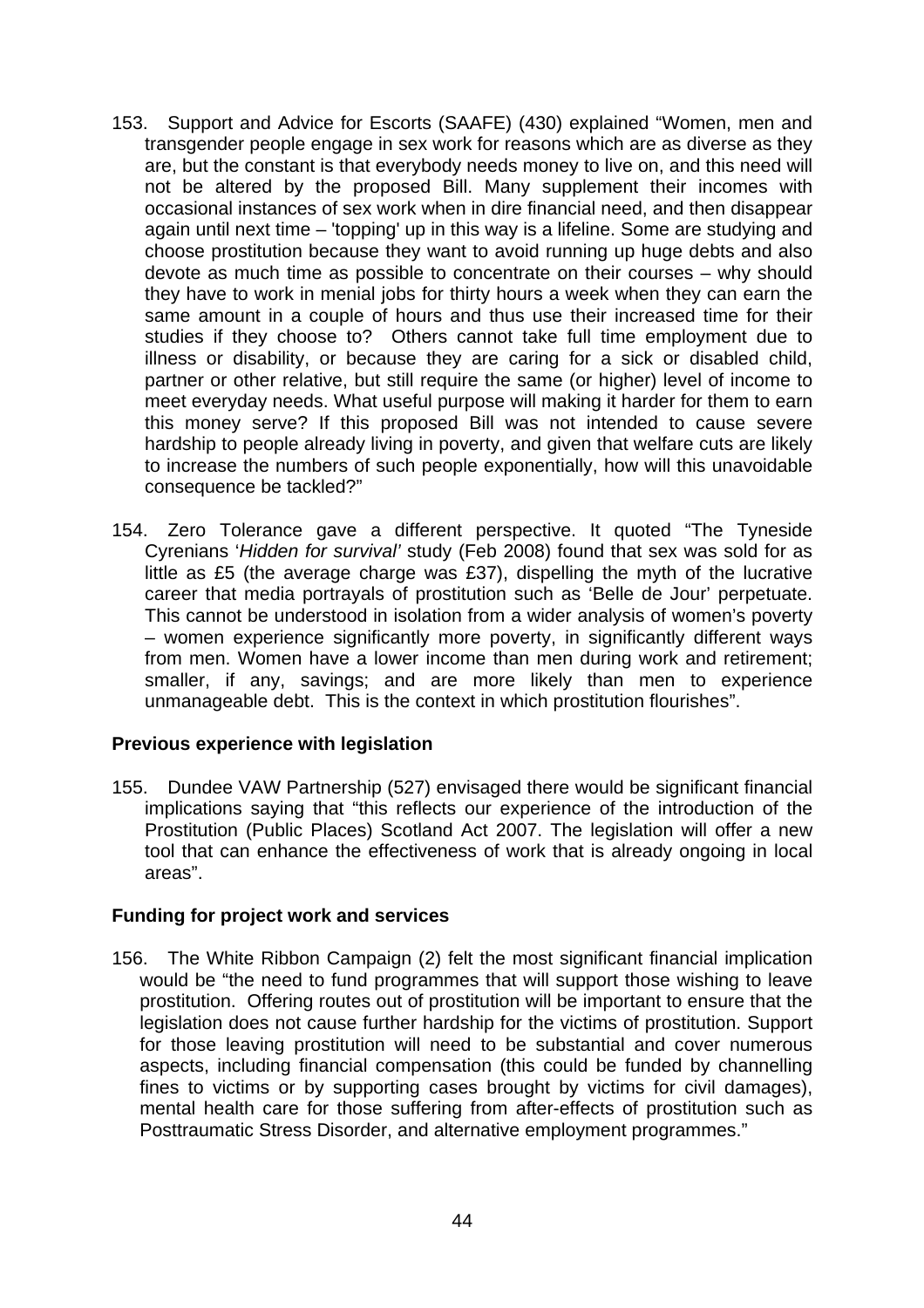- 157. In responding, the UK Network of Sex Workers Projects (UKNSWP) (427) expressed concern that although the proposal "did not affect them directly as an organisation, there are potential consequences for sex work projects in Scotland, which are already under-funded and frequently operating on limited resources. The proposals if enacted might result in more resources being needed to access and keep in touch with sex workers, who are likely still to be selling sex, but may be reluctant to approach services or authorities for help, thus requiring more intensive outreach. There would also be potential additional work for projects supporting sex workers dealing with the consequences of legislation, in terms of reduced levels of safety for sex workers as a result of their working in more risky ways to avoid their clients being arrested, with the possibility of more incidents of serious violence against sex workers. Evidence from evaluations of the criminalisation of the purchase of sex in Sweden indicate that there are also probable negative implications for the sexual and general health of sex workers, due to their reluctance to access services, which may have longer-term repercussions for services. Given the mobility of sex workers and their clients across borders a further potential outcome of the criminalisation of the purchase of sex in Scotland may be displacement of sex work into England, and thus there may also be financial implications for projects in England if there is a need to provide services to increased numbers of sex workers".
- 158. Scottish Sexual Health Promotion Specialists Group (810) agreed that "we are aware that the costs associated with training for other agencies could be significant, certainly in the short term. We would also expect that colleagues working in services that support men and women involved in prostitution may experience a significant increase in demand. This could have considerable impact in the current financial climate".
- 159. The Women's Support Project (799) stated that "currently we do not have any specific resources for support work for those affected by prostitution and we are therefore unable to meet all the requests for support. If we do not reduce prostitution then this harm may increase in line with the recession and growing economic pressures. We would call for a commitment to provide initial resources to support those people who are already involved in prostitution to explore alternatives and move towards exiting. We also acknowledge the difficulties many people face when trying to exit and so would call for resources to train staff in mainstream and specialist services to be able to effectively respond to those involved in prostitution".

#### **Consequences for 'sex workers' projects**

160. The International Union of Sex Workers (762) advised it "receives no funding and all work is done by volunteers, mostly current, active sex workers across the UK. This bill directly seeks to decrease our income and to enshrine discrimination against us in statute. It will increase the stigma we endure and impede those organisations which seek to offer support informed by service user need, rather than driven by ideology and the desire to impose their aims – for example, exiting prostitution – upon us. The scarce resources of needs-lead projects would be further depleted by the increased difficulties of locating and building relationships of trust with people who sell sex".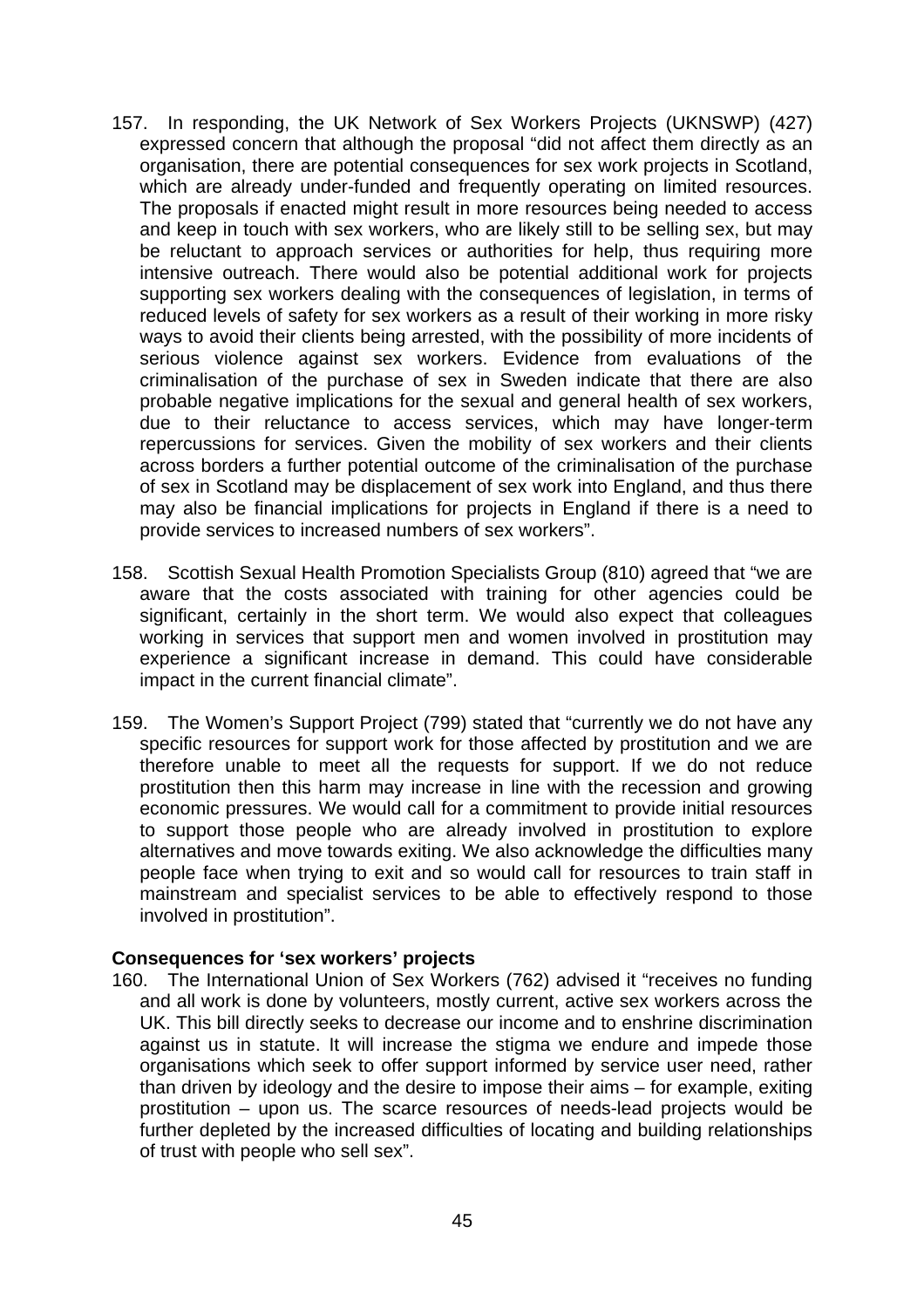- 161. Sex Worker Open University (767) "has been organising sex workers since April 2009 with almost no funding. One of the main obstacles we face is the fear of sex workers to have their identity disclosed. The further criminalisation of our activities will make it even harder to organise safe spaces for sex workers".
- 162. The response from Queens Park Baptist Church Glasgow (152), although acknowledging there would be no direct financial implications to it as a result of the Bill, advised "Hope for Justice is looking to establish 9 regional hubs in the UK which will provide a local provision for rescuing victims, perusing prosecutions and rising awareness of human trafficking. It is proposed that each regional hub will cost approximately £250,000. This amount gives an indication of the costs involved."

## **Q8: Is the proposed Bill likely to have any substantial positive or negative implications for equality? If it is likely to have a substantial negative implication, how might this be minimised or avoided?**

- 163. In answering this question 428 respondents (total includes 48 identical responses from the Queens Park Baptist Church Action for Justice Group, Glasgow) believed the bill would have positive implications for equality and would improve gender equality. Eighteen considered there would be negative implications. Seven respondents thought there would be no negatives and two respondents felt it would have no impact at all and finally, one respondent felt it would reinforce negative stereotypes.
- 164. Many individual respondents quoted the same view that "prostitution is not just about the commodification of sex, but is actually a manifestation of sex inequality thus criminalising the purchase of sex is an effective way to reduce this inequality and change attitudes that objectify women by seeing women as objects that can be bought and sold. Across the world research shows that women are the majority of those being sold in prostitution, and men are those buying. This is evidence that prostitution is a manifestation of sex inequality, and that sex trafficking is largely a gendered injustice. If it were not so, and if the phenomenon of prostitution was only about the commodification of sex, then men would be sold to women in an equal manner as women are sold to men, but this is not the case. Therefore, if gender equality is ever to be accomplished, and the oppression of women overcome, there cannot continue to be a sub-group of women being sexually exploited through prostitution".
- 165. A summary of views from respondents who supported the positive implications were that:
	- any society that sees women as objects or commodities takes away from the principal that all human beings are created equal and have equal rights to freedoms, education and opportunities
	- it would change attitudes of those who see women as objects that can be bought and sold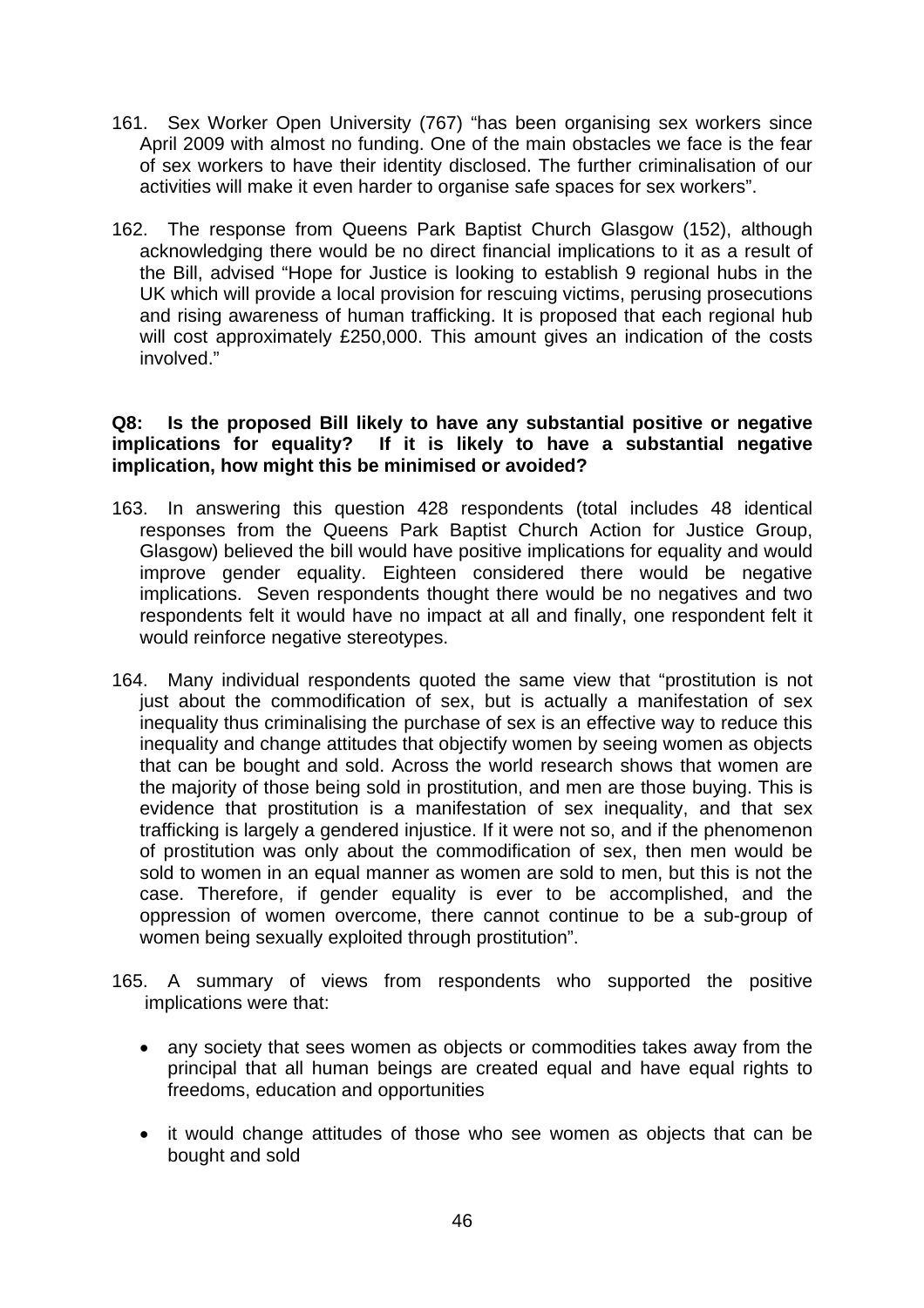- gender equality will never be achieved while there is a sub-group of women legally being sexually exploited through prostitution
- while equality seems to be of concern justice and protection of the vulnerable is an important issue which this bill would go some way to providing.

Individual responses on the positive implications:

- This bill will hopefully have a positive effect on equality. I hope that it will change the way that society treats women, and view it has of prostitutes. I hope that it will place women on a more even footing with men. The bill fails to address, however, the economic disparities between men and women. It is the financial insecurity of women that so often drives them into prostitution. It is crucial, therefore, that legislation seeking to end prostitution tackles the roots of the supply, as well as the roots of the demand. (148)
- As a country where human rights are taken for granted, we cannot justify allowing our men to violate these most basic human codes. I believe that we are in a very privileged position, and as such can take action in a way that will affect the global sex slave trade, not only protecting women of our nation, but women and children worldwide. (115)
- Though no legislation can change perception overnight, taking steps that codify the criminalization of purchasing sex will have long-term positive implications for gender equality. The vast majority of prostitutes are women, and the idea that purchasing sex from a woman is permissible only perpetuates long-standing negative gender stereotypes – stereotypes that hold women to be a commodity, and their bodies to be saleable goods. (468)
- 166. The United Reformed Church (289) believed the Bill could do more for equality by "penalising the purchasers as well as the sellers of sex would be a more equal outcome".
- 167. A summary of the views from those against the bill were that:
	- we are already equal men sell sex and women buy too
	- it has nothing to do with gender equality, it's simple biology and economics
	- very misguided and will cause more problems than it will solve
	- this only offers unreasonable restrictions under law not equality
	- proposal is gender biased and if gender neutrality is objective both or neither participant should be criminalised
	- would turn a large number of respectable hard-working women into second class citizens
	- discriminates against Scottish men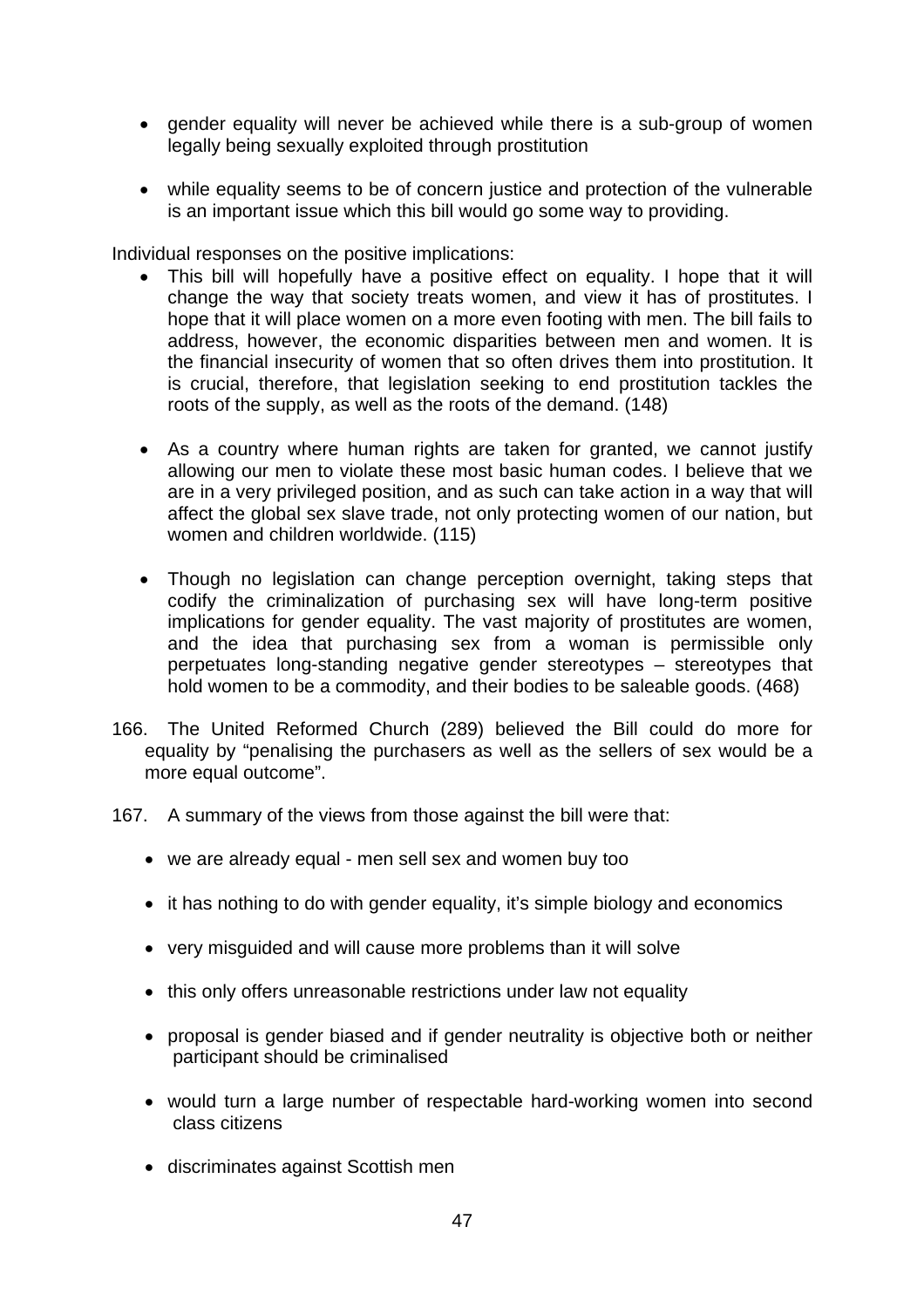- harmful outcomes for sex workers
- would be a greater stigma attached to prostitution further alienating them from society
- implications for vulnerable and disabled people.
- 168. Individual responses on the negative implications on equality were:
	- I don't want my rights as a woman to work in the way that I want in the industry that I choose to work in to be taken away from me. (65)
	- there may be an even greater stigma to those in prostitution further alienating them from society. Support networks and counselling would be a must to help in these situations. (86)
	- when so many organisations are recommending against the criminalization of sex work, including a recent UN report on Asia Pacific sex work conditions and the tying of laws against sex work to higher HIV rates, I cannot understand how a government would try to bring in increased policing. Please take the words of sex workers into account when making decisions about our lives. (126)
	- the proposal fails to address the economic disparities between men and women. It is the financial insecurity of women that so often drives them into prostitution. It is crucial, therefore, that legislation tackles the roots of the supply, as well as the roots of the demand. (148)
	- if the wellbeing and safety of sex workers is a concern of yours then you have to actually listen to sex workers, find out what would make our already stigmatised jobs safer and focus on those who are forced and abused. This is what those in power should be focused on, not the criminalisation of the innocent. (179)
	- the proposal is sexist, discriminatory and destructive of human rights (219)
	- I draw an important distinction between the sex worker who has little option, for various reasons, and those that provide a sexual service as a choice of their own freewill. One needs real alternatives while the other demands respect and recognition just like any other worker. (224)
	- attitudes towards sex workers and sex work, and the likely consequences of the bill, constitute bullying, harassment, and oppressive behaviour under the definitions given by ACAS (258)

## *Substantial negative implications*

169. The UK Network of Sex Work Projects (427) felt that the proposal "lacks gender nuance and fails to consider the complexity of the male and transgender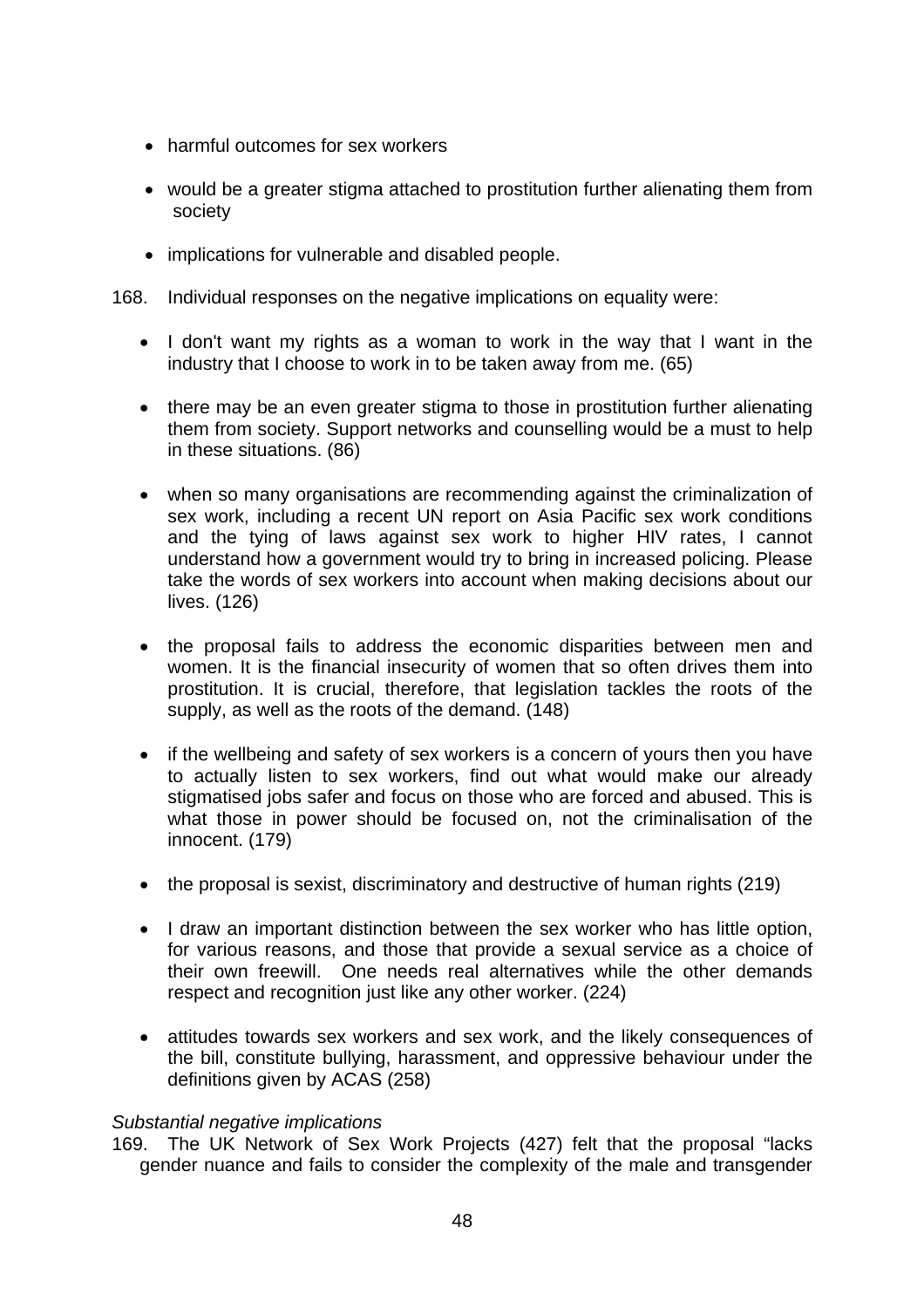sex work industries, since it has been documented that some groups of sex workers may have a range of additional, complex needs relating to their engagement in sex work. It also proposes taking away the sole livelihood of substantial numbers of women and men, many of whom are consensually sex working to support themselves and their families. Many sex workers have few feasible alternative employment options available to them, for a range of reasons, and thus the proposals if implemented would take away their only source of income, leaving them potentially destitute".

170. While one individual (454) felt that there would be major negative implications. "Prostitutes from Eastern Europe already face discrimination because of the mere suspicion that they might have been "trafficked", and this will not help. These are likely to be driven further underground than the very obviously non-trafficked native prostitutes".

#### **Gay sex workers**

- 171. A respondent who identified as an ex-gay escort (531) stated that "there is also the fact that the most profitable and prolific sex work in Scotland is now among gay sex workers. This has been ignored and is indicative of a sexist approach in mainstream politics/media to the issue I believe, by feminist campaign groups purporting to act in the name of all women in Scotland. This very bill deems sex work as an attack on the worth of women and makes scant mention of the male sex industry. While two wrongs do not make a right, parliament must not tackle the issue by removing consent from others who freely participate, as they do in a lot of cases, in exchanging sex for money".
- 172. This was echoed by another individual respondent (423) who wrote "although the law is meant to apply across the board it has never been enforced in gay areas. Until the police are willing to enforce this law across the board it will not produce equality. The explanation given by Lothian and Borders Police was that their refusal to arrest people in gay areas was part of their drive towards a culture of positive discrimination – this view does not protect the sex worker who is equally as vulnerable as the female prostitute".
- 173. SCOTPEP (485) went further saying that "your proposals barely take account of male or transgender sex workers, or for example female clients of sex workers. Your proposals do not mention gay male sex workers or clients. We believe your understanding of the sex industry is not sufficiently nuanced to make the claims you do with regard to the impact on equalities. Sex workers are already subject to extreme levels of stigmatisation, discrimination and marginalisation. This legislative proposal will only serve to exacerbate these well documented feelings attached to working in an already heavily criminalised context. At the expense of offering equal rights to sex workers, this bill represents a moralistic, paternalistic "helping hand" to those who choose to engage with the portrayal of themselves as victims to be pitied and rescued, whilst simultaneously further excluding those who do not align with your views. By choosing to ignore the agency of individuals involved in sex work, and instead putting forward a moral agenda that is premised upon the victimhood of women, you are strategically ignoring the diverse voices and experiences of sex workers in Scotland.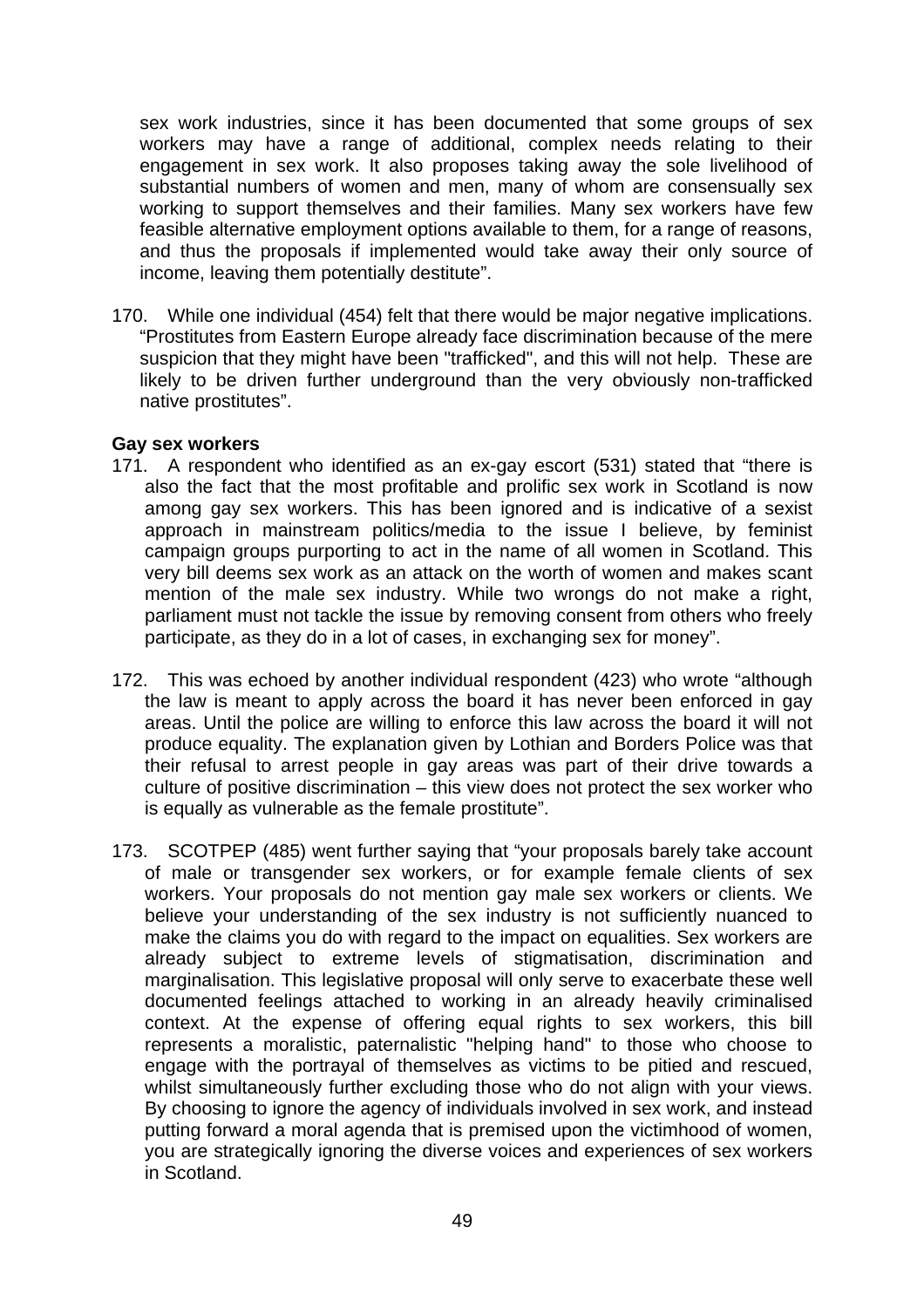174. Soroptimist International (Scotland North and South region) (586) highlighted that "the male gay community may suggest that there is a bias towards women. The proposed bill is not gender specific and therefore appears to cover any sexual activity as defined in its content", while Quarriers (715) believed "it is important that exploitation is recognised as non-gender specific and that, whilst prostitution can be perceived principally as an abuse of women, it is our experience that young men can be equally vulnerable. But because of the dual stigma of both prostitution itself and resulting sensitivities around sexual identity, we have found that young men are far more reluctant to report incidents of sexual exploitation or rape, and we believe that male prostitution is significantly under-reported".

## **SECTION 4: MEMBER'S COMMENTARY**

- 175. Rhoda Grant MSP has provided the following commentary on the results of the consultation, as summarised in sections 1-3 above.
- 176. I would like to thank everyone who responded to the consultation. It was a huge response – greater than I expected. I am also grateful for the press and media coverage of the issue which ensured that the consultation was well publicised and encouraged a greater number of responses. Also of note were the organisations and groups who provided electronic forms to make it easier for individuals to respond and share their personal views based on their knowledge and experience. I was heartened by their efforts to reach as many people as possible to ensure the consultation collected widespread information. I note the high level of support I received for my proposal, but I also welcome opposing views as these have been valuable to me in highlighting areas where I can refine my legislation.
- 177. I believe that this consultation in itself has helped to highlight the effects of prostitution and the reality that purchasing sex is not a victimless activity.
- 178. Because of the nature of the consultation and my need to hear all sides of the argument I was very conscious of the need to provide anonymity to those responding who requested this given the sensitivity of the issue. I have taken this further in that I have redacted personal information where people could have been easily identified but did not ask for their response to be confidential.
- 179. I note the summary has included responses from those who have responded anonymously to me. It is unusual and there is the drawback that their responses cannot be followed up – but I hope people will respect this approach, particularly as I consider it important to share their views, on both sides of the argument, as they are so directly relevant. To have insisted on contact details would have meant that some people would not have had their views heard at all. This ensures that the consultation is as transparent as possible while providing the necessary safeguards.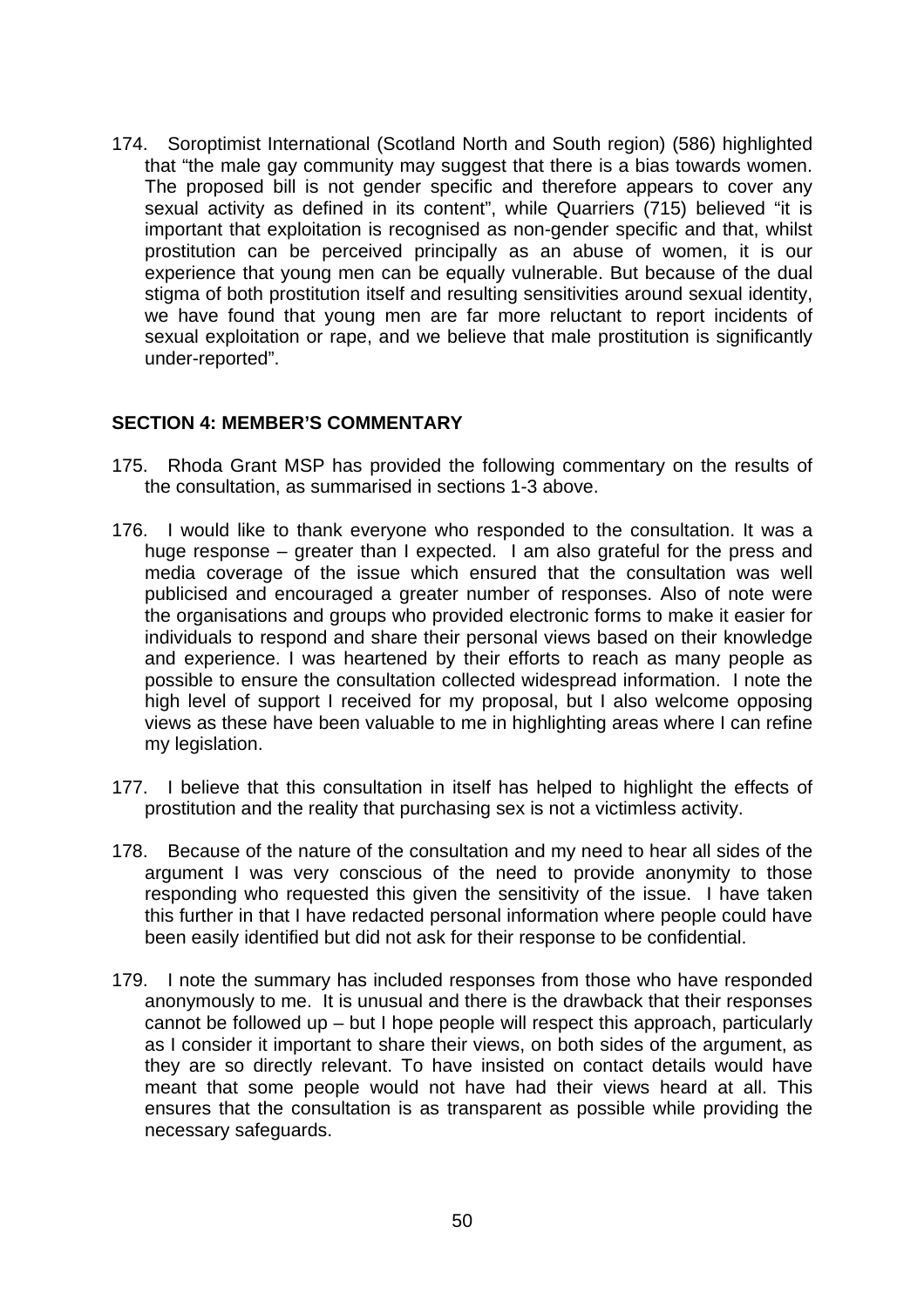- 180. Many of the arguments provided in response to the consultation have been put forward in the past. However, it was invaluable to have so many responses with direct knowledge and experience both from those who are or have been prostituted and those who work closely with them. This first-hand knowledge makes difficult reading but really informs the consultation.
- 181. Many responses agreed that legislation would reduce demand. This point was made by people who support and do not support the proposed legislation. Those who did not support legislation were concerned that this would create problems for those who earned their income from prostitution. The degree to which poverty is a driver for those who enter prostitution is made clear by the responses received. To me this highlights the need to continue fighting poverty as a whole and also to deal with the gender inequalities that still exist in our society especially in terms of the gender pay gap and by increasing employment opportunities. These issues are the cause of prostitution rather than prostitution being an answer to them.
- 182. It was clear that the majority of those who have already exited prostitution were in favour of legislation, while those currently involved were fearful of the impact on them. What this highlights to me is that regardless of legislation more support must be given to those who wish to exit. Both emotional and practical help is needed to assist people to escape poverty and a life in prostitution.
- 183. It was also clear that the stigma of prostitution was a barrier to those exiting. This requires a change in the attitude of our society. I believe my legislation will help with this. Before pursuing my proposal, I gave serious consideration to decriminalising the seller, however, I am concerned that to do this through members' legislation might mean inadvertently interfering with the routes out of prostitution that are currently available. It is my hope that in time 'routes out' will move from criminal justice services to social work services, meaning that there would be no negative impact of decriminalising prostitutes. I see my proposed Bill as the first step towards tackling the impact prostitution has on individuals and communities. As demand reduces, resources can be focused on those who are still in need.
- 184. The responses to the consultation show that there are some issues I will need to give further consideration to, such as definitions of payment and sexual activity in order to capture those who perpetuate sexual exploitation by ensuring enforcement and prosecution can take place more easily.
- 185. There was also a wide range of views about penalties which I have fully considered. It is clear from the responses that the offence will be difficult to identify given the private nature of the crime, however and in order to enable police investigation, it appears to me that a custodial sentence would be required to ensure that effective enforcement action can take place. Therefore I need to reflect further on this issue.
- 186. It was also clear that there was a need for education, both for those dealing with prostitution and for society as a whole – although this goes beyond the scope of this Bill I hope the Scottish Government will support my efforts to move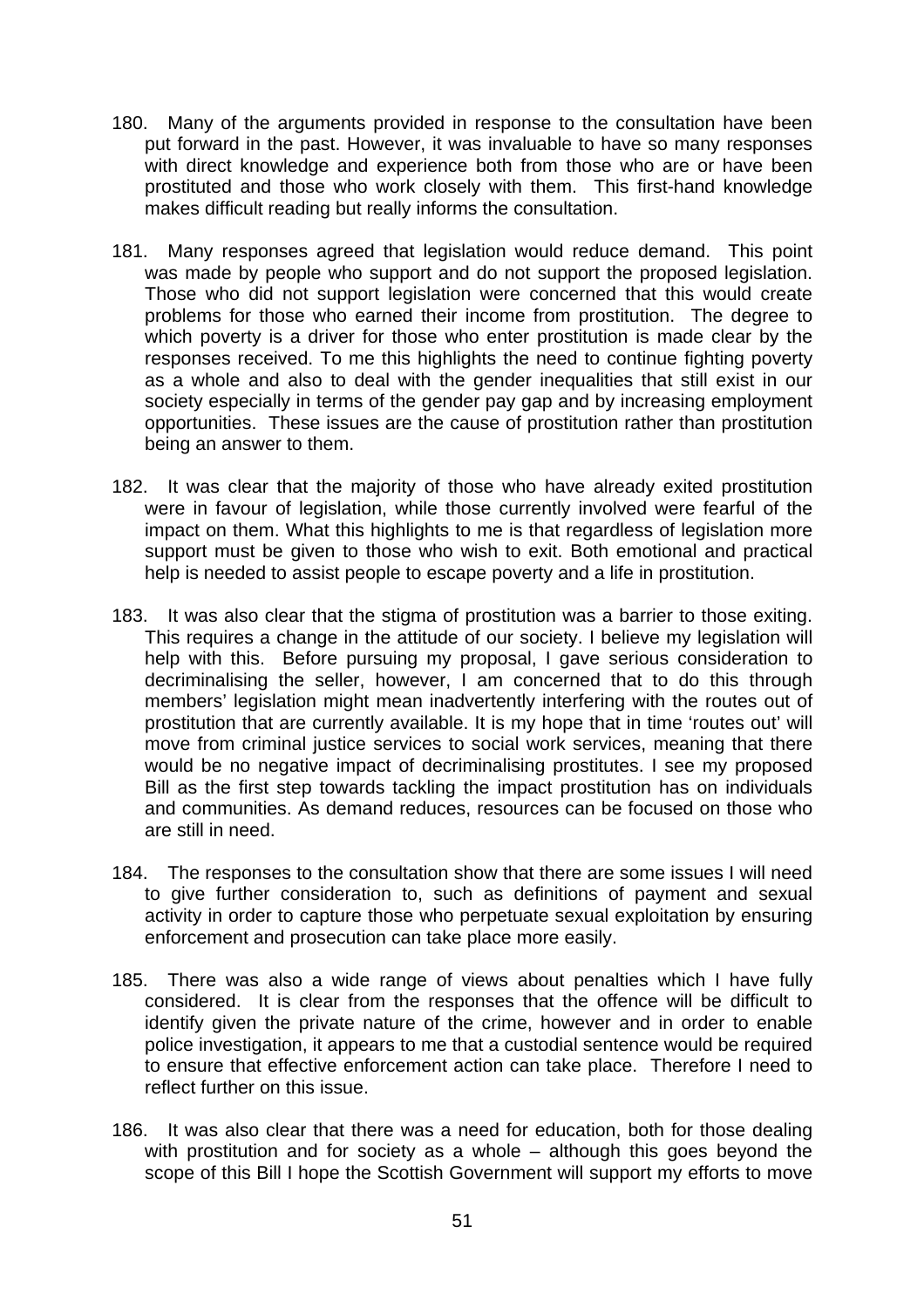Scotland forward on this issue and provide the necessary resources to continue to tackle the causes of prostitution.

- 187. Those against legislation said that it would be detrimental to prostitutes and would lead to attacks. However, rape and attacks happen now, these are illegal now. While those who currently break the law will not see the criminalisation of the purchase of sex as a deterrent many others will. Alongside that there will be a reduction in the market for sex meaning fewer people will become involved in prostitution. It also gives prostitutes who suffer rape and assault another tool to seek redress and thereby offers another layer of protection.
- 188. Some respondents said that criminalisation of the purchase of sex would be detrimental to the elderly and disabled. The implication is that if you are elderly or disabled you should not seek or have a fulfilling sexual relationship – I find this argument offensive. It also implies that sex is a human right that overrides another person's right to live without abuse – this is not the case.
- 189. Some respondents who did not support legislation said the consultation did not take account of the fact that men and transgender people were also prostituted. My consultation made clear that I am aware of this issue. As I said then, while the majority of those who are prostituted are women and in the main it is men who purchase sex I am clear that the same issues affect all prostituted people, regardless of gender or sexual orientation and the impact is equally detrimental.
- 190. Male, female and transgender prostitutes face the same risks of violence and rape, the same issues regarding the mental health impact. Moving the onus onto the buyers and holding them to account will reduce the market for prostitution saving many vulnerable people from this impact and make buyers responsible for their actions. This will change the attitudes that pervade in our society that say that purchasing sex is acceptable. However, it is also clear that much more needs to be done in dealing with the underlying causes of prostitution and providing help and assistance to those who have been prostituted. It is my hope that this proposed legislation will begin that process.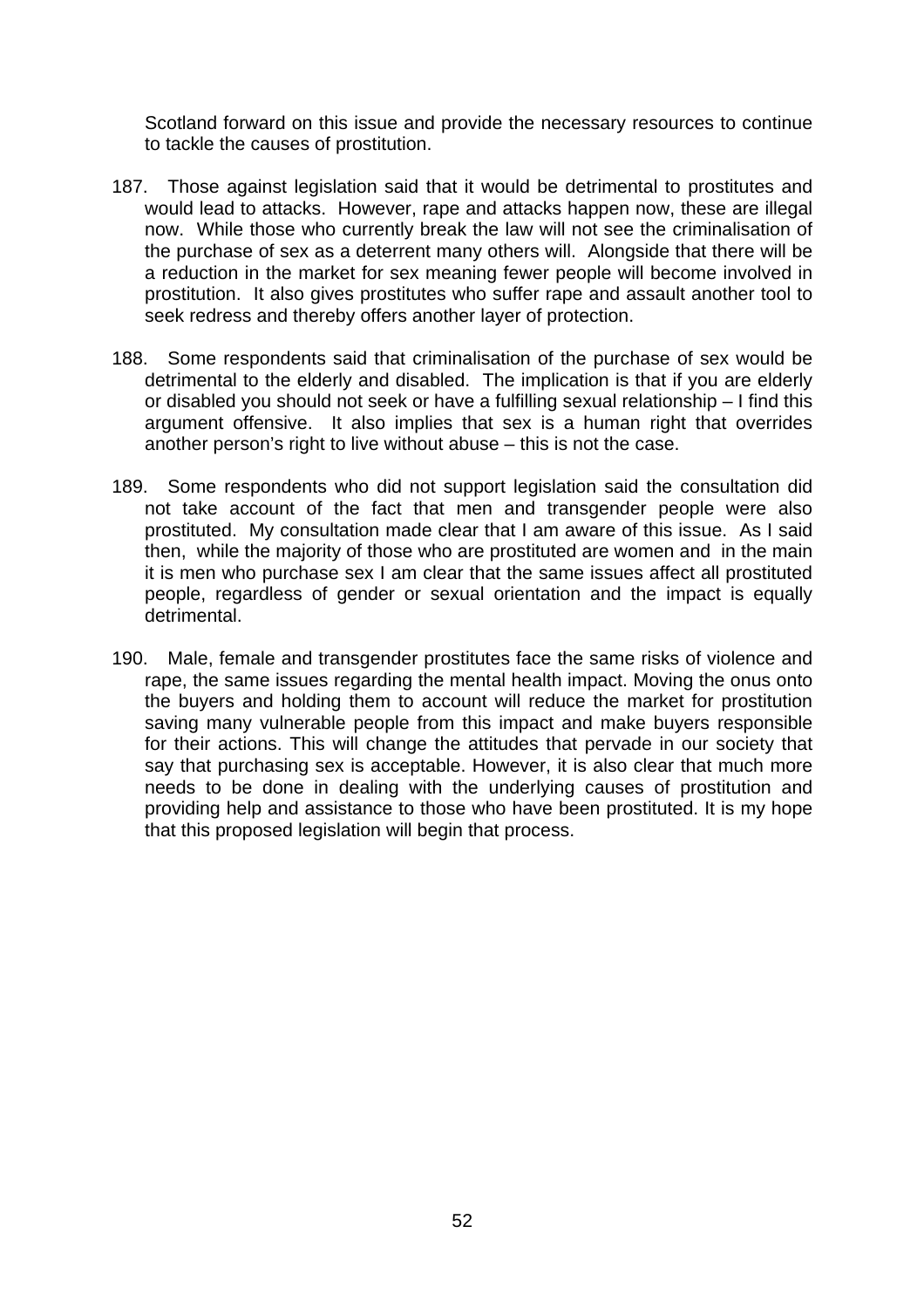| <b>Number</b>   | <b>Name</b>                     |
|-----------------|---------------------------------|
| 1               | Kalsi, Liz                      |
| $\overline{2}$  | White Ribbon Campaign           |
| $\overline{3}$  | Kermode, Jennie                 |
| $\overline{4}$  | Anonymous                       |
| 5               | Anonymous                       |
| 6               | Stuart, Jaclyn                  |
| 7               | Anonymous                       |
| 8               | Smith, Heather                  |
| $\overline{9}$  | Anonymous                       |
| 10              | Peters, Erin                    |
| $\overline{11}$ | Confidential                    |
| $\overline{12}$ | Lyth, Sarah                     |
| $\overline{13}$ | Hunter, Fraser                  |
| 14              | Brown, John                     |
| $\overline{15}$ | Anonymous                       |
| 16              | Nicholas                        |
| 17              | <b>NHS</b>                      |
| $\overline{18}$ | Anonymous                       |
| 19              | Roworth, Susan                  |
| 20              | Anonymous                       |
| 21              | Anonymous                       |
| $\overline{22}$ | Frank, Rebecca                  |
| <u>23</u>       | Anonymous                       |
| 24              | Anthony, Mike                   |
| 25              | Hair, Jim                       |
| 26              | Anonymous                       |
| 27              | Brown, Daniel                   |
| $\overline{28}$ | Anonymous                       |
| 29              | Warren, Fiona                   |
| 30              | Regan-Denham, Ashten            |
| 31              | Anonymous                       |
| 32              | Anonymous                       |
| 33              | Murdarasi, Karen                |
| 34              | Sim, Jaime                      |
| 35              | Kelly, Sally                    |
| 36              | Anonymous                       |
| 37              | Anonymous                       |
| 38              | Schevtschenko, Peter            |
| 39              | *Name redacted                  |
| 40<br>41        | McDade, Carrie                  |
|                 | Shimomura, Marie                |
| 42<br>43        | Mortimer, Tasha                 |
| 44              | Chang, Simon<br>Anderson, Lydia |
| 45              | Loren, Amy                      |
| 46              | Zastrow, Patrick                |
|                 |                                 |

| Number          | <b>Name</b>               |
|-----------------|---------------------------|
| 47              | Confidential              |
| 48              | *Name redacted            |
| 49              | De Kluetz, Estreitta (The |
|                 | Gathering)                |
| 50              | Anonymous                 |
| 51              | Anonymous                 |
| 52              | Anonymous                 |
| 53              | Anonymous                 |
| 54              | Jeffries, Rachel          |
| 55              | Anonymous                 |
| 56              | Hopkins, Kelli            |
| 57              | Anonymous                 |
| 58              | Nonnenmann, Gabi          |
| 59              | Anonymous                 |
| 60              | Sara                      |
| 61              | Anonymous                 |
| 62              | Tyminska, Anna            |
| 63              | Macfarlane-Grieve, Callum |
| 64              | James, Anthony            |
| 65              | Anonymous                 |
| 66              | Nolot, Benjamin           |
| 67              | Leir, Ashley              |
| 68              | Walter, Daniel            |
| 69              | <b>Beth</b>               |
| 70              | Craib, Jamie              |
| 71              | Anonymous                 |
| 72              | Craib, Carina             |
| 73              | Mann, Nicola              |
| 74              | Pilkington, Blaire        |
| $\frac{75}{2}$  | Davies, Sophie            |
| 76              | Medicott, David           |
| 77              | Clarke, Anthony           |
| $\overline{78}$ | Thibodeaux, Damon         |
| 79              | Kasper, Megan Leigh       |
| 80              | Anonymous                 |
| 81              | Anonymous                 |
| 82              | Stewart, Shelley          |
| 83              | Pearson, Allan            |
| 84              | Brook, Susanna            |
| 85              | Becconsall, Bethany       |
| 86              | Anonymous                 |
| 87              | <b>Bearing Armor</b>      |
| 88              | Confidential              |
| 89              | Anonymous                 |
| 90              | Anonymous                 |
| 91              | Confidential              |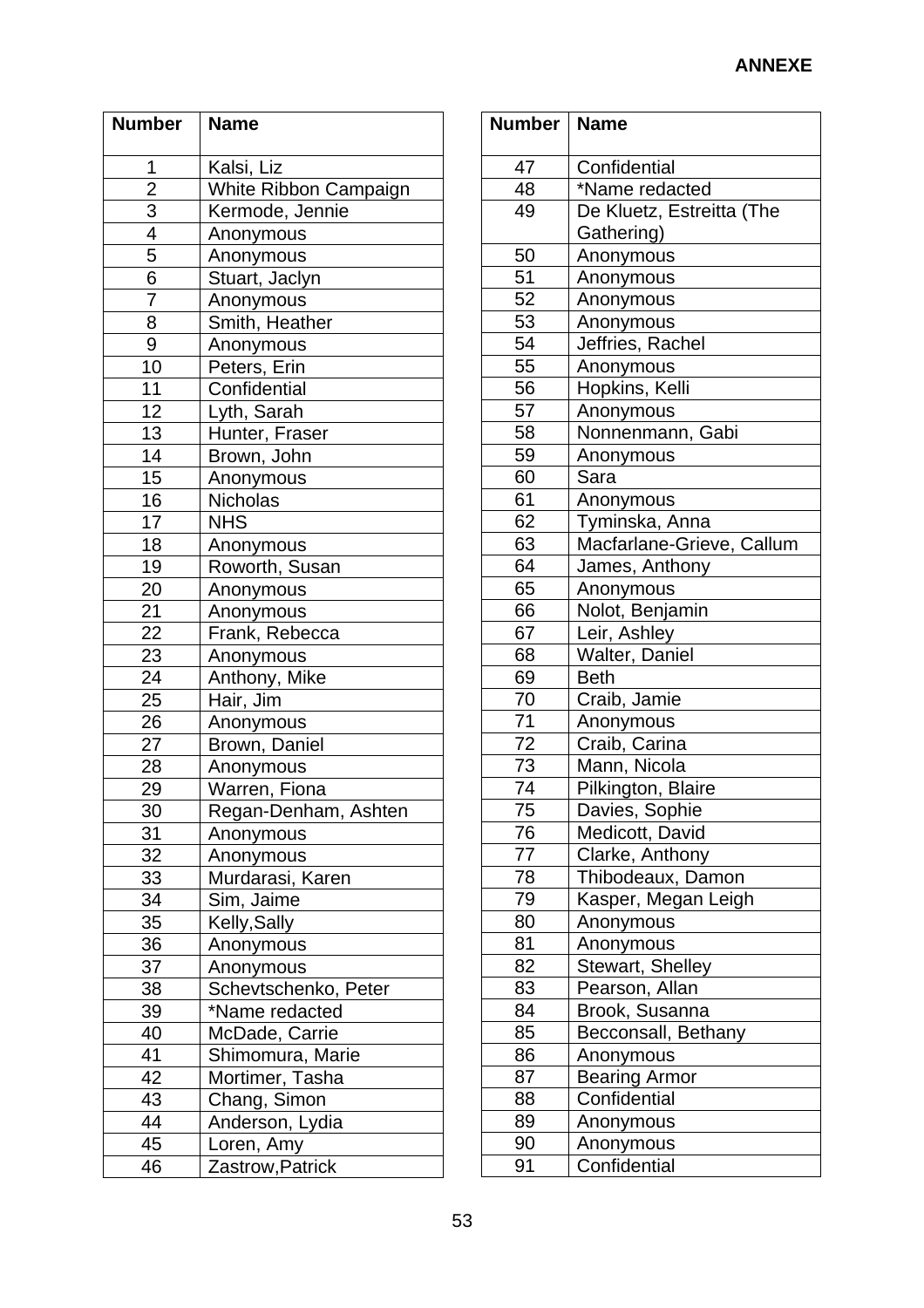| <b>Number</b> | <b>Name</b>              |
|---------------|--------------------------|
| 92            | Macdonald, Margaret      |
| 93            | Confidential             |
| 94            | Beattie, Laura           |
| 95            | Greenhalgh, Chris        |
| 96            | Anonymous                |
| 97            | Powell, Drew             |
| 98            | Brown, Stephen           |
| 99            | Scopes, Peter            |
| 100           | Cuthbert, Pauline        |
| 101           | Cochrane, Naomi          |
| 102           | Anonymous                |
|               | Leith Links Residents'   |
| 103           | Association              |
| 104           | Rose, Stefan             |
| 105           | Anonymous                |
| 106           | Alexander, Alan          |
| 107           | Sutherland, Terri        |
| 108           | Girvan, Jonathan         |
| 109           | McFetridge, Claire       |
| 110           | Smith, Martin            |
| 111           | Dodds, Benjamin          |
| 112           | Clark, Rosh              |
| 113           | Mann, Stephanie          |
| 114           | Gregg, Andrew            |
| 115           | Crookston, Anastasia     |
| 116           | Merchant, Dr Christopher |
| 117           | Dryden, Sara             |
| 118           | Confidential             |
| 119           | Hulse, Elspeth           |
| 120           | Anonymous                |
| 121           | Henderson, David         |
| 122           | Mason, Shona             |
| 123           | Hayes, Michael Dr        |
| 124           | *Name redacted           |
| 125           | Ford, Susie              |
| 126           | Anonymous                |
| 127           | Brown, Chester           |
| 128           | Anonymous                |
| 129           | Collins, Joseph          |
| 130           | Downie, Angela           |
| 131           | Confidential             |
| 132           | McClue, Susie            |
| 133           | Anonymous                |
| 134           | Callaghan, Darren        |
| 135           | Vitel, Veneta            |
| 136           | Christoffersen, Martin   |
|               |                          |

| Number | <b>Name</b>                |
|--------|----------------------------|
| 137    |                            |
| 138    | Kennedy, Heather           |
|        | Prall, Emma                |
| 139    | Bump, Jerry                |
| 140    | Peacock, Frank             |
| 141    | Raller, Thaom              |
| 142    | Meeks, Connor              |
| 143    | Rivard, Joanne             |
| 144    | MacArthur, Neil            |
| 145    | Anonymous                  |
| 146    | Somerville, Joel           |
| 147    | Anonymous                  |
| 148    | Euan                       |
| 149    | Christine                  |
| 150    | Anonymous                  |
| 151    | Landels, Colin             |
|        | <b>Queens Park Baptist</b> |
| 152    | Church, Glasgow            |
| 153    | Fiona                      |
| 154    | Anonymous                  |
| 155    | Anonymous                  |
| 156    | Banfill, Pat               |
| 157    | McNally, Catherine         |
| 158    | McNeish, Sarah             |
| 159    | Lloyd, Christine           |
| 160    | Anonymous                  |
| 161    | Anonymous                  |
| 162    | Gibson, Ernie              |
| 163    | Anonymous                  |
| 164    | Lim, Rachel                |
| 165    | Teo, Ambrose               |
| 166    | Matheson, Donella          |
| 167    | Fletcher, Caitlin          |
| 168    | Gillespsie, Catherine      |
| 169    | Carter, Lance              |
| 165    | Teo, Ambrose               |
| 166    | Matheson, Donella          |
| 167    | Fletcher, Caitlin          |
| 168    | Gillespsie, Catherine      |
| 169    | Carter, Lance              |
| 170    | Shields, Robert            |
| 171    | Sui, Frank                 |
| 172    | Anonymous                  |
| 173    | Miehe, Tamara              |
| 174    | Dillon, Anthea             |
| 175    | Anonymous                  |
| 176    | Ross, David                |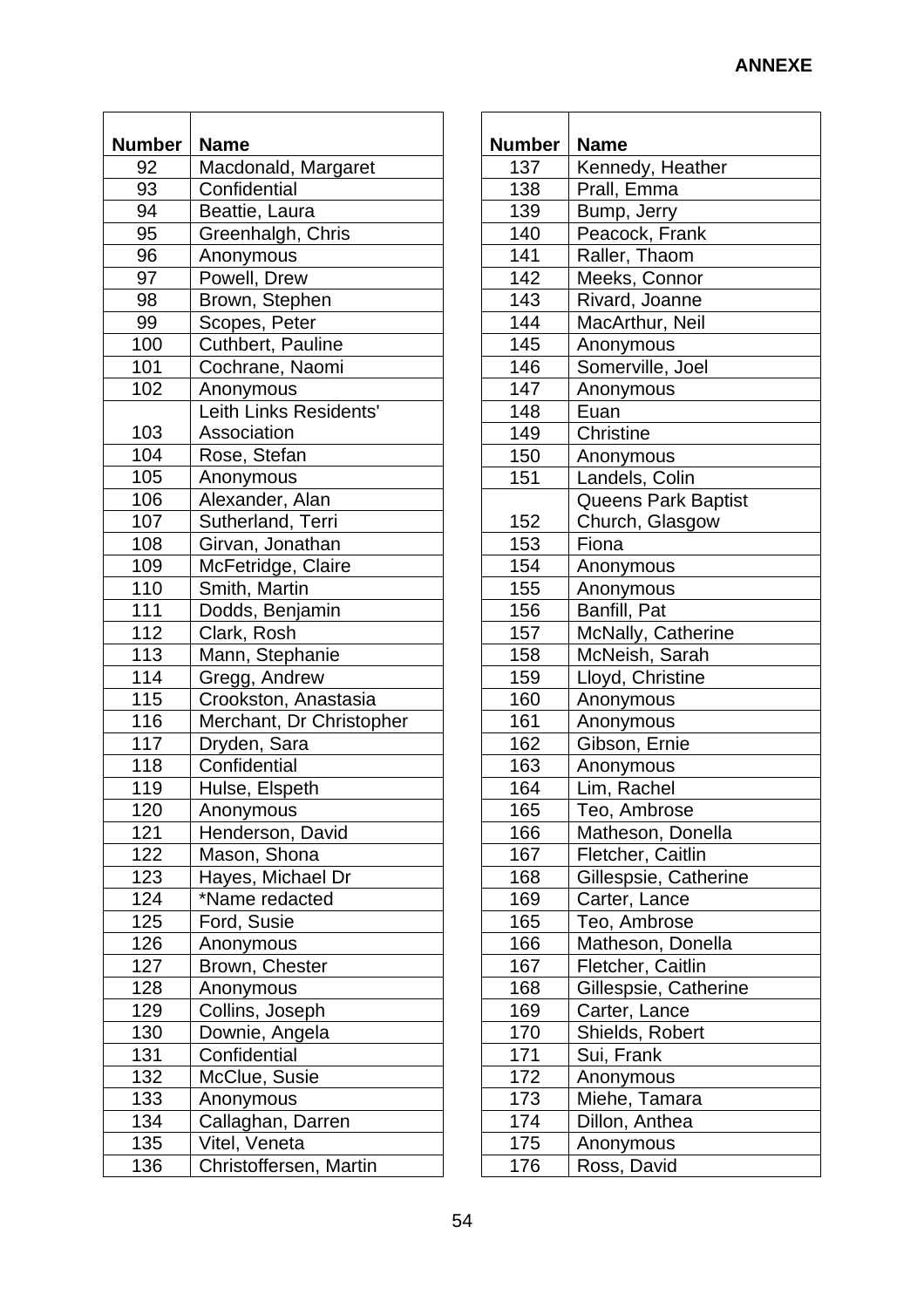| <b>Number</b> | <b>Name</b>           |
|---------------|-----------------------|
| 177           | Evans, Helena         |
| 178           | Anonymous             |
| 179           | Anonymous             |
| 180           | Confidential          |
|               |                       |
| 181           | Duncan, Benjamin      |
| 182           | Harvey, Stuart        |
| 183           | Grieve, Teri          |
| 184           | Guy, Anna             |
| 185           | Anderson, Andrew      |
| 186           | Geddes, Iain          |
| 187           | Sharp, David          |
| 188           | Sharp, Rebecca        |
| 189           | Fraser, Margaret      |
| 190           | Austin, Geoff         |
| 191           | Anonymous             |
| 192           | Anonymous             |
| 193           | Hutchison, Dr Stephen |
| 194           | Anonymous             |
| 195           | Anonymous             |
| 196           | Baker, Alice          |
| 197           | Griffin, Ben          |
| 198           | Brown, Dr Susan       |
| 199           | Taylor, Hannah        |
| 200           | Anonymous             |
| 201           | Anoymous              |
| 202           | Anoymous              |
| 203           | Stroud, Lawrence      |
| 204           | Watt, Elaine          |
| 205           | Dodds, Jennifer       |
| 206           | Lucas, Richard        |
| 207           | Reid, Seonaid         |
| 208           | McCruden, Heather     |
| 209           | Leslie, Sarah         |
| 210           | Jane                  |
| 211           | Anonymous             |
| 212           | Anonymous             |
| 213           | Confidential          |
| 214           | *Name redacted        |
| 215           | Glen, Sunil           |
| 216           | Anthony, Hannah       |
| 217           | Roseweir, Duncan      |
| 218           |                       |
|               | James                 |
| 219           | Raven, John           |
| 220           | Hewitt, David         |
| 221           | Anonymous             |
| 222           | Mosteller, Terry      |

| Number     | <b>Name</b>                   |
|------------|-------------------------------|
| 223        | Smith, Lydia                  |
| 224        | Glass, P                      |
| 225        | Swan, Graham                  |
| 226        | Barton, Chris                 |
| 227        | Dreiheller, Eva               |
| 228        | Craib, Rev John               |
| 229        | Philip, Rev Andrew            |
| 230        | Ferguson, Lorna               |
| 231        | Mason, Sylvia                 |
| 232        | Stewart, Fiona                |
| 233        | Agenbroad, Eliza              |
| 234        | Wang, Cecilia                 |
| 235        | Strachan, Susan               |
| 236        | Green, Marion                 |
| 237        | Cheryl                        |
| 238        | France, Bethan                |
| 239        | Teevan, Kathleen              |
| 240        | Sammon, Elizabeth             |
| 241        | Confidential                  |
| 242        | Confidential                  |
| 243        | Anonymous                     |
| 244        | Anonymous                     |
| 245        | Anonymous                     |
| 246        | Confidential                  |
| 247        | Anonymous                     |
| 248        | Herbert, Diana                |
| 249        | Barakat, Shona                |
| 250        | Anonymous                     |
| 251        | Ainsworth, Mary               |
| 252        | Anonymous                     |
| 253<br>254 | Kidd, David<br>Franco         |
| 255        |                               |
| 256        | Case, Rebecca<br>Confidential |
| 257        | Cowan, Meg Dr                 |
| 258        | Anonymous                     |
| 259        | <b>Esclavitud XXI</b>         |
| 260        | Anonymous                     |
| 261        | Hanna                         |
| 262        | Anonymous                     |
| 263        | Tarblanche, M                 |
| 264        | France, Louise                |
| 265        | Fleming, Donald               |
| 266        | Hall, Lesley                  |
| 267        | Salt and Light                |
| 268        | Muir, Diane                   |
|            |                               |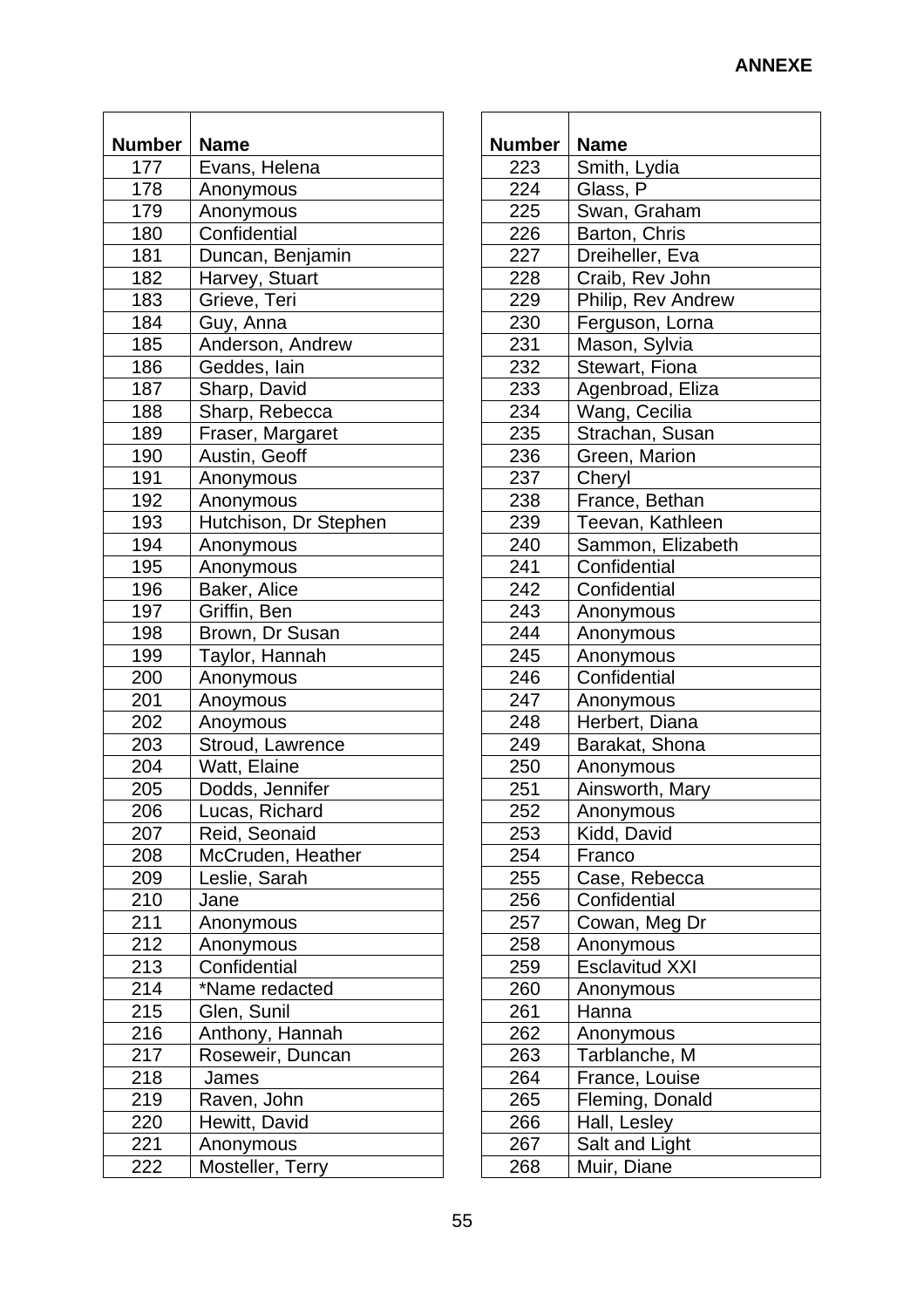| <b>Number</b> | <b>Name</b>                   |
|---------------|-------------------------------|
| 269           | Kennedy, Moira Dr             |
| 270           | Anonymous                     |
|               |                               |
| 271           | Anderson, Judith              |
| 272           | Gregson, Jessica              |
| 273           | McClintock, Darrell           |
| 274           | O'Reilly, Deirdre             |
| 275           | Kienast, Esther               |
| 276           | Robertson, Jennifer           |
| 277           | Anonymous                     |
| 278           | Anonymous                     |
| 279           | Hubbard, Phil                 |
| 280           | Robertson, Malcolm            |
| 281           | Drennan, Maureen              |
| 282           | Anonymous                     |
| 283           | Lowe, Pam                     |
| 284           | Macleod, Marion               |
| 285           | Anonymous                     |
| 286           | Cunningham, Marion            |
| 287           | Anonymous                     |
| 288           | Nagel, S                      |
| 289           | <b>United Reformed Church</b> |
| 290           | Soroptimists Int. Dundee      |
| 291           | Matchett, lan                 |
| 292           | Sparks, Sarah                 |
| 293           | Paget, Gwen                   |
| 294           | *Name redacted                |
|               |                               |
| 295<br>296    | Campbell, E                   |
|               | Dick, Julia                   |
| 297           | Smith, D                      |
| 298           | Foreman, Charlie              |
| 299           | Maclean, John                 |
| 300           | Hall, Lisa                    |
| 301           | Rudd, Malcolm                 |
| 302           | Scholle, Sophie               |
| 299           | Maclean, John                 |
| 300           | Hall, Lisa                    |
| 301           | Rudd, Malcolm                 |
| 302           | Scholle, Sophie               |
| 303           | Anonymous                     |
| 304           | English, Elizabeth            |
| 305           | Confidential                  |
| 306           | Hill, David                   |
| 307           | *Name redacted                |
| 308           | Merriweather, Faith           |
| 309           | Anonymous                     |
| 310           | Lau, Joanna                   |

| <b>Number</b>     | Name                       |
|-------------------|----------------------------|
| 311               | Dillon, Maureen            |
| $\overline{312}$  | Confidential               |
|                   | New Forest House of        |
|                   |                            |
| <u>313</u><br>314 | Prayer                     |
|                   | Anonymous                  |
| 315               | Greaves, Jennifer          |
| 316               | Johnston, Liam             |
| 317               | Anonymous                  |
| 318               | Wanless, Ann               |
| $\overline{319}$  | Anonymous                  |
| 320               | Renfrew, Lisa              |
| 321               | Thompson, Helen            |
| 322               | Martin, H                  |
| 323               | Perry, Andrew              |
| 324               | Paterson, Ann              |
| 325               | Levy, Jay                  |
|                   | St Fillan's Episcopal      |
| 326               | Church                     |
| 327               | Anonymous                  |
| 328               | Johnny                     |
| 329               | McCulloch, Neil            |
|                   | Soroptomist International  |
| 330               | <b>Inverness and Nairn</b> |
| 331               | Dempster, John A H         |
| 332               | Smith, Catherine           |
| 333               | Mackenzie, Alexander       |
| 334               | Moore, Courtney            |
| 335               | Hutchison, Ingrid          |
| 336               | Weir, Alexander            |
| 337               | Anonymous                  |
| 338               | Armstong, Lynzi            |
| 339               | Anonymous                  |
| 340               | Gui, Nigel                 |
| 341               | Josephine Butler Society   |
| 342               | Anonymous                  |
| 343               | Anonymous                  |
|                   | Scottish Women's           |
| 344               | Convention                 |
| 345               | Pointon, Neil              |
| 346               | Anonymous                  |
| 347               | McKnight, Jean             |
| 348               | *Name redacted             |
|                   | Amnesty International      |
| 349               | (Paisley branch)           |
| 350               | Confidential               |
| 351               | Vernon, David              |
|                   |                            |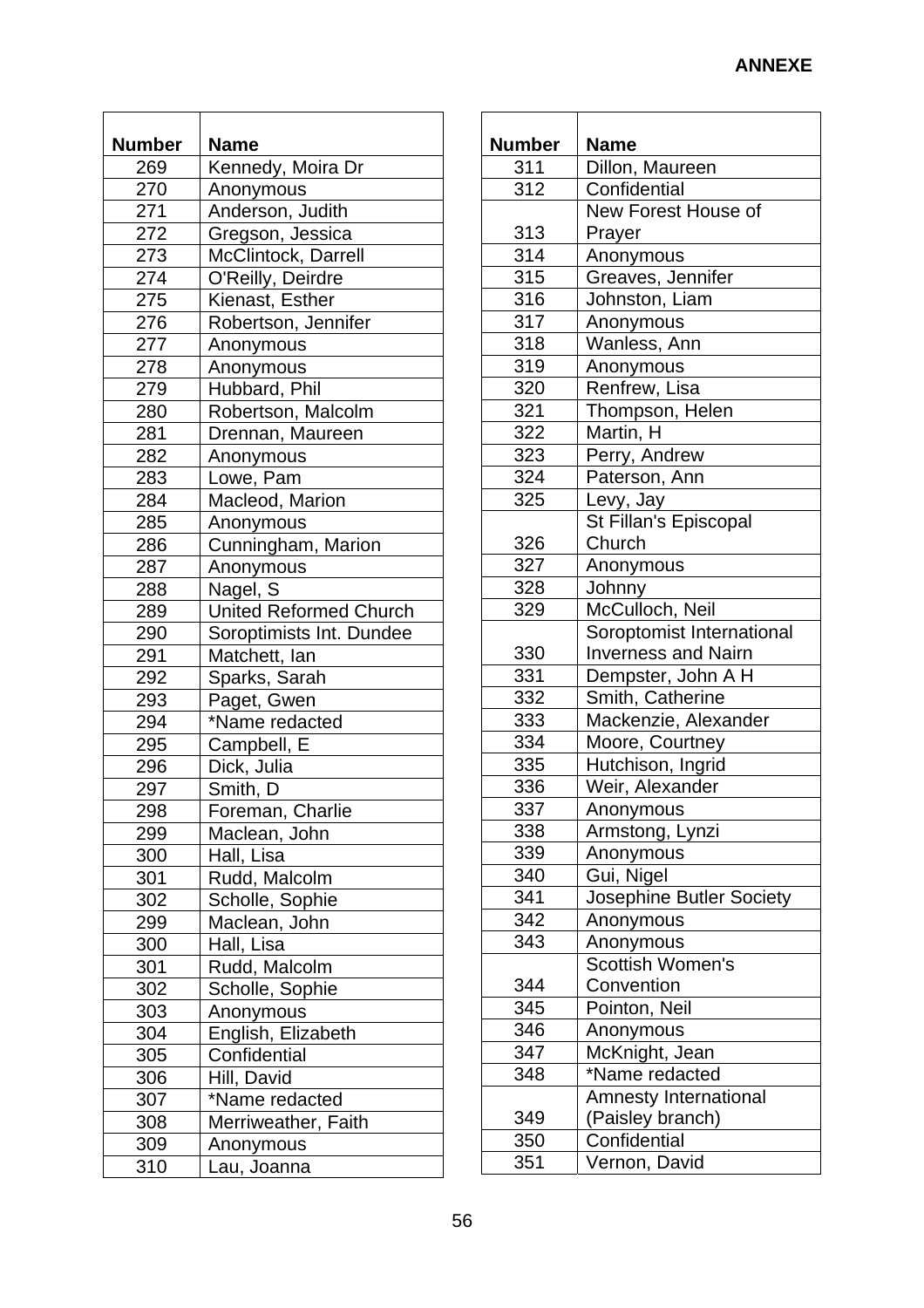| <b>Number</b> | <b>Name</b>                             |
|---------------|-----------------------------------------|
| 352           |                                         |
|               | Anonymous<br>Soroptimists International |
|               |                                         |
| 353           | Kirkcaldy                               |
| 354           | Sanderson, Hannah                       |
| 355           | Anonymous                               |
| 356           | Gray, Alan                              |
| 357           | McKee, Zoe                              |
| 358           | Anonymous                               |
| 359           | Fleming, Aileen                         |
| 360           | Weir, Gordon                            |
| 361           | Confidential                            |
| 362           | Daniel, Gillian                         |
| 363           | <b>NHS Health Scotland</b>              |
| 364           | Anderson, Gillian                       |
| 365           | Anonymous                               |
| 366           | Anonymous                               |
| 367           | Anonymous                               |
| 368           | Taylor, Fiona                           |
| 369           | Confidential                            |
| 370           | McCool, Ann Revd                        |
| 371           | Knight, Pamela                          |
| 372           | Anonymous                               |
| 373           | Begarnie, Steve                         |
| 374           | McShane, Chris                          |
| 375           | Anonymous                               |
| 376           | Anonymous                               |
| 377           | Bretherton, Catriona                    |
|               | Confidential                            |
| 378           |                                         |
| 379           | Anonymous                               |
| 380           | Fleming, Mark                           |
| 381           | Anonymous                               |
| 382           | Confidential                            |
| 383           | Masson, David                           |
| 384           | <b>Champion Life Church</b>             |
| 385           | Anonymous                               |
| 386           | Stanger, Paul                           |
| 387           | Bassett, Will                           |
| 388           | Fleming, Ann                            |
| 389           | Anonymous                               |
| 390           | Allan, Janet                            |
| 391           | Anonymous                               |
| 392           | Mankowski, Lukasz                       |
| 393           | Thatcher, A                             |
| 394           | Cowpland, Lucy                          |
| 395           | Anonymous                               |
| 396           | Anonymous                               |

| <b>Number</b> | Name                  |
|---------------|-----------------------|
| 397           | Anonymous             |
| 398           | Hall, Ann             |
| 399           | Currie, lain          |
| 400           | Corville, Norman      |
|               |                       |
| 401           | Shields, Ivor         |
| 402           | Euliano, Helen        |
| 403           | Inees, Donna          |
| 404           | Anonymous             |
| 405           | Morrow, Tom           |
| 406           | Anonymous             |
| 407           | Bevan, John Prof      |
| 408           | McCreadie, Lorna      |
| 409           | Anonymous             |
| 410           | Anonymous             |
| 411           | Anonymous             |
| 412           | Anonymous             |
| 413           | Cowx, Jacqueline      |
| 414           | Anonymous             |
| 415           | Bald, Janis           |
| 416           | <b>Nine</b>           |
| 417           | Anonymous             |
| 418           | Anonymous             |
| 419           | Connelly, M           |
| 420           | Kay, James            |
| 421           | Stewart, Gordon       |
| 422           | Anonymous             |
| 423           | Forsyth, David        |
| 424           | Malcolm, Katie        |
| 425           | Peng, Lu              |
| 426           | Anonymous             |
| 427           | <b>UKNSWP</b>         |
| 428           | Roger, Alison         |
| 429           | Paton, Tom            |
| 430           | <b>SAAFE</b>          |
| 431           | Ross, lain            |
|               | Leith Links Community |
| 432           | Council               |
| 433           | Brown, Margaret       |
| 434           | Anne                  |
| 435           | Anonymous             |
| 436           | Drew, Jennifer        |
| 437           | Confidential          |
| 438           | Confidential          |
|               |                       |
| 439           | Homer, Dr             |
| 440           | Anonymous             |
| 441           | Agenbroad, Tim        |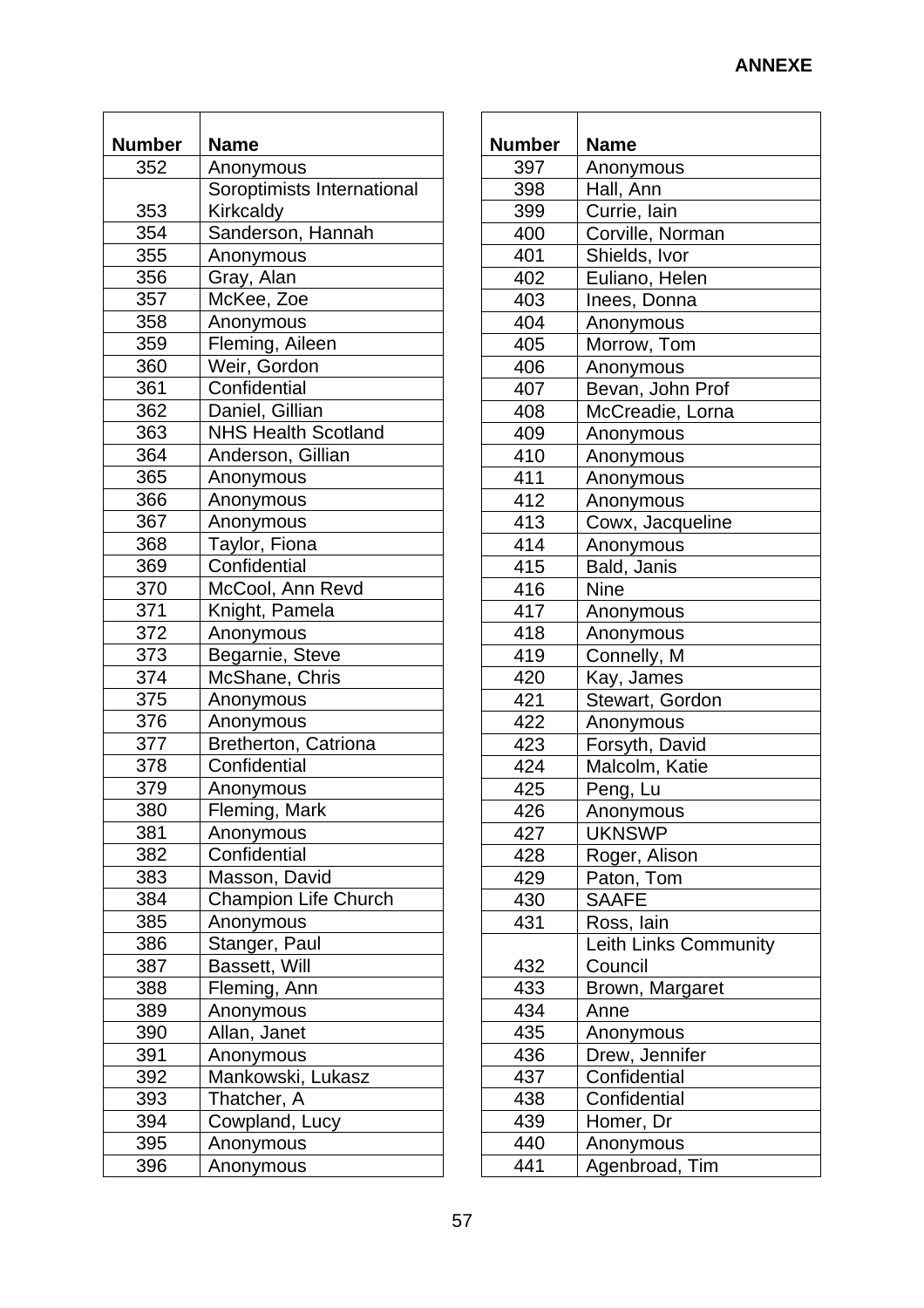| <b>Number</b> | <b>Name</b>                                       |
|---------------|---------------------------------------------------|
| 442           | Thomson, Mary                                     |
| 443           | Blackhall, S, Mr                                  |
| 444           | Anonymous                                         |
| 445           |                                                   |
|               | Anonymous                                         |
| 446           | Anonymous                                         |
| 447           | <b>Organization for Womens</b><br>Liberation      |
| 448           | Confidential                                      |
| 449           |                                                   |
| 450           | Anonymous                                         |
|               | Helgadottir, Sofia                                |
| 451           | Confidential                                      |
| 452           | *Name redacted                                    |
| 453           | Macdonald, Colleen                                |
| 454           | *Name redacted                                    |
| 455           | *Name redacted                                    |
| 456           | Anonymous                                         |
| 457           | *Name redacted                                    |
| 458           | Anonymous                                         |
| 459           | Born, Gabrielle                                   |
| 460           | Lovas, Nancy                                      |
| 461           | Gandi, John                                       |
| 462           | O'Neill, Rochelle                                 |
| 463           | Burrows, Tara                                     |
| 464           | Robertson, Brian                                  |
| 465           | McNamee, Rita                                     |
| 466           | Sickler, Angie                                    |
| 467           | Jo, Eunah                                         |
| 468           | Dyck, Loralee                                     |
| 469           | Jones, Tammy                                      |
| 470           | Sheafer, Tiffany                                  |
| 471           | *Name redacted                                    |
| 472           | Kay, Leslie                                       |
| 473           | Alderson, Chris                                   |
|               |                                                   |
|               | Potter, Stephen, Rev -<br>Oasis Church Portsmouth |
| 474           |                                                   |
| 475           | MacKelvie, Karen                                  |
| 476           | Queen, Alastair                                   |
| 477           | Hall, Yvonne                                      |
| 478           | Howson, Lynn                                      |
| 479           | Fish, Josie                                       |
| 480           | Milne, Pat                                        |
| 481           | Barton, Rosalie                                   |
| 482           | Smyth, Angela                                     |
| 483           | Rooney, S                                         |
| 484           | Bradshaw, Kirsten                                 |
| 485           | <b>SCOT-PEP</b>                                   |

| <b>Number</b> | Name                             |
|---------------|----------------------------------|
| 486           | Angus VAW Partnership            |
|               | Church in Society                |
|               | <b>Committee of the Scottish</b> |
| 487           | <b>Episcopal Church</b>          |
| 488           | Anonymous                        |
| 489           | Anonymous                        |
|               | <b>NHS Greater Glasgow and</b>   |
| 490           | Clyde                            |
| 491           | Anonymous                        |
| 492           | Anonymous                        |
| 493           | Anonymous                        |
| 494           | Anonymous                        |
| 495           | Confidential                     |
| 496           | Anonymous                        |
| 497           | Confidential                     |
| 498           | Anonymous                        |
| 499           | Anonymous                        |
| 500           | Anonymous                        |
| 501           | Anonymous                        |
| 502           | Confidential                     |
| 503           | Anonymous                        |
| 504           | Anonymous                        |
| 505           | Anonymous                        |
| 506           | Martin, lan                      |
| 507           | Emslie, Elizabeth                |
| 508           | Radcliff, A                      |
| 509           | Banks, Helen                     |
| 510           | Melbourne, Sarah                 |
| 511           | Davidson, Euan                   |
| 512           | Sanger, Ronald                   |
| 513           | Finlayson, Matthew               |
| 514           | Trotter, Eilidh                  |
| 515           | Lindsay, Ina                     |
| 516           | Finlayson, Marcus                |
| 517           | Dawson, Jim                      |
| 518           | Ellis, Elizabeth                 |
| 519           | Dawn                             |
| 520           | Rebecca                          |
| 521           | Dawson, Patricia                 |
| 522           | Anderson, Sarah Dr               |
| 523           | Stirling, Morag                  |
| 524           | *Name redacted                   |
| 525           | *Name redacted                   |
| 526           | Pyke, Tristan                    |
|               | Dundee VAW Partnership           |
| 527           |                                  |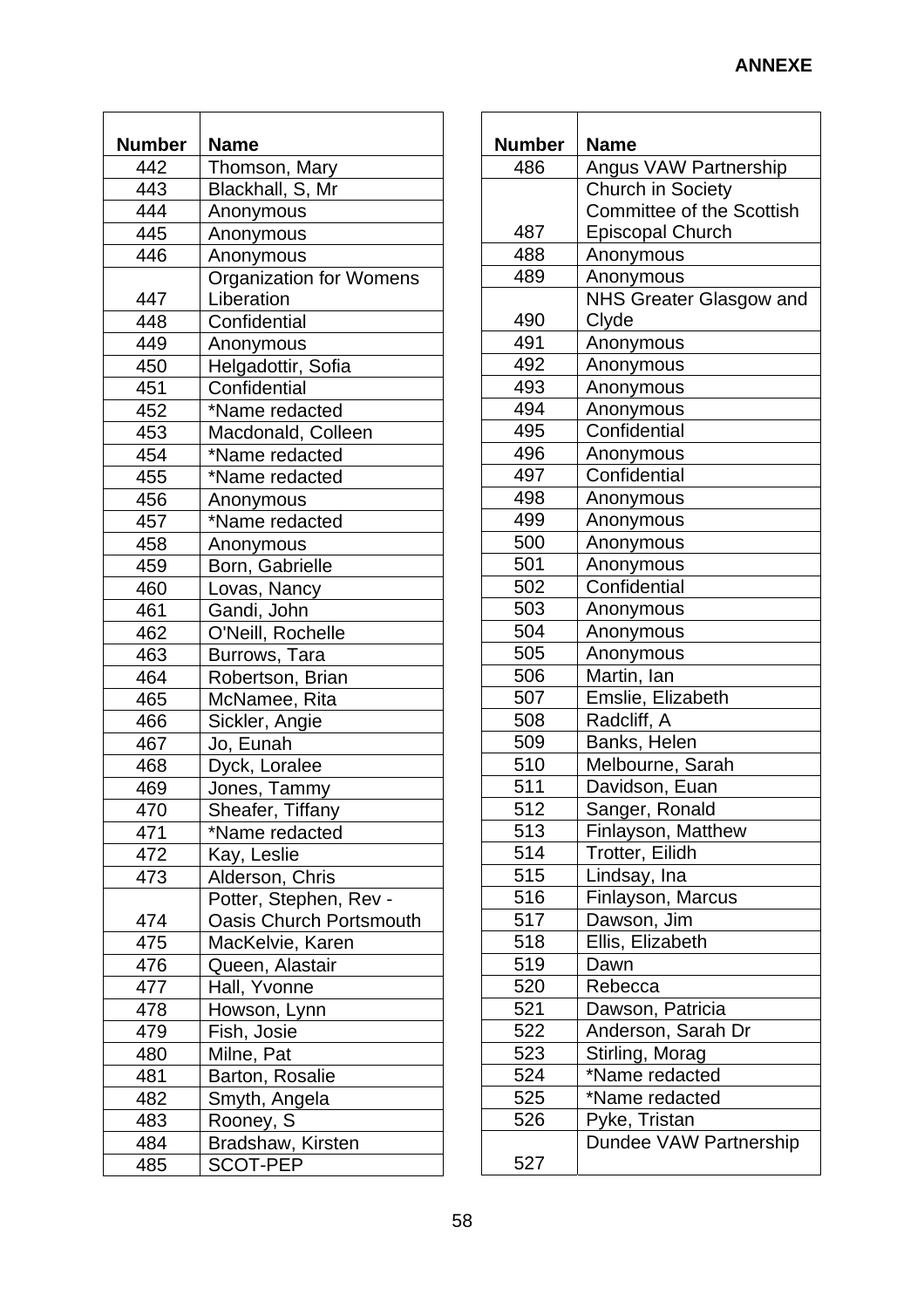| <b>Number</b> | <b>Name</b>                               |
|---------------|-------------------------------------------|
| 528           | Anonymous                                 |
| 529           | Anonymous                                 |
| 530           | Anonymous                                 |
| 531           | Anonymous                                 |
| 532           | Anonymous                                 |
| 533           | Anonymous                                 |
| 534           | Anonymous                                 |
| 535           | Anonymous                                 |
|               | North Lanarkshire VAW                     |
|               |                                           |
| 536<br>537    | Working Group<br><b>CARE</b> for Scotland |
|               |                                           |
|               | North Ayrshire VAW                        |
| 538           | Partnership                               |
| 539           | Angiboro, H                               |
| 540           | Lim, Helen                                |
| 541           | Chung, Lynette                            |
| 542           | Binnie, Brenda                            |
| 543           | Satchell, Eileen                          |
| 544           | Semple, R                                 |
| 545           | Haddow, Morag                             |
| 546           | King, K                                   |
| 547           | Moir, Abigail                             |
| 548           | Moir, Philip                              |
| 549           | Foo, S                                    |
| 550           | McLean, Thomas                            |
| 551           | Shaw, Andrea                              |
| 552           | Christie, Alan                            |
| 553           | Gordon, James                             |
| 554           | Jolyon                                    |
| 555           | Magnanti, B Dr                            |
| 556           | Plenderleith, Reverend A                  |
| 557           | Davidson, Sheila                          |
| 558           | *Name redacted                            |
| 559           | Laite, Julia                              |
| 560           | *Name redacted                            |
| 561           | Anonymous                                 |
| 562           | Anonymous                                 |
| 563           | Anonymous                                 |
| 564           | Anonymous                                 |
| 565           | Anonymous                                 |
| 566           | Anonymous                                 |
| 567           | Anonymous                                 |
| 568           | Anonymous                                 |
| 569           | Roy, Stevie                               |
|               |                                           |
| 570           | Nicolson, Peter                           |

| <b>Number</b> | <b>Name</b>                      |
|---------------|----------------------------------|
| 571           | Spencer, Richard                 |
| 572           | Szymanski, Andrzej               |
| 573           | Paton, Neil                      |
| 574           | John                             |
| 575           | Priestnall, Fiona                |
| 576           | Donita                           |
| 577           | Abbot, Linda                     |
| 578           | Assheton, Jon                    |
| 579           | Anonymous                        |
| 580           | MacLeod, S                       |
| 581           | Cumming, Rebecca                 |
| 582           | Cumming, Kathleen                |
| 583           | Jack, Anna                       |
| 584           | Anonymous                        |
| 585           | Brush, Susan                     |
|               | Soroptimist International        |
|               | <b>Scotland North and South</b>  |
| 586           | Region                           |
| 587           | Anonymous                        |
| 588           | Cumming, Lauryn                  |
| 589           | Borgan Glen, June                |
|               | Scottish Churches Anti-          |
| 590           | <b>Human Trafficking Group</b>   |
| 591           | <b>Baptist Union of Scotland</b> |
| 592           | Clements, Helen                  |
| 593           | Anonymous                        |
| 594           | Helen                            |
| 595           | Reilly, E                        |
| 596           | Anonymous                        |
| 597           | McCrea, Cal                      |
| 598           | Anonymous                        |
| 599           | Donaldson, A                     |
| 600           | Anonymous                        |
| 601           | Lehmann, Matthias                |
| 602           | Maher, Anne Louise               |
| 603           | Castor, Meredith                 |
| 604           | <b>Victim Support Scotland</b>   |
| 605           | *Name redacted                   |
| 606           | The Salvation Army               |
| 607           | Morland, Alice                   |
|               | <b>West Lothian VAW</b>          |
| 608           | <b>Strategic Group</b>           |
| 609           | Anonymous                        |
| 610           | Anonymous                        |
| 611           | Green, Suzanne                   |
| 612           |                                  |
|               | Anonymous                        |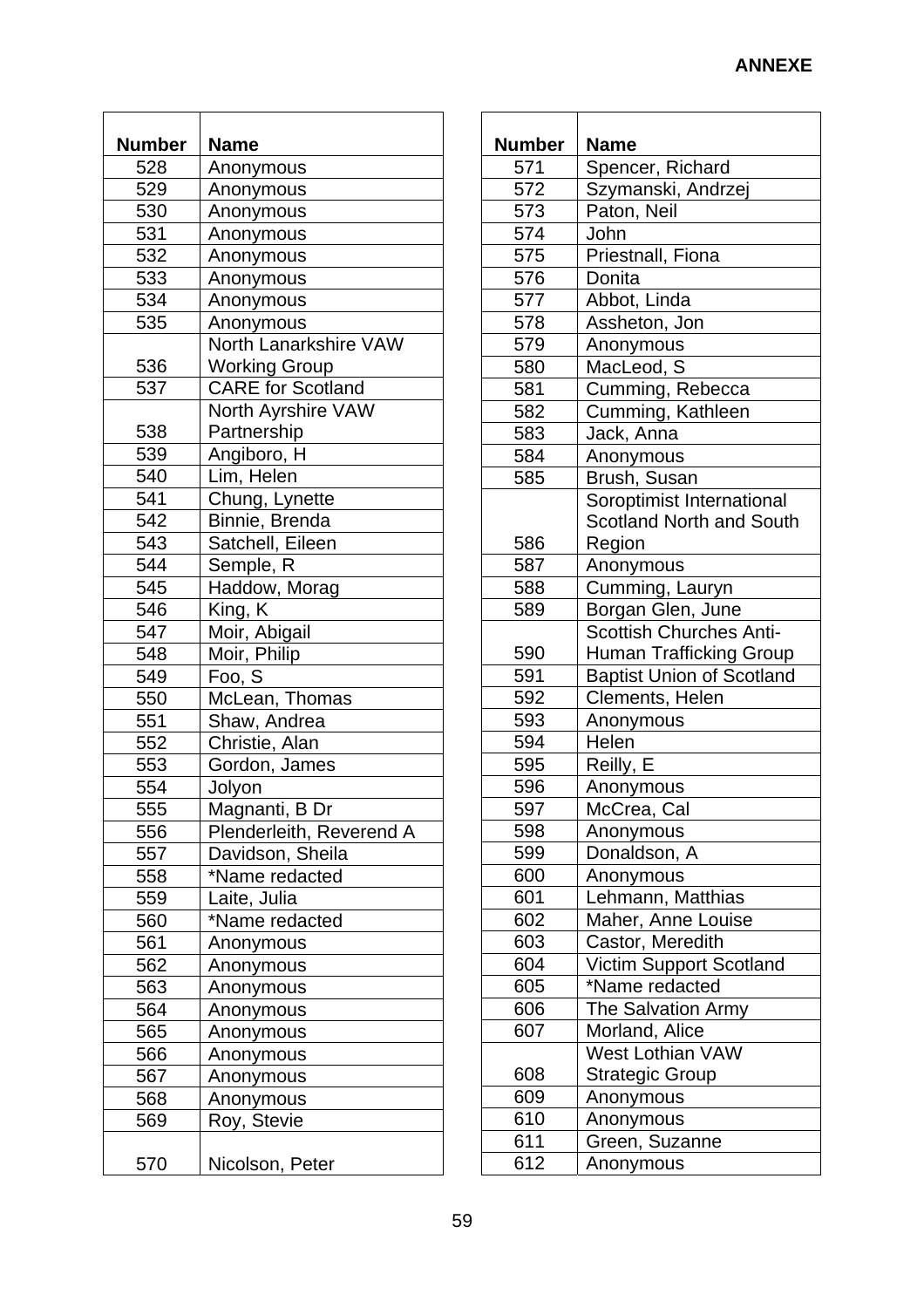| <b>Number</b> | <b>Name</b>                 |
|---------------|-----------------------------|
| 613           | Group of Academics          |
| 614           | Anonymous                   |
| 615           | Worden, Michael David       |
| 616           | Duffy, Holly                |
| 617           | Andrew                      |
| 618           | Cunningham, S               |
| 619           | Hendry, Karen               |
| 620           | McNay, Rachel               |
| 621           | Symes, Colin                |
| 622           | McAuley, John-Paul          |
| 623           | MacLellan, Robin            |
| 624           | Brooks, Dr Niaomi           |
| 625           | Smart, Lexi                 |
| 626           | Cummin, Malcolm             |
| 627           | <b>ACPOS</b>                |
| 628           | Hine, Ana                   |
| 629           | Ayoade, Mobolaji            |
| 630           | Anonymous                   |
| 631           | Macleod, Jan                |
| 632           | Anonymous                   |
| 633           | Leeson, F                   |
| 634           | Anonymous                   |
| 635           | Donald, Rab                 |
| 636           | Anonymous                   |
| 637           | Newland, J                  |
| 638           | Morris, Carly               |
| 639           | Angus Women's Aid           |
| 640           | Hartley, J                  |
| 641           |                             |
|               | Powell, D                   |
| 642           | Weir, Ruth                  |
| 643           | Confidential                |
|               | <b>End Prostitution Now</b> |
|               | (EPN) and Buying Sex is     |
| 644           | not a Sport (BSINAS)        |
| 645           | Anonymous                   |
| 646           | Irwin, Stephen              |
| 647           | Sophia                      |
| 648           | Finlayson, Maria            |
| 649           | *Name redacted              |
| 650           | *Name redacted              |
| 651           | Alderson, Megan             |
| 652           | Scott, Linda                |
| 653           | Burridge, Mandy             |
| 654           | Cload, Carolyn              |
| 655           | Miles, Stacy                |
| 656           | Rosalind                    |

| Number | <b>Name</b>                                      |
|--------|--------------------------------------------------|
| 657    | Thomson, Alan                                    |
| 658    | Moyes, Jean                                      |
| 659    | *Name redacted                                   |
| 660    | Confidential                                     |
| 661    |                                                  |
|        | Liandu, Michael<br><b>NSWP Global Network of</b> |
|        |                                                  |
| 662    | <b>Sex Work Projects</b>                         |
| 663    | Debbie                                           |
| 664    | Anonymous                                        |
| 665    | Smith, Nathanael                                 |
| 666    | King, Alice                                      |
| 667    | Confidential                                     |
| 668    | Anonymous                                        |
| 669    | Bingham, John                                    |
| 670    | Anonymous                                        |
| 671    | Lee, Laura                                       |
| 672    | <b>Exodus Cry</b>                                |
| 673    | Fox, Douglas                                     |
| 674    | MacNeill, Kathryn                                |
| 675    | *Name redacted                                   |
| 676    | Millar, Cynthia                                  |
| 677    | Confidential                                     |
| 678    | Brown, Hannah                                    |
|        | Soroptimist International                        |
|        | Scotland North Region and                        |
| 679    | SI Inverness and Nairn.                          |
| 680    | <b>Streetwork</b>                                |
| 681    | Emma                                             |
| 682    | Anonymous                                        |
| 683    | Anonymous                                        |
| 684    | <b>ASSIST</b>                                    |
| 685    | <b>Perth and Kinross Council</b>                 |
| 686    | Morton, Dr Rachel                                |
| 687    | *Name redacted                                   |
| 688    | Anonymous                                        |
| 689    | Triay, F                                         |
| 690    | Robinson, Bella                                  |
| 691    | Campbell, Robert                                 |
| 692    | Preston, Susan                                   |
| 693    | Gaylin                                           |
| 694    | Sophie                                           |
| 695    | Bleier-Wilp, Susanne                             |
| 696    | <b>Caucus of Exited Women</b>                    |
| 697    | McHaffie, Sara                                   |
|        |                                                  |
| 698    | Anonymous                                        |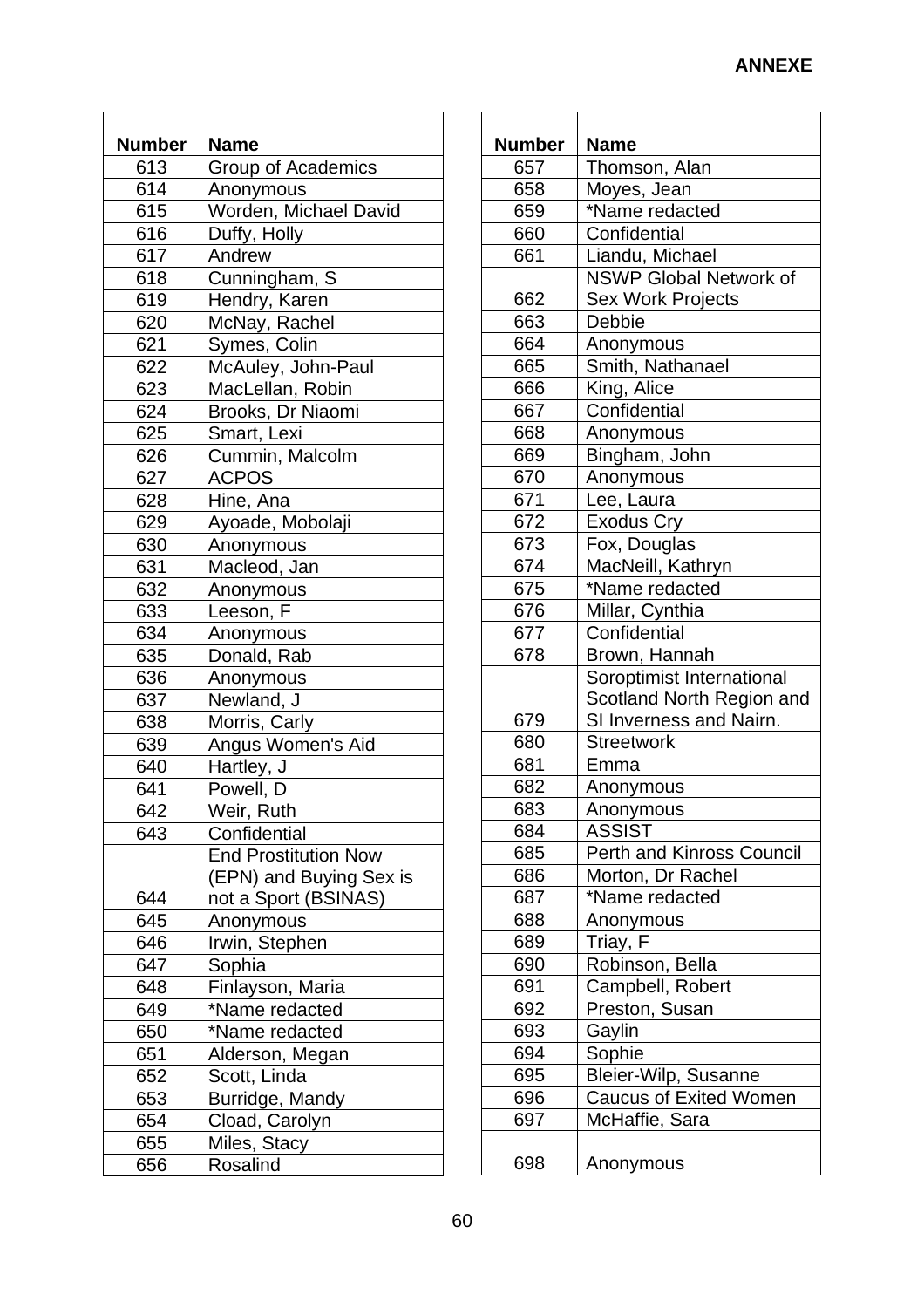| <b>Number</b> | <b>Name</b>                       |
|---------------|-----------------------------------|
| 699           | Peter                             |
| 700           | Reid, Susie                       |
| 701           | Miles, Corbin                     |
| 702           | <b>Burning Hearts Ministries</b>  |
| 703           | Roberts, A                        |
| 704           | Clark, Samuel                     |
| 705           | MacCallum, Dr                     |
| 706           | Zero Tollerance                   |
| 707           | Taylor, Jennifer                  |
| 708           | Anonymous                         |
| 709           | Balsillie, Allan                  |
| 710           | McNeill, Maggie                   |
| 711           | Evans, Barbara                    |
| 712           | *Name redacted                    |
| 713           | Murchie, Peter                    |
|               | <b>New Zealand Prostitutes'</b>   |
| 714           | Collective 2012                   |
| 715           | Quarriers                         |
| 716           | <b>Full Gospel Church</b>         |
| 717           | Fraser, Louise                    |
| 718           | Anonymous                         |
| 719           | Smith, L                          |
| 720           | Morrison, Callum                  |
| 721           | Holliday, Kendra                  |
| 722           | Anonymous                         |
| 723           | *Name redacted                    |
| 724           | Macrae, Robert                    |
| 725           | Anonymous                         |
| 726           | Anonymous                         |
|               | The Law Society of                |
| 727           | Scotland                          |
| 728           | Campbell, Karen                   |
| 729           | *Name redacted                    |
| 730           | Whittaker, Rebekah                |
| 731           | Anonymous                         |
| 732           | McDonald, Ruth                    |
| 733           | Anonymous                         |
| 734           | Miller, David                     |
| 735           | Bosley, Lisa                      |
|               | <b>Scottish Coalition Against</b> |
|               | <b>Sexual Exploitation</b>        |
| 736           | (SCASE)                           |
| 737           | Stephen, Helen                    |
| 738           | Anonymous                         |
| 739           | Anonymous                         |
| 740           | Charles, David                    |
| 741           | <b>Church of Scotland</b>         |

| <b>Number</b>   | <b>Name</b>                  |
|-----------------|------------------------------|
| 742             | Meiklejohn, Rachel           |
| 743             | Anonymous                    |
| 744             | *Name redacted               |
| 745             | Anderson, Jonathan           |
| 746             | Bearsden Baptist Church      |
| 747             | Mankowska, Agnieszka         |
| 748             | Hollowell, Dr C              |
| 749             | Anonymous                    |
| 750             | Anonymous                    |
| 751             | Anonymous                    |
| 752             | Anonymous                    |
| 753             | Jamieson, Anna               |
| 754             | Forbes, Heather              |
| 755             | Cheung, Amy                  |
| 756             | Stanger, Sarah               |
| 757             | Smith, Jenny                 |
|                 | United Free Church of        |
| 758             | Scotland                     |
| 759             | <b>White Ribbon Scotland</b> |
| 760             | Lousada, Mike                |
| 761             | Safe Space                   |
| 762             | <b>IUSW</b>                  |
| 763             | <b>Open Road Service</b>     |
| 764             | Lois West                    |
| 765             | Crichton, Ailsa              |
| 766             | Anonymous                    |
| 767             | Sex worker open uni          |
| 768             | Anonymous                    |
| 769             | Aberdeen Cyrenians           |
| 770             | Thornton, Avril              |
| 771             | Bennachie, Dr                |
| 772             | Willis, Stephen              |
| 773             | Gordon, Giles                |
| 774             | Anonymous                    |
| 775             | MacLeod, Stewart             |
| $\frac{776}{2}$ | Maclean, Suzanne             |
| 777             | Anonymous                    |
| 778             | Anonymous                    |
| 779             | Equality now                 |
| 780             | Gordon, Anne                 |
| 781             | <b>GCC and GCSS</b>          |
| 782             | Gardener, Matthew            |
| 783             | Confidential                 |
| 784             | LadyFest Glasgow             |
| 785             | <b>Evangelical Alliance</b>  |
| 786             | Jamieson, Victoria           |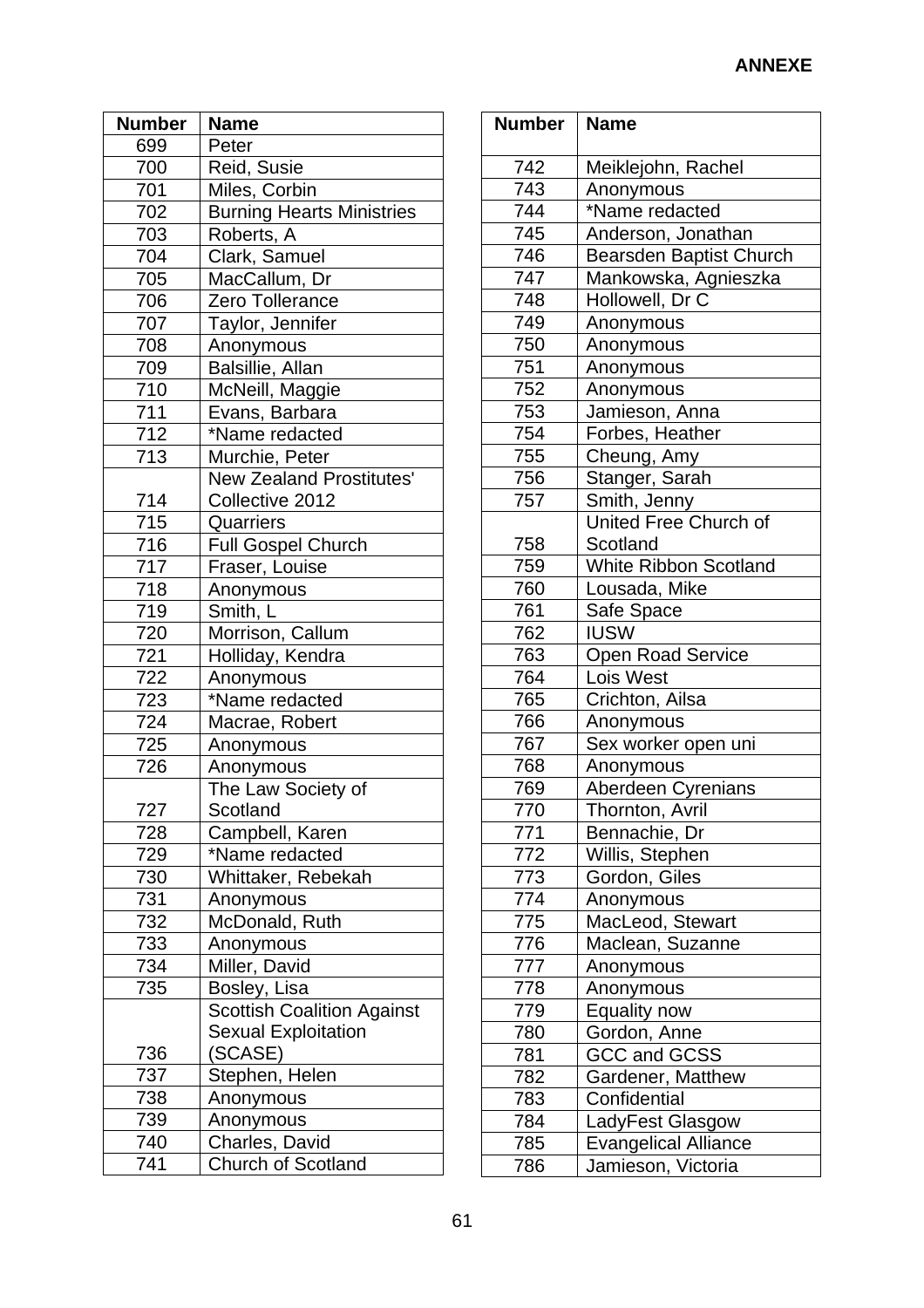| <b>Number</b> | <b>Name</b>                      |
|---------------|----------------------------------|
| 787           | Brook, Dr O                      |
| 788           | Hainey, Carol                    |
| 789           | Redfern, Amanda                  |
| 790           | Anonymous                        |
| 791           | Wilson, Andrew                   |
| 792           |                                  |
|               | Turner, John<br>Jemima           |
| 793           |                                  |
| 794           | Anonymous                        |
| 795           | Meehan, Emma                     |
| 796           | Bruce, Shona                     |
| 797           | Finlay, Kate                     |
| 798           | <b>Rape Crisis Scotland</b>      |
| 799           | <b>Women's Support Project</b>   |
| 800           | <b>ICRSE</b>                     |
| 801           | Anonymous                        |
| 802           | MacRae, Ross                     |
|               | <b>Highland VAW Multi-</b>       |
| 803           | <b>Agency Partnership</b>        |
| 804           | Richardson, Sally                |
| 805           | Dunsmore, Angela                 |
| 806           | <b>LGBT Youth Scotland</b>       |
| 807           | Mariengoff, Jill                 |
| 808           | Anonymous                        |
|               | Soroptimist International,       |
| 809           | Hamilton                         |
|               | <b>Scottish Sexual Health</b>    |
| 810           | <b>Promotion Specialists</b>     |
|               | Multi-Agency response            |
|               | (Clacks, Falkirk, Stirling,      |
| 811           | Forth Valley)                    |
| 812           | Anonymous                        |
| 813           | Bibby, Joanna                    |
| 814           | Anonymous                        |
| 815           | Reid, Dr                         |
| 816           |                                  |
|               | Lowrie, Rebecca                  |
| 817           | <b>Drug Action Quay Services</b> |
| 818           | <b>Lucious Tart</b>              |
| 819           | <b>YWCA Scotland</b>             |
|               | <b>Scottish Borders Rape</b>     |
| 820           | <b>Crisis Centre</b>             |
| 821           | <b>Feminist Blether</b>          |
|               | <b>English Collective of</b>     |
| 822           | <b>Prostitutes</b>               |
| 823           | Grant, Catriona                  |
| 824           | Winslow, Arianne                 |
| 825           | Anonymous                        |
| 826           | Woolley, Sarah                   |

| Number | <b>Name</b>                   |
|--------|-------------------------------|
| 827    |                               |
| 828    | Yee, Lynn                     |
|        | Agyeman, F                    |
| 829    | Yates, Simon                  |
| 830    | <b>Terrence Higgins Trust</b> |
| 831    | Lilia                         |
| 832    | Simpson, Andrew               |
| 833a   | E Designers Ltd               |
| 834    | Anonymous                     |
| 835    | Williams, James               |
| 836    | Anonymous                     |
| 837    | Anonymous                     |
| 838    | Anonymous                     |
| 839    | Anonymous                     |
| 840    | Anderson, Philip              |
| 841    | Borgrave, Alain               |
| 842    | Quek, Melissa                 |
| 843    | Graham, Catherine             |
| 844    | O'Connell, Gerry              |
| 845    | Anonymous                     |
| 846    | Anonymous                     |
| 847    | Tatlow, Claire                |
| 848    | Tatlow, Phil                  |
| 849    | Cannon, A                     |
| 850    | MacRae, Anne                  |
| 851    | Stephen, Jane                 |
| 852    | Miller, Stuart                |
| 853    | Eunson, Elaine                |
| 854    | Anonymous                     |
| 855    | Bates, Julia                  |
| 856    | Minto, Jayne                  |
| 857    | Anonymous                     |
|        | Inverclyde VAW Multi-         |
| 858    | <b>Agency Partnership</b>     |
| 859    | Prince, Tony                  |
| 860    | OBJECT and Eaves              |
| 861    | <b>SWAP</b>                   |
| 862    | <b>STUC</b>                   |
| 863    | Anonymous                     |
| 864    | Anonymous                     |
| 865    | Anonymous                     |
| 866    | Anonymous                     |
| 867    | Anonymous                     |
| 868    | Anonymous                     |
| 869    | Anonymous                     |
| 870    | Anonymous                     |
| 871    |                               |
|        | Anonymous                     |